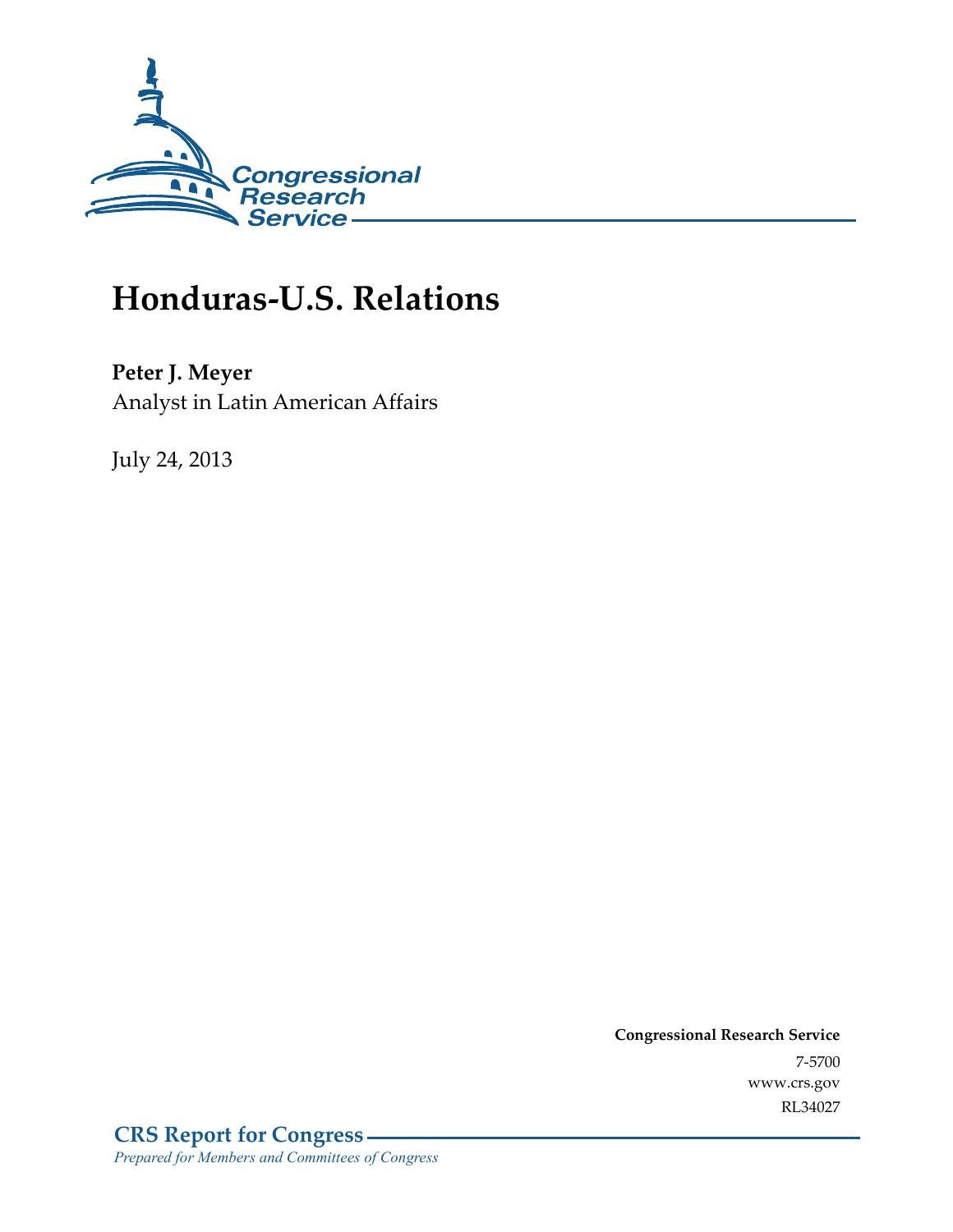# Summary

Honduras, a Central American nation of 7.9 million people, has had close ties with the United States over many years. The country served as a base for U.S. operations in Central America during the 1980s, and it continues to host a U.S. military presence and cooperate on anti-drug efforts today. Trade and investment linkages are also long-standing, and have grown stronger in recent years through the implementation of the Dominican Republic-Central America-United States Free Trade Agreement (CAFTA-DR). Migration is another central concern in bilateral relations; over 702,000 Hispanics of Honduran origin live in the United States—nearly two-thirds of whom are foreign born. Although the U.S.-Honduras relationship was somewhat strained as a result of the 2009 political crisis in Honduras, close cooperation quickly resumed in 2010. Since then, broad U.S. policy goals in Honduras have included a strengthened democracy with an effective justice system that protects human rights and enforces the rule of law, and the promotion of sustainable economic growth with a more open economy and improved living conditions.

#### **Political Situation**

Porfirio Lobo, who was inaugurated president of Honduras in January 2010, is now in the final six months of his term. Lobo assumed power after seven months of domestic political crisis and international isolation that had resulted from the June 2009 ouster of President Manuel Zelaya. While the strength of Lobo's conservative National Party in the legislature has enabled his administration to pass much of its policy agenda, Lobo has had limited success in resolving the many challenges facing Honduras. His efforts to lead the country out of political crisis, for example, have helped Honduras secure international recognition but have done little to rebuild confidence in the country's political system. Lobo is constitutionally ineligible for another term, and presidential, legislative, and municipal elections are scheduled for November 24, 2013. Several new parties have been established to contest the elections and early polling suggests that Honduras' traditional two-party system is fracturing.

#### **Security and Human Rights**

The poor security and human rights situation in Honduras has continued to deteriorate under President Lobo. Honduras has one of the highest homicide rates in the world, and common crime remains widespread. Moreover, human rights abuses—which increased significantly in the aftermath of Zelaya's ouster—have persisted. A number of inter-related factors have likely contributed to this situation, including the increasing presence of organized crime, weak government institutions, and widespread corruption. Although the Honduran government has adopted a number of policy reforms designed to address these challenges, conditions have yet to improve.

#### **Economic Conditions**

President Lobo also inherited a weak economy with high levels of poverty and inequality. Honduras suffered an economic contraction of 2.4% in 2009 as a result of the combined impact of the global financial crisis and domestic political crisis. Although the economy has partially recovered, with estimated growth of 3.3% in 2012, the Honduran government continues to face serious fiscal challenges. The central government's deficit has been growing in recent years. As it has struggled to obtain financing for the budget, public employees and contractors occasionally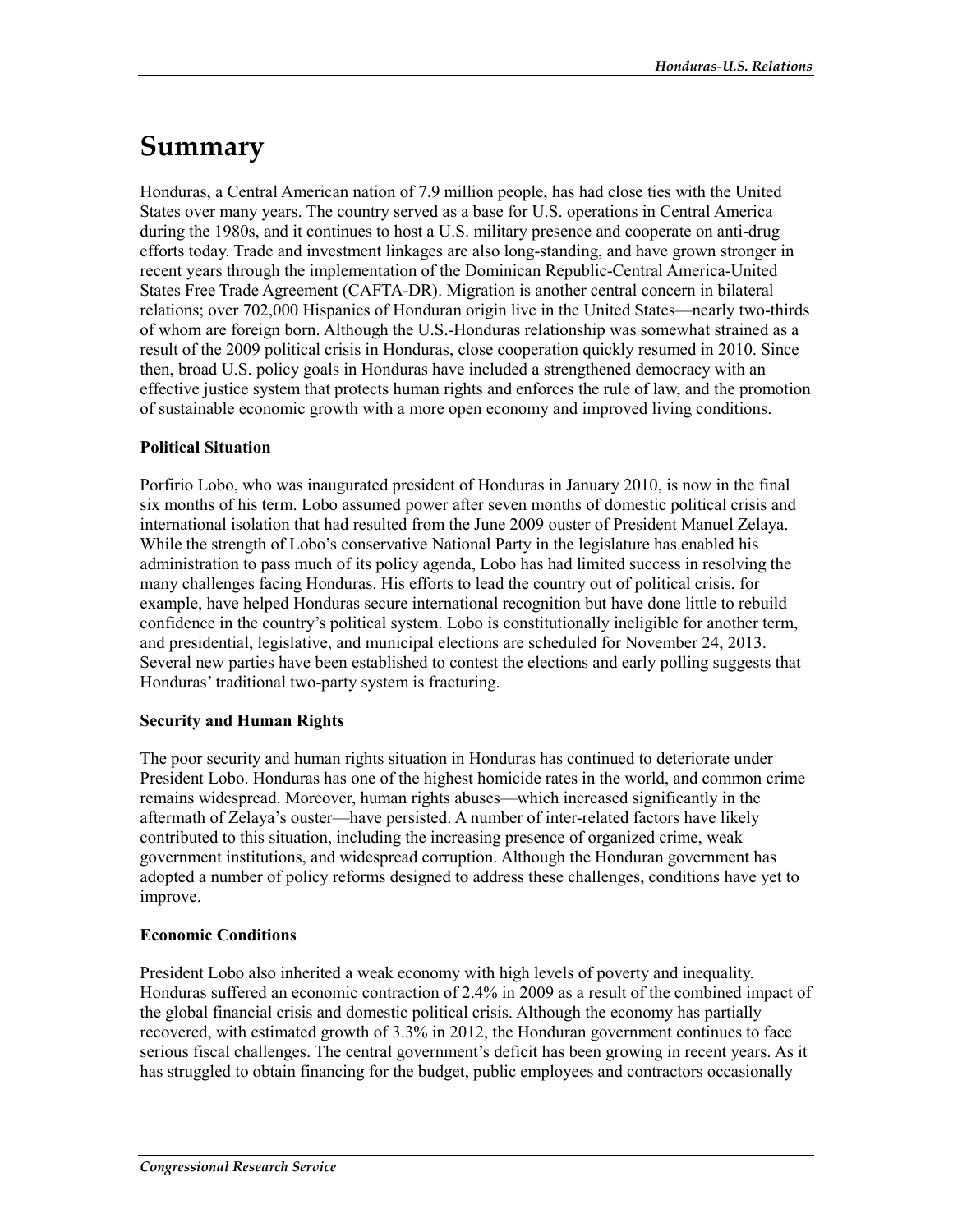have gone unpaid and basic government services have been interrupted. Honduras also continues to face significant social disparities, with over two-thirds of the population living in poverty.

#### **Congressional Action**

Members of Congress have expressed considerable interest in Honduras since the 2009 political crisis, focusing in particular on the state of the country's democratic institutions as well as the significant security and human rights challenges that have plagued the country in recent years. These issues have continued to attract interest in the 113<sup>th</sup> Congress. Members of both houses have sent letters to the State Department expressing concerns about human rights abuses, and Congress chose to maintain human rights restrictions on aid to Honduras in the Consolidated and Further Continuing Appropriations Act of 2013 (P.L. 113-6).

This report examines current conditions in Honduras as well as issues in U.S-Honduras relations.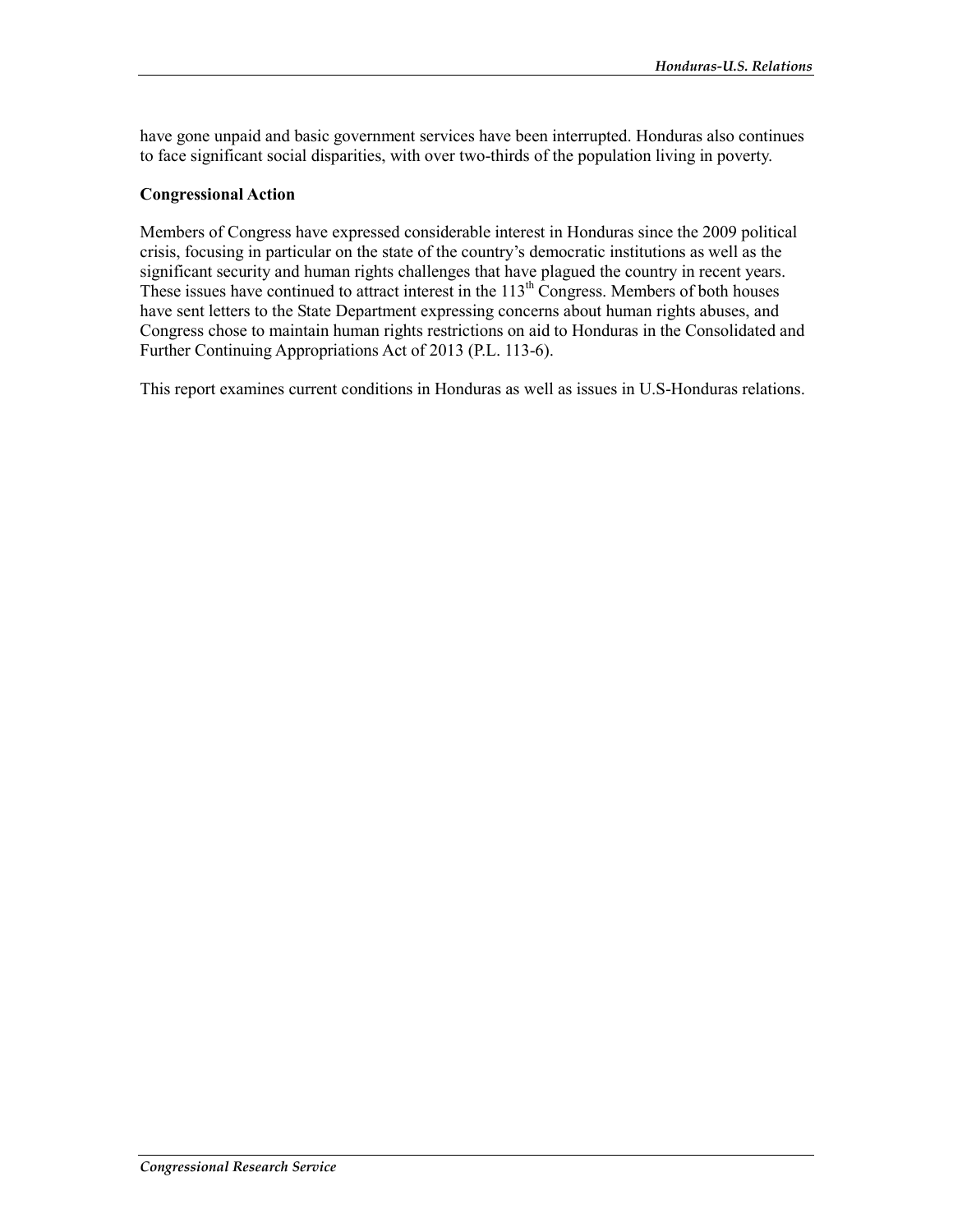# Contents

## Figures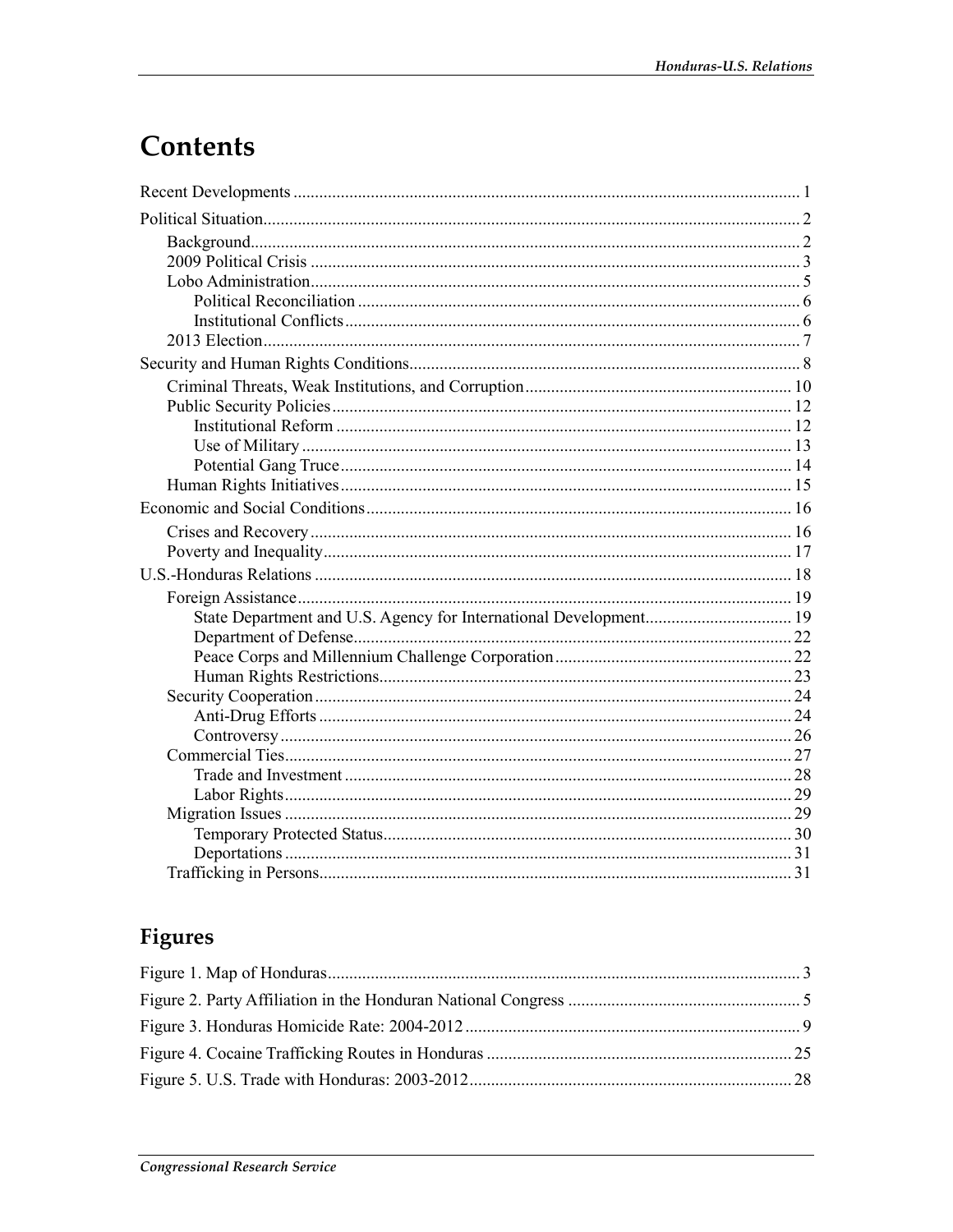## **Tables**

## Contacts

|--|--|--|--|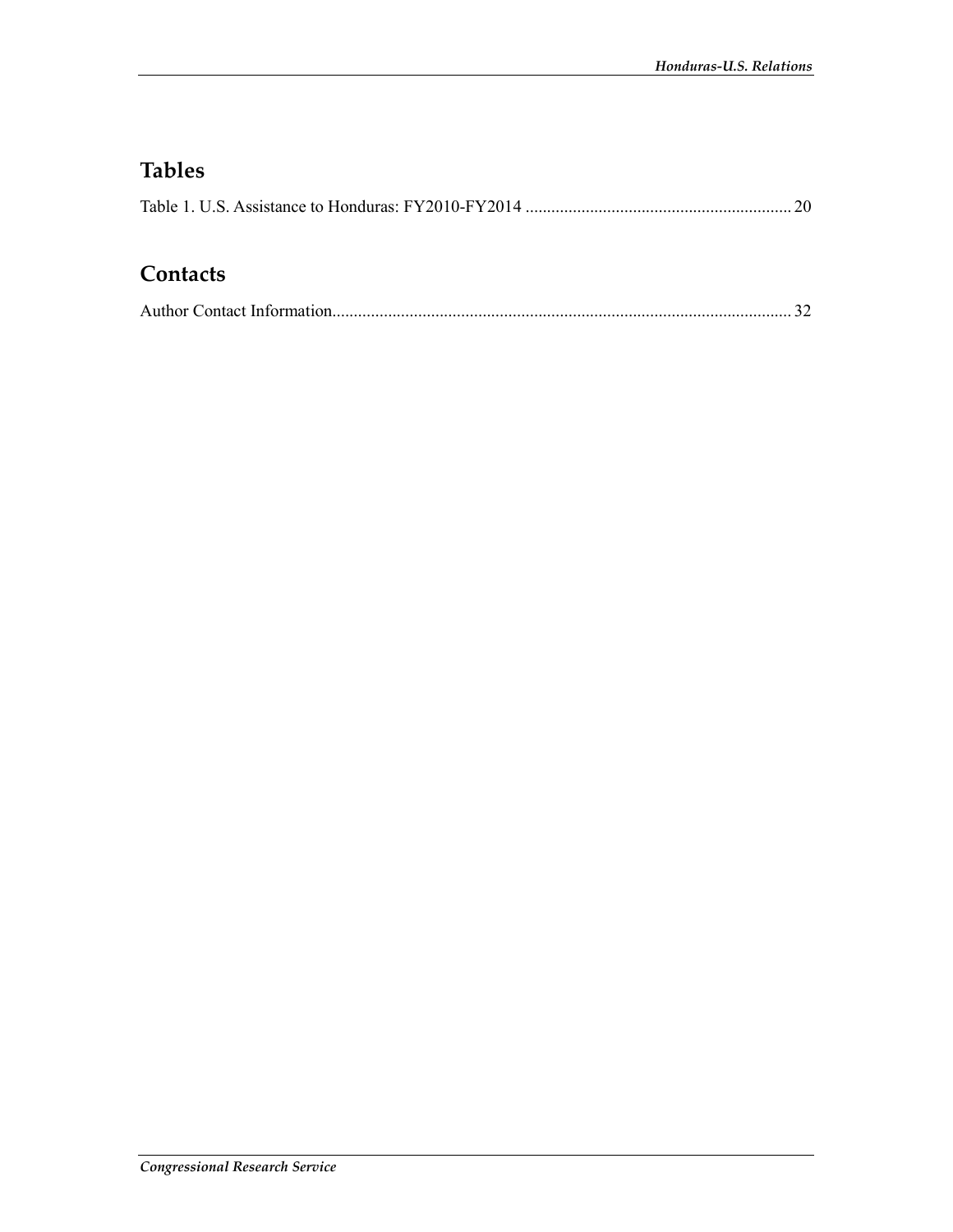## **Recent Developments**

On June 19, 2013, the U.S. State Department's Office to Monitor and Combat Trafficking in Persons issued its annual Trafficking in Persons Report. Honduras was once again listed as a socalled "Tier-2" country (see "Trafficking in Persons").

On June 18, 2013, 21 U.S. Senators sent a letter to Secretary of State John Kerry expressing concerns about the human rights situation in Honduras (see "Security and Human Rights" Conditions").

On May 31, 2013, the U.S. Treasury Department's Office of Foreign Assets Control (OFAC) labeled Los Cachiros, a Honduran drug trafficking organization, as Specially Designated Narcotics Traffickers pursuant to the Foreign Narcotics Kingpin Designation Act. OFAC had previously designated several other Honduran drug traffickers on April 9 (see "Anti-Drug Efforts").

On May 28, 2013, representatives from the two major gangs in Honduras, *Mara 18* (M-18) and *Mara Salvatrucha* (MS-13), announced a potential truce (see "Potential Gang Truce").

On May 17, 2013, the U.S. State Department released its annual Congressional Budget Justification for Foreign Operations. The Obama Administration's FY2014 foreign aid request includes \$54.5 million in bilateral assistance for Honduras (see "Foreign Assistance").

On May 16, 2013, a CID/Gallup poll was released showing Xiomara Castro—the wife of ousted former President Manuel Zelaya and the candidate of the leftist Liberty and Re-foundation Party—leading the race for president; the election is scheduled for November 24 (see "2013") Election").

On April 3, 2013, U.S. Secretary of Homeland Security Janet Napolitano announced that the United States would extend Temporary Protected Status (TPS) for eligible Hondurans, allowing some immigrants who would otherwise be deported to remain in the United States (see "Temporary Protected Status").

On March 26, 2013, President Obama signed into law the Consolidated and Further Continuing Appropriations Act of 2013 (P.L. 113-6). The bill includes foreign aid funding for FY2013 and maintains human rights restrictions on aid to Honduras (see "Human Rights Restrictions").

On March 14, 2013, the Board of Directors of the Millennium Challenge Corporation (MCC) approved up to \$15.7 million for a Threshold Program in Honduras (see "Peace Corps and Millennium Challenge Corporation").

On February 18, 2013, the Honduran Supreme Court ruled against restoring four justices that had been dismissed by the Honduran National Congress—a move that many analysts contend was illegal (see "Institutional Conflicts").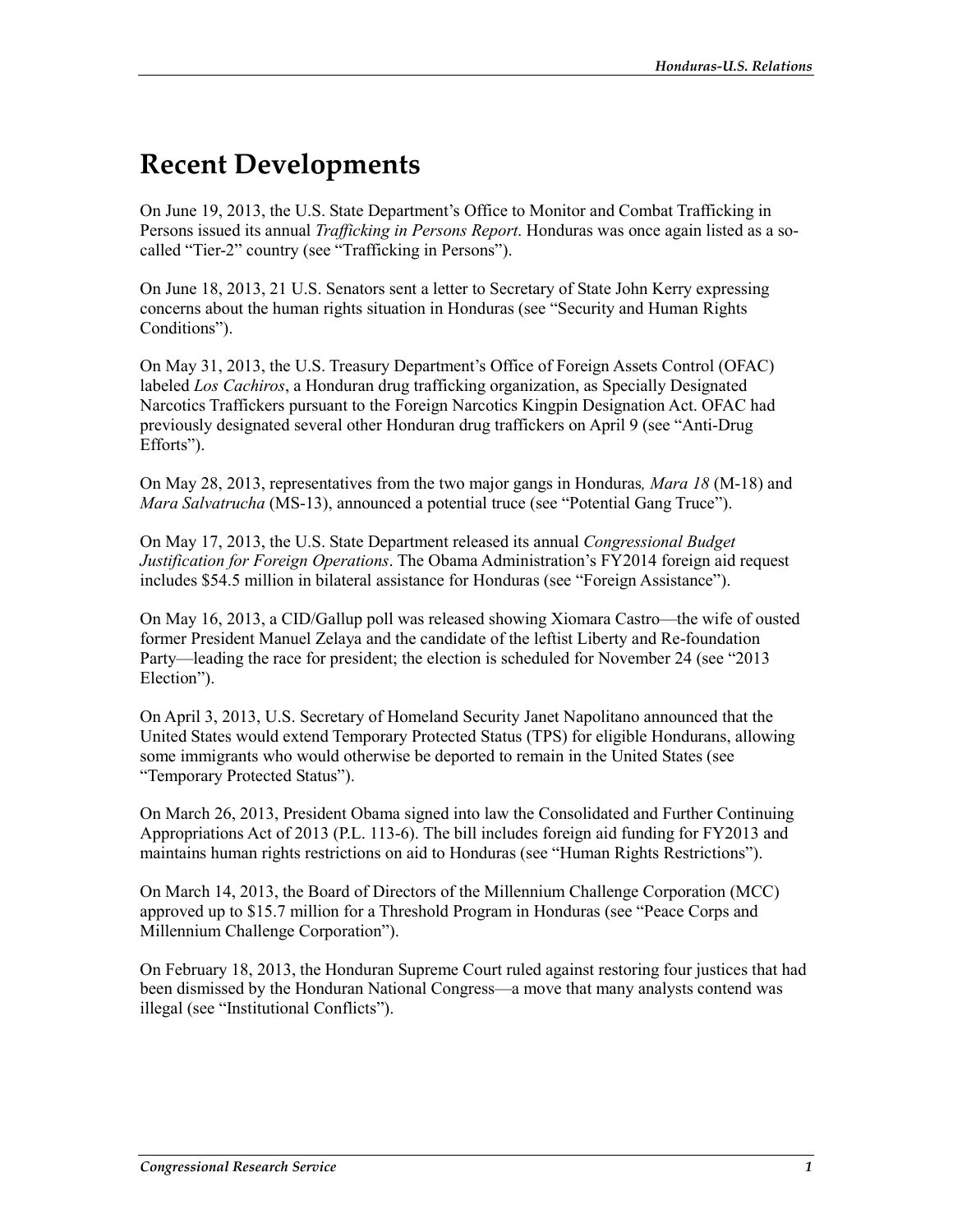# **Political Situation**

## Background

Honduras, a Central American nation of 7.9 million people,<sup>1</sup> has suffered from political instability and authoritarian governance for much of its history. The military has traditionally played a large role in domestic politics, and essentially controlled the national government from 1963 until 1971, and again from 1972 until 1982. Hondurans elected a national constituent assembly to draft a new constitution in 1980, and the country returned to civilian rule in 1982 following presidential and legislative elections.

Even after the return to electoral democracy, the military continued to operate as an autonomous institution. While Honduras did not experience a civil conflict like those in neighboring El Salvador, Guatemala, and Nicaragua, the Honduran military pursued hard-line anticommunist security policies and was responsible for human rights abuses in the 1980s. According to the National Commission for Human Rights, an independent office of the Honduran government, security forces systematically engaged in arbitrary detentions, torture, and extrajudicial executions, disappearing at least 179 people between 1980 and  $1992<sup>2</sup>$  During the 1990s, successive Honduran administrations took steps to reduce the power of the military. Mandatory military service was abolished, the police and several state-owned enterprises were removed from military control, and—after the ratification of constitutional reforms in 1999—the military was subordinated to a civilian-appointed defense minister.

The Liberal (Partido Liberal, PL) and National (Partido Nacional, PN) Parties have dominated Honduran politics since the military relinguished political control in 1982. Both political parties are considered to be ideologically center-right; however, the PL includes a small center-left wing. The parties are oriented around personalist factions and are largely viewed as vehicles for patronage.<sup>3</sup> According to a number of analysts, "the objective of political competition between the two parties has not been a competition for policies or programs, but rather a competition for personal gain in which the public sector is turned into private benefit.<sup>"4</sup> Three smaller parties—the Christian Democratic Party (Partido Demócrata Cristiano, DC), the Innovation and Unity Party (Partido Inovación y Unidad, PINU), and the Democratic Unification party (Unificación *Democrática*, UD)—also participate in elections and have held seats in the National Congress.

<sup>&</sup>lt;sup>1</sup> United Nations Economic Commission for Latin America and the Caribbean (ECLAC), Statistical Yearbook for Latin America and the Caribbean, 2012, January 2013, p.23,

http://www.eclac.cl/publicaciones/xml/4/48864/AnuarioEstadistico2012 ing.pdf.

<sup>&</sup>lt;sup>2</sup> Comisionado Nacional de los Derechos Humanos (CONADEH), Los Hechos Hablan por Sí Mismos: Informe Preliminar sobre los Desaparecidos en Honduras, 1980-1993, Second Edition, Tegucigalpa, Honduras, May 2002, An English language translation is available at http://www.cja.org/downloads/Honduras Report-%22The Facts Speak for Themselves%22.pdf.

<sup>&</sup>lt;sup>3</sup> J. Mark Ruhl, "Honduras Unravels," Journal of Democracy, vol. 21, no. 2 (April 2010).

<sup>&</sup>lt;sup>4</sup> Honduras: A Country Study, ed. Tim L. Merrill,  $3^{rd}$  ed. (Washington, DC: Library of Congress, Federal Research Division, 1995), p.174. Several more recent studies of the Honduran party system offer similar analysis. See, for example, Ramón Romero, "Los Partidos Políticos y el Estado Hondureño: Evidencias de la Miopía Partidaria," in Golpe de Estado: Partidos, Instituciones, y Cultura Política (Tegucigalpa: Centro de Documentación de Honduras, 2010), pp. 23-54; and Leticia Salomón, "Honduras: Golpe de Estado, Sistema de Partidos y Recomposición Democrática," in Honduras: Retos y Desafíos de la Reconstrucción Democrática (Tegucigalpa: Centro de Documentación de Honduras, 2011), pp. 1-22.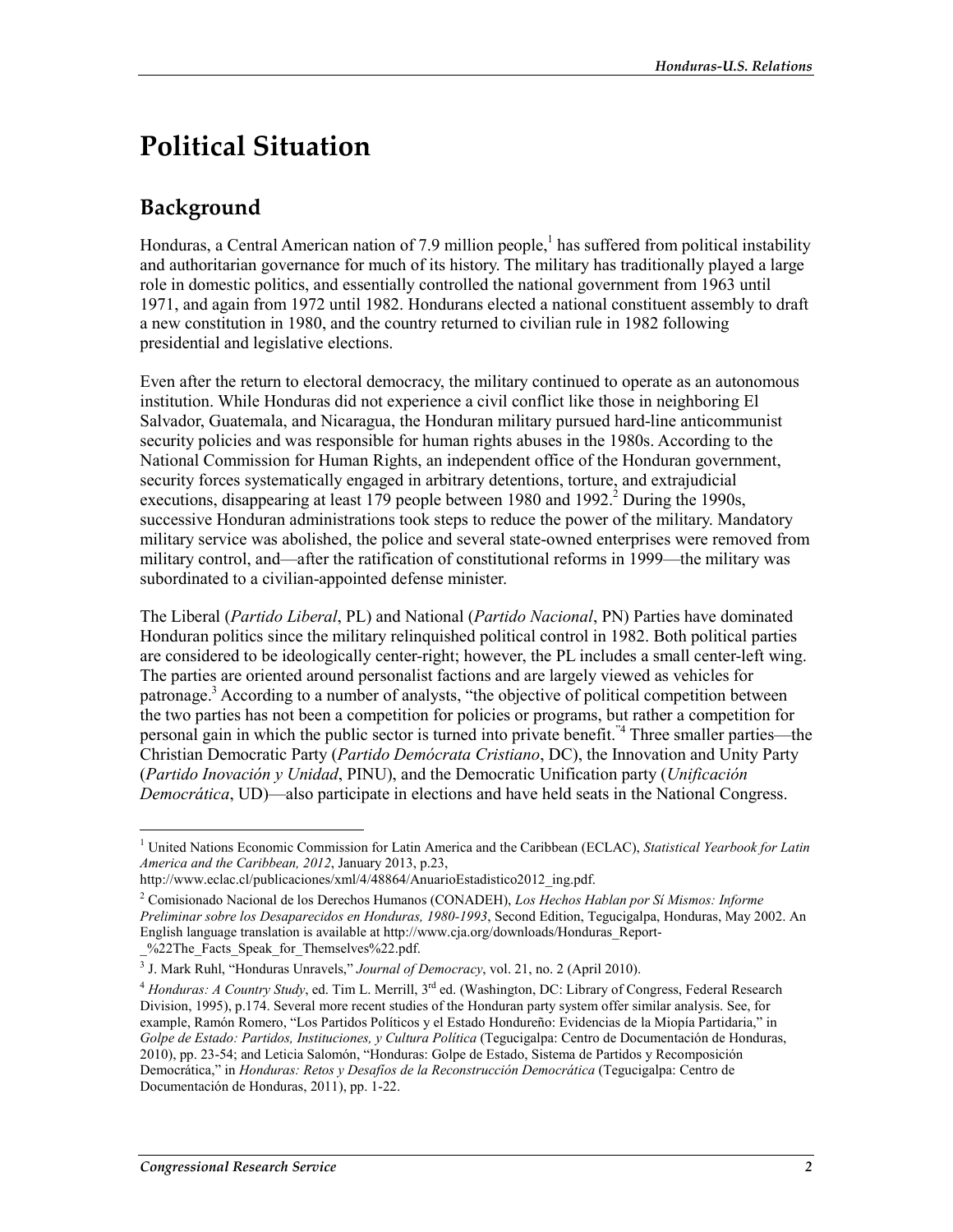

Figure 1. Map of Honduras

Source: CRS.

## 2009 Political Crisis<sup>5</sup>

Honduras was thrown into political crisis on June 28, 2009, when the Honduran military arrested then-President Manuel Zelaya and flew him into forced exile. Honduran government institutions had become increasingly polarized in the preceding months as Zelaya—who was elected as a relatively moderate member of the PL—pursued a series of populist measures and called for a new constitution. The ouster was ultimately triggered by Zelaya's determination to push ahead with a non-binding referendum<sup>6</sup> on the possibility of constitutional reform despite judicial orders forbidding it. Although the majority of the Honduran National Congress and Supreme Court backed Zelaya's removal, Zelaya was never given due process and the Truth and Reconciliation

 $<sup>5</sup>$  For a more detailed examination of the Honduran political crisis, see CRS Report R41064, *Honduran Political Crisis*,</sup> June 2009-January 2010.

 $6$  The non-binding referendum would have asked Hondurans, "Do you agree that in the general elections of 2009, a fourth ballot box should be installed in which the people decide on the convocation of a National Constituent Assembly?" "Llegó el Día de Verdad," El Tiempo (Honduras), June 28, 2009.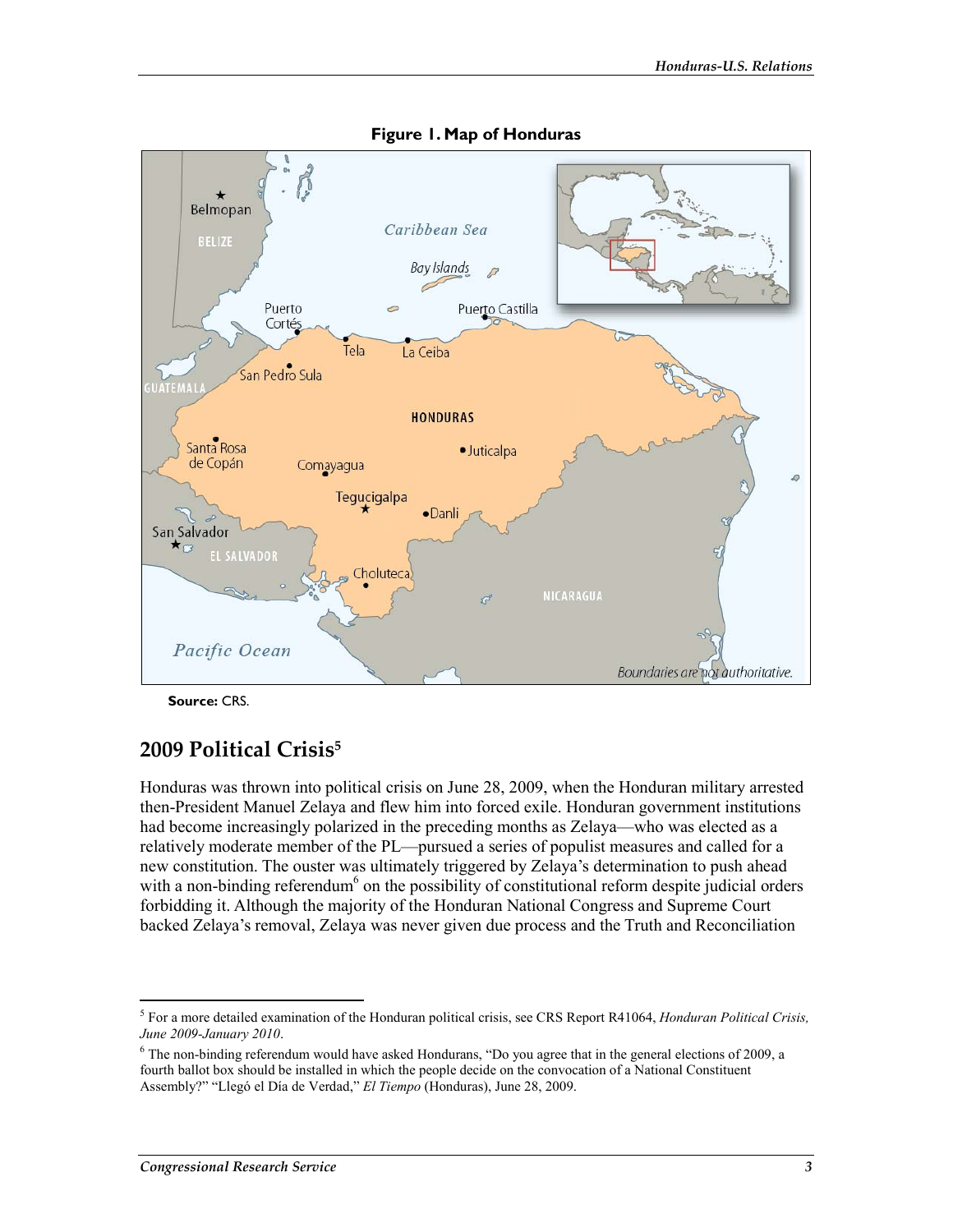Commission appointed to investigate the ouster (along with most other legal and political analysts) declared it a "coup d'état."7

The Honduran National Congress named Roberto Micheletti, the head of Congress and a member of the more conservative faction of the PL, president of Honduras for the remainder of Zelaya's term.<sup>8</sup> While steadfastly opposing international pressure to restore Zelava to office. Micheletti worked with the Honduran National Congress to annul more than a dozen reforms approved under Zelaya.<sup>9</sup> Micheletti also maintained tight control of Honduran society, restricting the activities of those opposed to the ouster. According to the Inter-American Commission on Human Rights (IACHR), an autonomous body of the Organization of American States (OAS), serious violations of human rights occurred during the Micheletti government, including deaths; suppression of public demonstrations through disproportionate use of force; arbitrary detentions of thousands of persons; serious and arbitrary restrictions on the right to freedom of expression; and grave violations of political rights.<sup>10</sup> Although some sectors of Honduran society strongly supported the coup and Micheletti, polling suggests that the majority of Hondurans did not.

Elections that had been scheduled prior to the political crisis were held on November 29, 2009. Former President of Congress and 2005 PN presidential nominee Porfirio Lobo easily defeated his closest rival, former Vice President Elvin Santos of the PL, 57% to 38%.<sup>12</sup> Lobo's PN also obtained an absolute majority in the unicameral National Congress, winning 71 of 128 seats.

The legitimacy of the election was heavily debated—both in Honduras and the international community—given the conditions under which it was held. Micheletti's suppression of media and demonstrators opposed to the ouster led organizations that traditionally observe elections in the hemisphere, such as the OAS, the European Union, and the Carter Center, to cancel their electoral observation missions. Likewise, a number of candidates for various offices withdrew from the election in protest.<sup>13</sup> Critics of the election also claim that electoral turnout, which was just under 50% (five points lower than 2005), demonstrated a rejection of the election by the Honduran people. Supporters of the election note that candidates were selected in internationally observed  $\frac{1}{2}$  primary elections in November 2008.<sup>14</sup> and that Election Day was largely free of political

<sup>&</sup>lt;sup>7</sup> See, for example, Edmundo Orellana, "El 28 de Junio y la Constitución," La Tribuna (Honduras), August 1, 2009; Tim Johnson, "All Parties Broke Law in Honduras Coup, Envoy Wrote," McClatchy Newspapers, November 28, 2010; and Comisión de la Verdad y la Reconciliación, Para que los Hechos No se Repitan: Informe de la Comisión de la Verdad y la Reconciliación, San José, Costa Rica, July 2011.

<sup>&</sup>lt;sup>8</sup> "El Decreto de la Separación de Zelaya," El Heraldo (Honduras), June 28, 2009.

<sup>&</sup>lt;sup>9</sup> "Honduras: Micheletti Prepares to Leave on High Note," Latin News Weekly Report, January 21, 2010.

 $10$  Inter-American Commission on Human Rights (IACHR), *Honduras: Human Rights and the Coup D'état*, December 30, 2009, http://cidh.org/countryrep/Honduras09eng/Toc.htm.

 $^{11}$  See, for example, Orlando J. Pérez, José René Argueta, and Mitchell A. Seligson, Cultura Política de la Democracia en Honduras, 2010, Vanderbilt University, Latin American Public Opinion Project (LAPOP), October 2010; and Universidad Centroamericana José Simeón Cañas, Instituto Universitario de Opinion Publica (IUDOP), Los Hondureños y Hondureñas Opinan Sobre la Situación Política y Evalúan el Primer Año de Gestión de Porfirio Lobo, Boletín de Prensa, Año XXV, No.1, San Salvador, January 19, 2011.

<sup>&</sup>lt;sup>12</sup> "TSE Confirma el Triunfo de 'Pepe' en las Elecciones," El Heraldo (Honduras), December 21, 2009.

<sup>&</sup>lt;sup>13</sup> "Seguidores de Zelaya No Particparán en Elecciones Aunque Haya Restitución," EFE News Service, November 8, 2009; "Renuncian Importantes Dirigentes del Liberalismo," El Tiempo (Honduras), November 22, 2009.

<sup>&</sup>lt;sup>14</sup> Former Vice President Elvin Santos did not directly participate in the primary. He was originally ruled constitutionally ineligible to run, but became the PL presidential nominee after his stand-in-candidate, Mauricio Villeda, won the PL primary and the National Congress passed a special decree to allow his candidacy.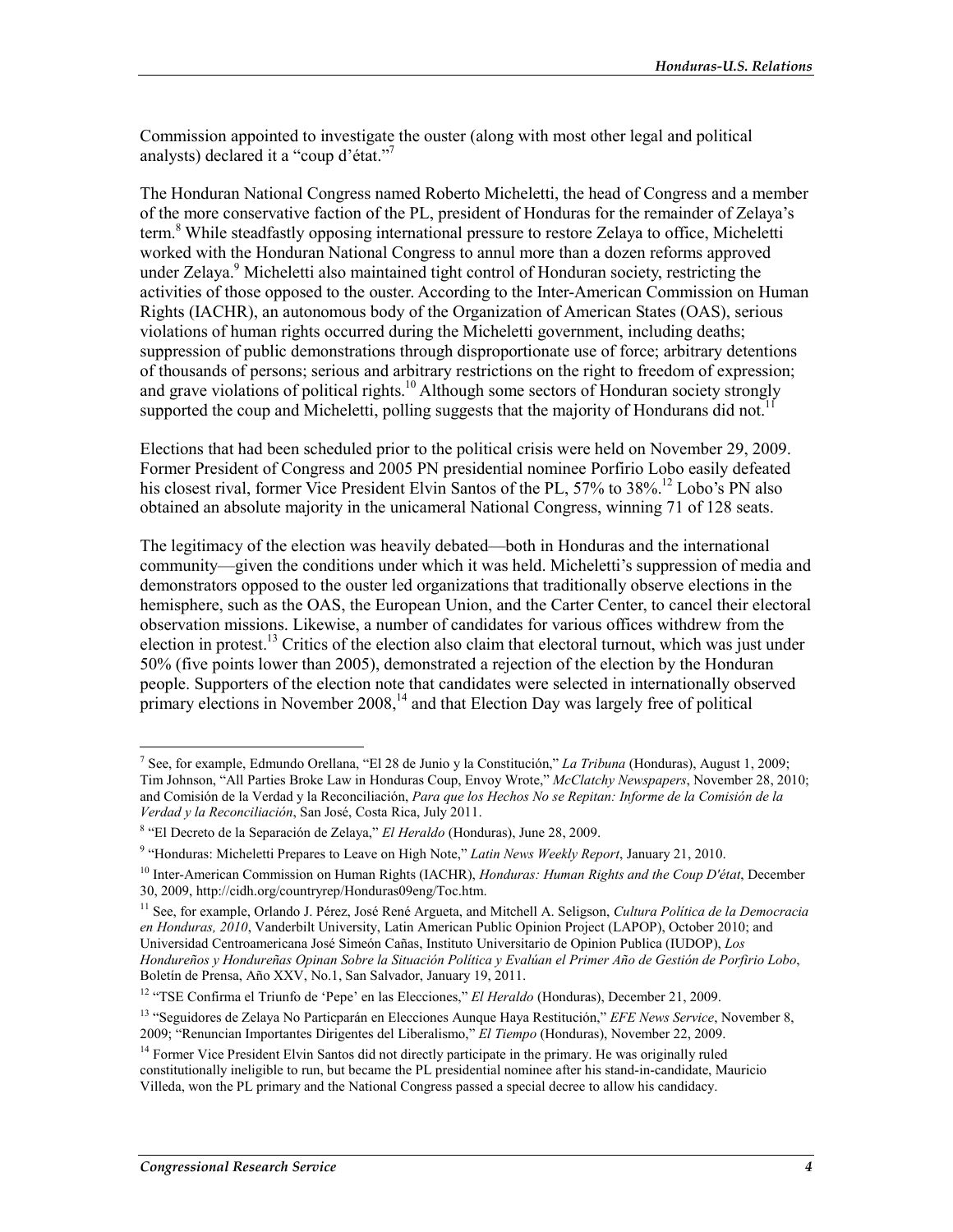violence.<sup>15</sup> Moreover, they maintain that the electoral rolls were artificially inflated—distorting the turnout rate—as a result of Honduras not purging the rolls of those who had died or migrated abroad  $16$ 



Figure 2. Party Affiliation in the Honduran National Congress

(2005 and 2009 Election Results)

Source: CRS.

**Notes:** The Honduran National Congress is unicameral.

## Lobo Administration

Porfirio Lobo, who assumed office in January 2010 after seven months of domestic political crisis and international isolation, continues to face daunting challenges in the last six months of his term. His efforts to lead Honduras out of political crisis have produced mixed results. While initiatives such as the creation of a truth commission and an agreement to allow former President Zelaya to return to the country have won support from the international community, they have done little to rebuild confidence in the political system. A constitutional crisis triggered by the National Congress's December 2012 removal of four Supreme Court justices demonstrated the extent to which democratic institutions remain fragile. Lobo's popularity has also suffered as a result of the perception that the government has made little progress in addressing the public's most pressing concerns: deteriorating security conditions and high levels of unemployment and poverty. Although the strength of Lobo's conservative National Party in the legislature (see

<sup>&</sup>lt;sup>15</sup> José Saúl Escobar Andrade, Enrique Ortez Sequeira, and David Andrés Matamoros Batson, "Honduran Elections," Remarks at the Inter-American Dialogue, Washington, DC, October 22, 2009; International Republican Institute, "Hondurans Turn Out to Polls in Credible Elections: IRI's Preliminary Statement on Honduras' 2009 National Elections," November 30, 2009.

<sup>&</sup>lt;sup>16</sup> "Honduras: Tug of War Between Opposition and De Facto Regime Regarding Flow of Voters," Latin America Data Base, NotiCen, December 3, 2009; "Final Results in Honduras," Latin News Daily Report, December 22, 2009.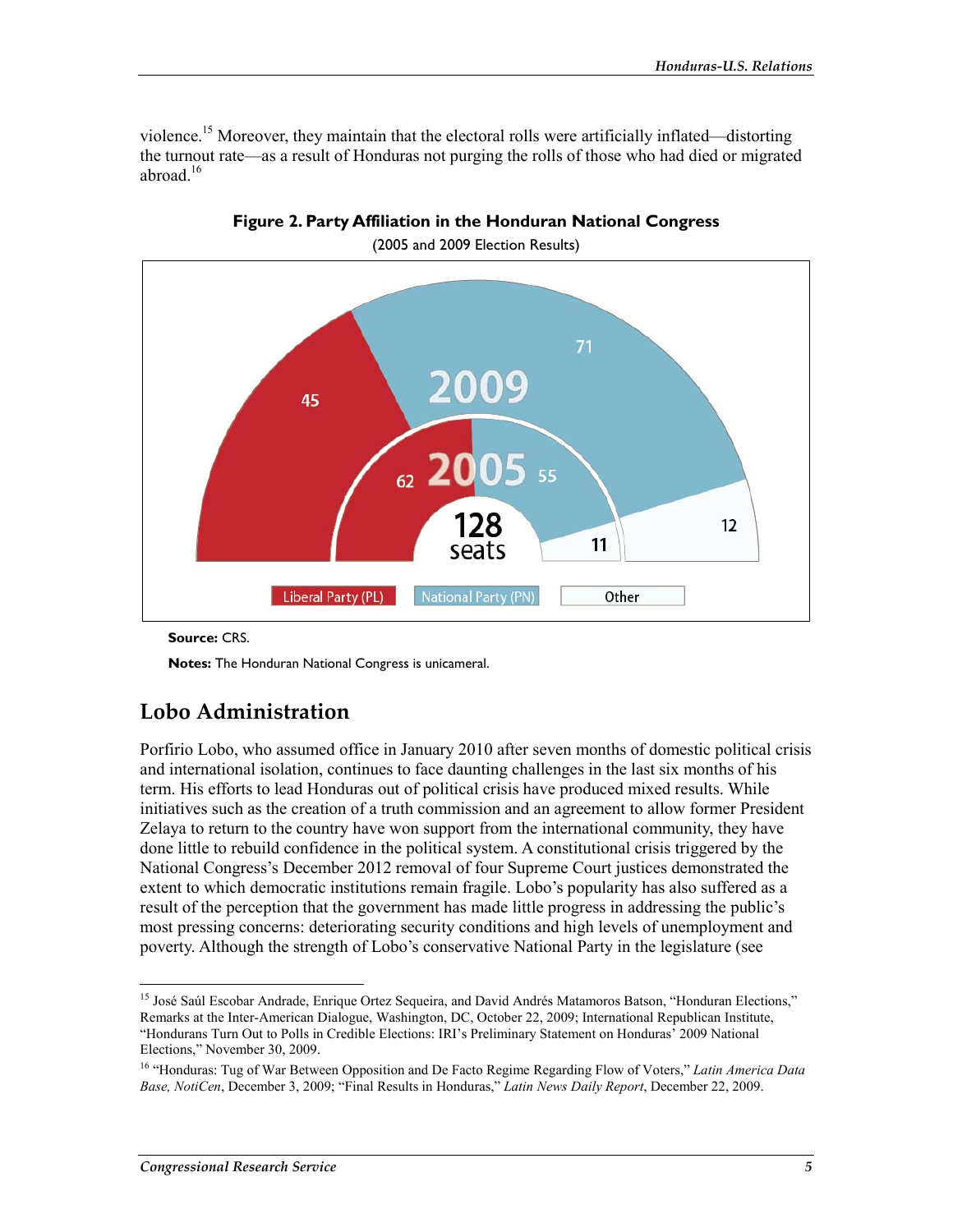Figure 2) has enabled his administration to secure passage of a number of policies designed to address these issues, Hondurans have seen few improvements thus far (see "Security and Human" Rights Conditions" and "Economic and Social Conditions" below). According to a May 2013 poll, 64% of Hondurans believe the country will be in worse condition when Lobo leaves office than when he began his term. $17$ 

## **Political Reconciliation**

In the first two years of his term, President Lobo took a number of steps designed to lead Honduras out of political crisis. After his inauguration, Lobo immediately signed a bill providing political amnesty to Zelaya and those who removed him from office. The amnesty covered political and common crimes committed prior to and after the coup, but did not include acts of corruption or violations of human rights.<sup>18</sup> President Lobo also appointed a cabinet with representatives of each of the five political parties holding seats in the National Congress, pledged to engage in dialogue with all sectors of Honduran society, and appointed a Truth and Reconciliation Commission to investigate Zelaya's removal and make recommendations to prevent similar events from occurring in the future.

President Lobo also successfully negotiated Zelaya's return from exile. Following Lobo's election, a number of South American countries joined with domestic groups like the National Popular Resistance Front (Frente Nacional de Resistencia Popular, FNRP)—an umbrella group of those who were opposed to Zelaya's removal—in calling on Lobo to create the conditions necessary to allow Zelaya to return to Honduras. While Lobo initially insisted that the former president would have to stand trial for the charges that were brought against him following the coup, a Honduran court of appeals eventually dropped the case due to "procedural" irregularities."<sup>19</sup> Lobo then entered into a dialogue with Zelaya that was mediated by then-President of Venezuela Hugo Chávez and President of Colombia Juan Manuel Santos. On May 22, 2011, Lobo and Zelaya signed the "Accord for National Reconciliation and the Consolidation of the Democratic System in Honduras," which reaffirmed various political and human rights and paved the way for Zelaya's return.<sup>20</sup> In addition to reducing domestic political tension, the agreement led most South American countries to reestablish diplomatic relations with Honduras and lift the country's suspension from the OAS.<sup>21</sup>

### **Institutional Conflicts**

Although Lobo's efforts to foster political reconciliation initially restored a measure of stability to the country, new institutional conflicts have emerged over the past year. In December 2012, the Honduran National Congress voted to dismiss four of the five members of the Constitutional Chamber of the Supreme Court. The dismissal, which was backed by President Lobo, was

<sup>&</sup>lt;sup>17</sup> "Presidente Lobo Sosa Dejará al País en Peor Estado," La Prensa (Honduras), May 15, 2013.

<sup>&</sup>lt;sup>18</sup> "Congreso Aprueba Amnistía para Delitos Políticos Comunes Conexos," El Tiempo (Honduras), January 27, 2010.

<sup>&</sup>lt;sup>19</sup> "Zelaya Free to Roam," Latin News Daily Report, May 3, 2011; "Honduras: Zelaya Ruling Removes Final Hurdle -Or Does It?" Latin News Weekly Report, May 5, 2011.

<sup>&</sup>lt;sup>20</sup> "Acuerdo para la Reconciliación Nacional y la Consolidación del Sistema Democrático en la República de Honduras," La Tribuna (Honduras), May 23, 2011.

<sup>&</sup>lt;sup>21</sup> Organization of American States (OAS), Participation of Honduras in the Organization of American States, OEA/Ser.P, AG/Res.1 (XLI-E/11), Washington, DC, June 1, 2011.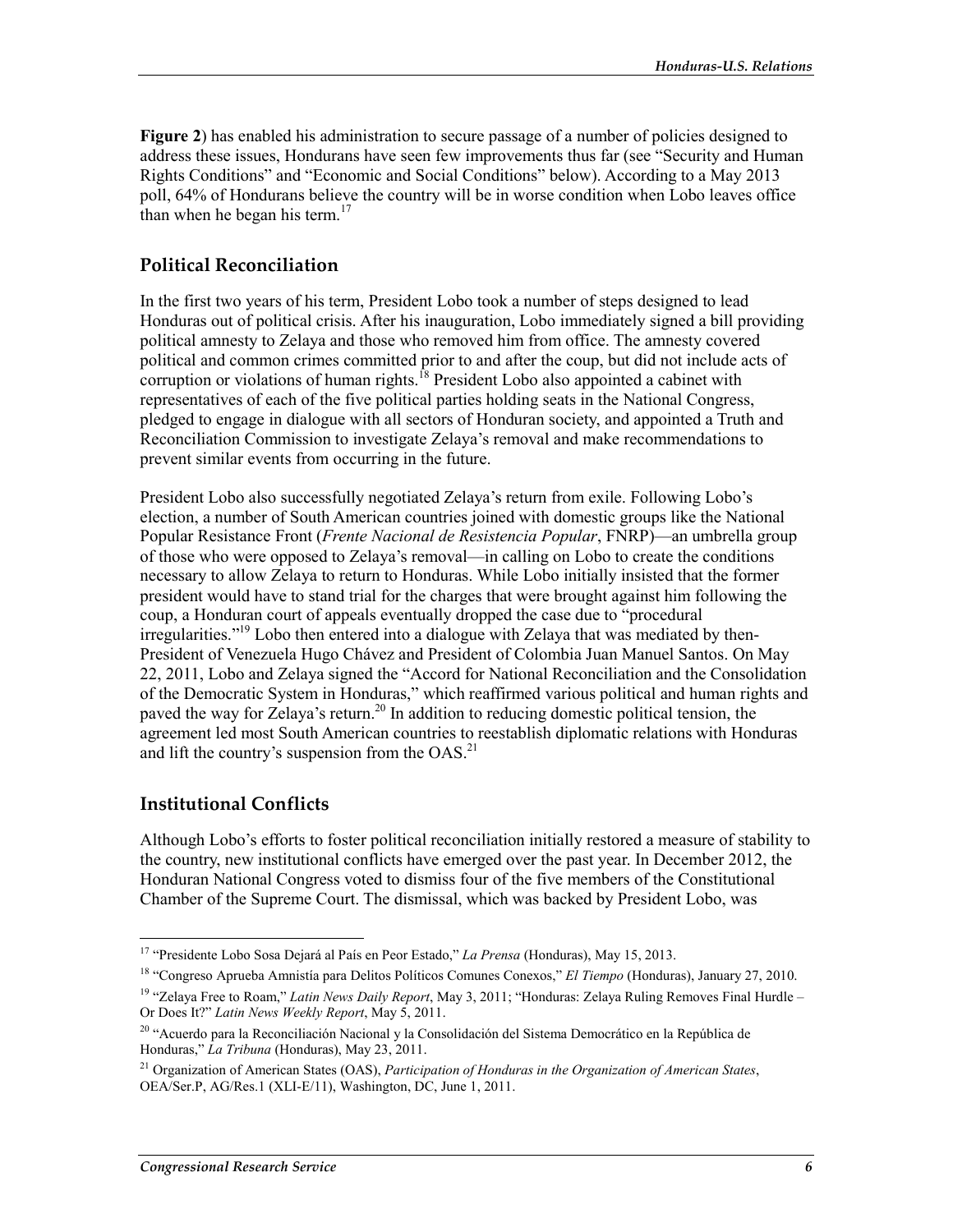ostensibly due to the justices' unsatisfactory "administrative conduct."<sup>22</sup> There are indications, however, that the move was principally an attempt by the faction of the PN allied to President Lobo and President of Congress Juan Orlando Hernández to exert control over the Supreme Court, which had issued a series of rulings declaring newly enacted laws to be unconstitutional. Many legal analysts, including Honduran Minister of Justice and Human Rights Ana Pineda, assert that the dismissal of the four justices was unconstitutional.<sup>23</sup> Nevertheless, the Honduran Supreme Court<sup>24</sup> ruled against restoring the justices to their seats.<sup>25</sup>

Since then, Orlando Hernández and his supporters in the National Congress have quickly moved forward with their agenda, centralizing power in Congress. They enacted several pieces of legislation that previously had been ruled unconstitutional,  $^{26}$  as well as measures that restrict the power of the Constitutional Chamber and eliminate citizens' right to challenge the constitutionality of laws.<sup>27</sup> Moreover, the National Congress enacted a constitutional reform to explicitly give itself the power to impeach the president, Supreme Court justices, legislators, and a number of other high-level officials.<sup>28</sup> The attorney general, an autonomous position in the Honduran government, was the first official to face impeachment. He and his deputy resigned in June 2013 after a congressional commission recommended initiating impeachment proceedings against him for the office's alleged failure to carry out proper investigations, poor use of resources, and various other deficiencies.<sup>29</sup>

## 2013 Election

President Lobo is nearing the end of his term, and most political attention in Honduras is focused on what could be an extremely volatile election scheduled for November 24, 2013. Polls conducted over the past three years have consistently found high levels of dissatisfaction with democracy in Honduras. They have also found little or no confidence in almost every governmental and political institution in the country, with political parties among the least trusted.<sup>30</sup> Moreover, public approval of President Lobo and the PN-controlled National Congress is relatively low, and the PL remains divided over the 2009 coup.

<sup>&</sup>lt;sup>22</sup> "Juramentación es Nula, Magistrados están De Facto," El Heraldo (Honduras), December 14, 2012.

<sup>&</sup>lt;sup>23</sup> See, for example, "Se Conculcó Principio de Independencia," *El Heraldo* (Honduras), December 18, 2012.

<sup>&</sup>quot;Destitución de Magistrados, Clara Afrenta a la Constitución," El Heraldo (Honduras), December 21, 2012; "Destitución No es Consecuente con la Democracia," El Heraldo (Honduras), December 13, 2012; and "Dismissal of Honduran Supreme Court Judges an Attack on Democracy - UN Expert," United Nations News Centre, January 29, 2013.

<sup>&</sup>lt;sup>24</sup> According to the State Department, the Honduran justice system is "subject to patronage, corruption, and political influence." U.S. Department of State, Bureau of Democracy, Human Rights and Labor, Country Reports on Human Rights Practices for 2012, April 19, 2013, http://www.state.gov/j/drl/rls/hrrpt/humanrightsreport/index.htm#wrapper <sup>25</sup> "Corte Suprema de Justicia Dijo No al Reintegro de Cuatro Magistrados," El Heraldo (Honduras), February 18,

<sup>2013.</sup> 

<sup>&</sup>lt;sup>26</sup> "Honduras Congress Passes Law to Purge Police Corruption," Reuters, December 18, 2012; "Ratifican Juicio Político y 'Ciudades Modelo'," El Heraldo (Honduras), January 30, 2013.

<sup>&</sup>lt;sup>27</sup> "Congreso Limita Aún Más Funciones de Sala Constitucional y Poder Judicial," Proceso Digital (Honduras), January 30, 2013.

<sup>&</sup>lt;sup>28</sup> "Por Mayoría Aprobado el Juicio Político," La Tribuna (Honduras), January 23, 2013.

<sup>&</sup>lt;sup>29</sup> "Honduras: Impeachment Threat Claims Rubi's Scalp," Latin American Regional Report: Caribbean & Central America, July 2013.

<sup>&</sup>lt;sup>30</sup> See: Universidad Centroamericana José Simeón Cañas (UCA) and Equipo de Reflexión, Investigación y Comunicación, Compañía de Jesús (ERIC-SJ), Percepciones Sobre la Situación Hondureña en el Año 2012, January (continued...)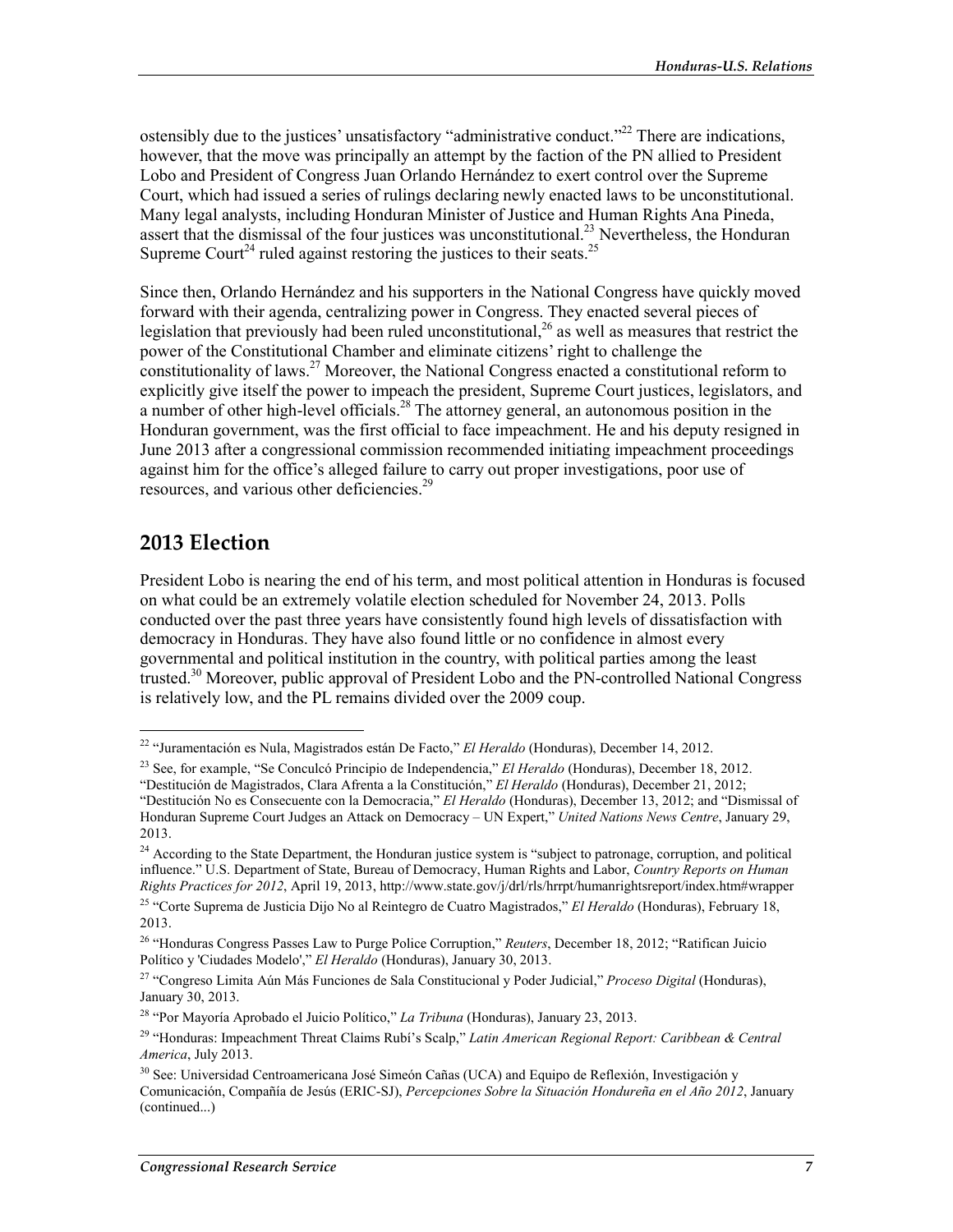Given these dynamics, the 2013 election could present an opportunity for third party political forces or anti-system candidates to make political gains. Several new parties have been established,  $31$  and two of them appear to have attracted substantial popular support. The left ist Liberty and Re-foundation (Libertad y Refundación, LIBRE) party, which was launched by former President Zelaya, brings together members of the FNRP and former supporters of the PL. The Anti-Corruption Party (Partido Anticorrupción, PAC), which was founded by television personality and sports commentator Salvador Nasralla as a platform for a presidential run, hopes to attract Hondurans disillusioned with the two traditional parties.

Party primaries to select candidates for the 2013 general election were held on November 18, 2012. Although there were some allegations of fraud, international observers issued generally positive reviews of the election.<sup>32</sup> President Lobo's favored candidate, President of Congress Juan Orlando Hernández, won the PN presidential nomination; Lobo is ineligible for another term. Mauricio Villeda, the son of a former president and a negotiator for Micheletti during the 2009 political crisis, won the PL nomination, and Zelava's wife, Xiomara Castro, won the LIBRE nomination. The smaller political parties (APH, DC, FAPER, PAC, PINU, and UD) did not hold primaries but intend to compete in the 2013 general election.

Early polling suggests that Honduras' traditional two-party system is fracturing. In a May 2013 poll, LIBRE's Xiomara Castro led the presidential race with the support of 28% of Hondurans. She was followed by Salvador Nasralla of the PAC (21%), Juan Orlando Hernández of the PN  $(18%)$ , and Mauricio Villeda of the PL  $(14%)$ . A candidate only needs to win a plurality of votes to be elected. The same poll indicated that the traditional parties may perform better in congressional elections; 32% of Hondurans expressed support for the PN, 24% for LIBRE, 18% for the PL, and 6% for the PAC.<sup>33</sup> Some analysts also maintain that the PL and PN may outperform their poll numbers since they are able to draw upon strong clientelist networks and political party machinery to turn out their supporters.<sup>34</sup>

## **Security and Human Rights Conditions**

Honduras has long struggled to address high levels of crime and violence, but the deterioration in security conditions has accelerated in recent years. Homicide rates have risen rapidly, from an

<sup>(...</sup>continued)

<sup>2013:</sup> Orlando J. Pérez et al., Cultura Política de la Democracia en Honduras y en las Américas, 2012, LAPOP, November 2012: UCA & ERIC-SJ, Percepciones Sobre la Situación Hondureña en el Año 2011, January 2012: and Neil Nevitte, Democracy in Honduras: Political Values and Civic Engagement in 2011, National Democratic Institute for International Affairs (NDI) and Hagamos Democracia, July 2011, http://www.ndi.org/files/Democracy-in-Honduras-2011.pdf.

<sup>&</sup>lt;sup>31</sup> In addition to LIBRE and PAC, the new parties include the Broad Political Electoral Resistance Front (Frente Amplio Político Electoral en Resistencia), a splinter-group of the FNRP founded by human rights advocate Andres Pavón, and the Honduran Patriotic Alliance (Alianza Patriótica Hondureña, APH), a self-described civic-military group founded by retired General Romeo Vásquez Velásquez.

 $32$  See, for example, U.S. Embassy in Honduras, "G-16 Statement on the Honduran Primary Elections," Press Release, November 19, 2012; and OAS, "Preliminary Report of the Electoral Observation Mission of the OAS in Honduras," Press Release, December 12, 2012.

<sup>&</sup>lt;sup>33</sup> "Xiomara Castro y Nasralla, Arriba en la Encuesta de CID/Gallup," La Prensa (Honduras), May 16, 2013.

<sup>&</sup>lt;sup>34</sup> Thelma Meiia, "Post-Coup Polarisation Marks Honduran Election Campaign," Inter Press Service, May 29, 2013; "Independent's Lead Suggests Greater Uncertainty," Latin America Monitor: Central America, July 2013.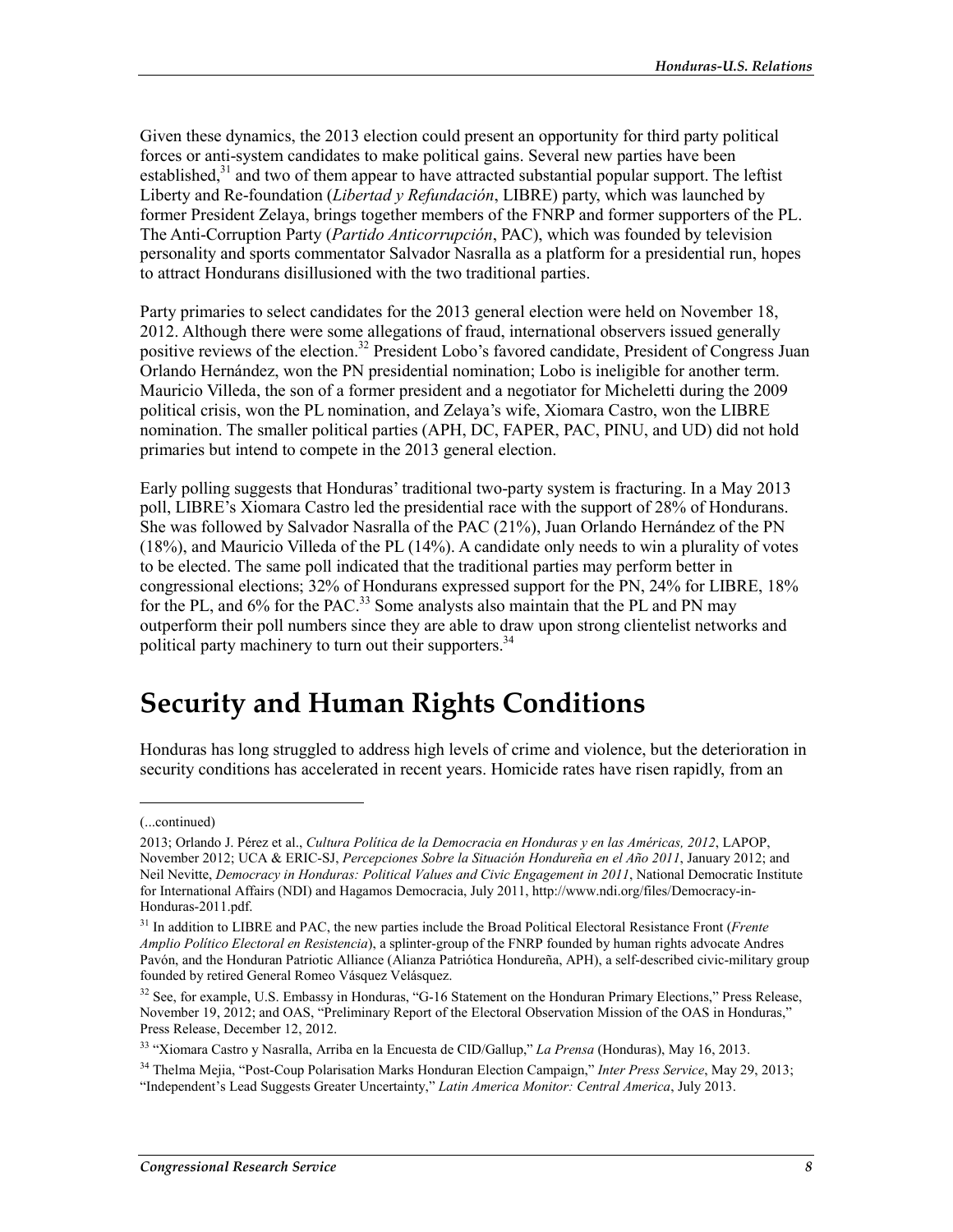already high 31 murders per 100,000 residents in 2004 to a likely world-topping 86 per 100,000 in 2012 (see Figure 3). While the homicide rate declined slightly between 2011 and 2012, the absolute number of homicides actually increased from 7,104 to  $7,172.^{35}$  Common crime is also widespread. In 2012, nearly 25% of Hondurans reported they had been the victim of a crime in the past year.<sup>36</sup> Moreover, the deteriorating security situation has taken a toll on the Honduran economy. An estimated 17,500 small businesses reportedly have closed over the past year as a result of extortion and threats.<sup>37</sup> The World Bank estimates that crime and violence cost the country the equivalent of 10% of gross domestic product (GDP) annually.<sup>38</sup>





Many observers have been particularly concerned by a surge in violence against journalists and political and social activists. The frequency of such attacks increased in the aftermath of the June 2009 ouster of President Zelava, and the attacks have continued under President Lobo. At least 36 journalists and social communicators have been killed in Honduras since 2003, with 29 of the murders occurring during President Lobo's term.<sup>39</sup> Many others have been threatened, harassed, or attacked, with those who report on sensitive issues such as drug trafficking, government corruption, and land conflicts being the most frequent targets.<sup>40</sup>

Source: CRS presentation of data from the Universidad Nacional Autonoma de Honduras, Observatorio de la Violencia. U.S. homicide data, from 2011 and provided as a point of comparison, from the FBI.

<sup>&</sup>lt;sup>35</sup> Universidad Nacional Autonoma de Honduras (UNAH), Observatorio de la Violencia, Boletín Nacional, Edición No.28 (Enero – Diciembre 2012), January 2013.

<sup>&</sup>lt;sup>36</sup> UCA & ERIC-SJ, January 2013, op.cit., p.13.

<sup>&</sup>lt;sup>37</sup> Marguerite Cawley, "Extortion Shuts Down Over 17,000 Honduras Businesses," *InSight Crime*, May 8, 2013.

<sup>&</sup>lt;sup>38</sup> World Bank, "Honduras Overview," 2013.

<sup>&</sup>lt;sup>39</sup> CONADEH, "36 Periodistas y Comunicadores Sociales Muertos Violentamente en Honduras," July 12, 2013.

<sup>&</sup>lt;sup>40</sup> Committee to Protect Journalists (CPJ), Attacks on the Press: Journalism on the Front Lines in 2012, 2013, http://www.cpj.org/2013/02/attacks-on-the-press-in-2012-honduras.php.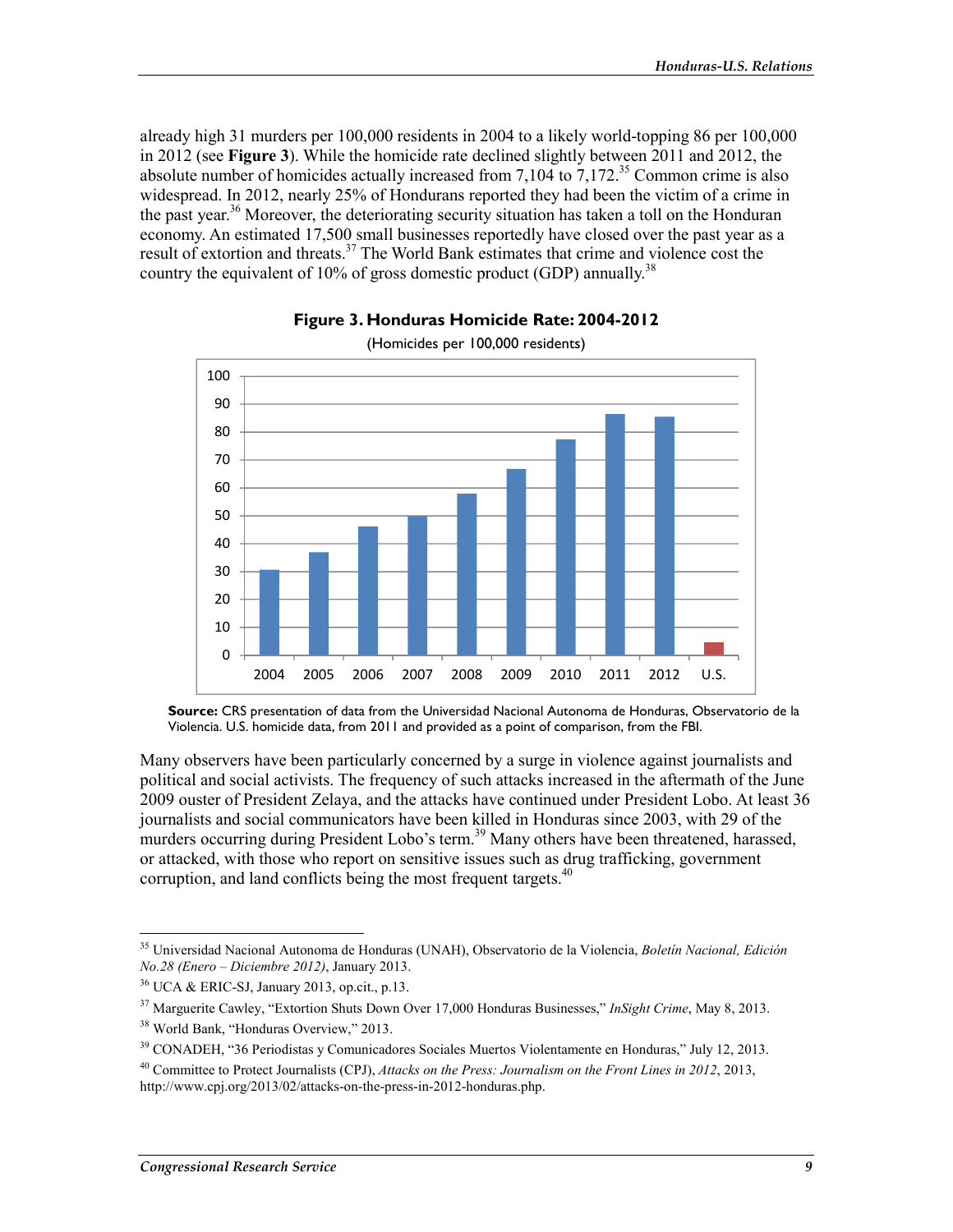Human rights organizations have also documented attacks against environmentalists, indigenous activists, human rights defenders, land rights activists, political organizers, unionists, and members of the lesbian, gay, bisexual, and transgender (LGBT) community.<sup>41</sup> In the *Bajo Aguan* region of Honduras, for example, more than 100 people have been killed since 2010 as violence has escalated in a long-running land dispute between peasant farmers and large landowners. The majority of those killed have been land rights activists, though some private security guards and members of the security forces have also been killed.<sup>42</sup> There are indications that members of the Honduran security forces may have been involved in some of these attacks against journalists and activists; however, it is difficult to determine the extent of such involvement since most of the cases have never been investigated.

## Criminal Threats, Weak Institutions, and Corruption

A number of inter-related factors have likely contributed to the worsening security and human rights situation. One aspect is the increasing presence of organized crime. An estimated 12,000 Honduran youth have ties to the *Mara Salvatrucha* (MS-13) and *Mara 18* (M-18) gangs.<sup>43</sup> These organizations engage in a wide variety of criminal activities, including kidnapping and extortion.<sup>44</sup> Honduras also serves as an important drug trafficking corridor as a result of its location between cocaine-producing countries in South America and the major consumer market in the United States. U.S.-backed security efforts over the past two decades have restricted trafficking through the Caribbean, weakened Colombian cartels, and disrupted direct shipping to Mexico. Consequently, Mexican criminal organizations (such as the *Sinaloa* cartel and Los Zetas) and local affiliates are now battling for control of Central American territory.<sup>45</sup> Many of the most violent municipalities in Honduras are along strategic drug trafficking corridors (see Figure 4). Given that two-thirds of Hondurans live below the poverty line,<sup>46</sup> a large portion of the population could be susceptible to recruitment by these and other criminal groups.

Institutional weaknesses and corruption in the Honduran government have also contributed to deteriorating security and human rights conditions. In 2011, the Honduran police force had 14,500 personnel and a budget of \$151 million  $(0.9\% \text{ of GDP})^{47}$ —a force strength and resources that analysts maintain are "grossly insufficient for the efficient policing of a country the size of Honduras."<sup>48</sup> The police force's investigative body (Dirección Nacional de Investigación

<sup>&</sup>lt;sup>41</sup> IACHR, Annual Report of the Inter-American Commission on Human Rights 2011, April 9, 2012, http://www.oas.org/en/iachr/docs/annual/2011/TOC.asp; Human Rights Watch, World Report 2013, 2013, http://www.hrw.org/world-report/2013/country-chapters/honduras.

<sup>&</sup>lt;sup>42</sup> "Honduras: Un Muerto y Cuatro Heridos en Enfrentamiento en Conflictivo Aguán," Agence France Presse, May 26, 2013; CONADEH, "Alredador de 92 Muertos y Mas de 70 Heridos Deja Crisis en el Aguan," March 11, 2013.

<sup>&</sup>lt;sup>43</sup> United Nations Office on Drugs and Crime (UNODC), Transnational Organized Crime in Central America and the Caribbean: A Threat Assessment, September 2012, http://www.unodc.org/documents/data-andanalysis/Studies/TOC Central America and the Caribbean english.pdf.

<sup>&</sup>lt;sup>44</sup> For more information, see CRS Report RL34112, *Gangs in Central America*, by Clare Ribando Seelke.

<sup>&</sup>lt;sup>45</sup> Patrick Corcoran, "Mexican Cartels Expand into Honduras," *InSight Crime*, April 14, 2011; UNODC, September 2012, op.cit.

<sup>&</sup>lt;sup>46</sup> ECLAC, Social Panorama of Latin America, 2012, November 2012, p.14,

http://www.eclac.cl/publicaciones/xml/4/48454/SocialPanorama2012DocI.pdf.

<sup>&</sup>lt;sup>47</sup> Red de Seguridad y Defensa de América Latina (RESDAL), Índice de Seguridad Pública y Ciudadana en América Latina : El Salvador, Guatemala y Honduras, 2011.

<sup>&</sup>lt;sup>48</sup> "Country Risk Assessment: Honduras," IHS Jane's Defense and Security Intelligence and Analysis, February 8, 2012.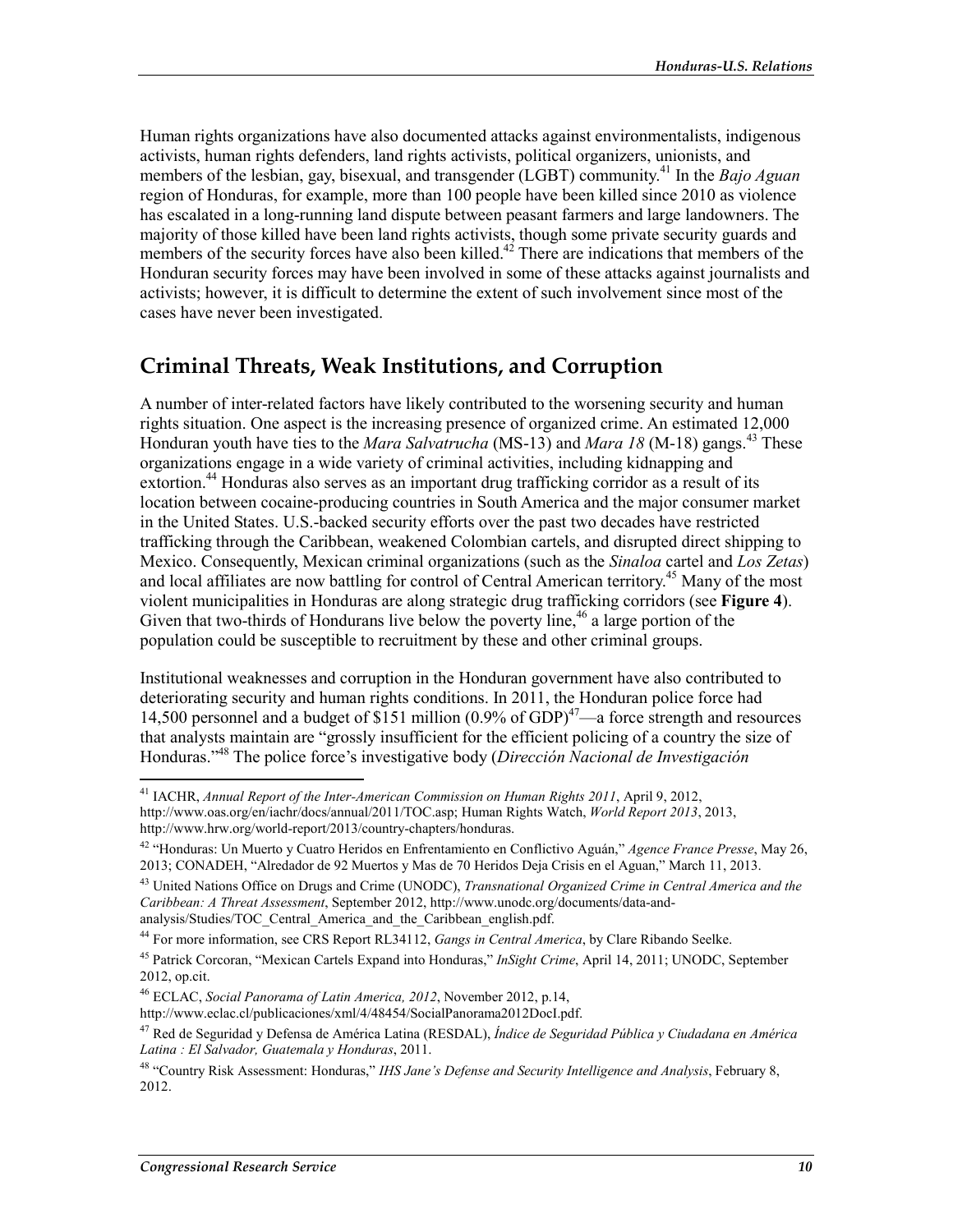*Criminal*, DNIC), for example, claims it has insufficient resources to investigate every crime, and that each agent has a backlog of over 460 pending cases.<sup>49</sup> The police force also suffers from widespread corruption, with analysts asserting that some officers have moved beyond taking bribes or tipping off criminals to actually participating in crimes and acting as enforcers for criminal interests.<sup>50</sup> Moreover, recent press investigations suggest that corruption and criminality may run to the very top of the organization.<sup>51</sup> Over 78% of Hondurans report having little or no confidence in the police force.<sup>52</sup>

Partially as a result of the serious flaws in the police force. Honduran presidents have repeatedly turned to the armed forces to provide internal security. The Honduran military, however, has its own limitations. In 2012, Honduras had roughly 10,600 military personnel, and a defense budget of \$189 million (1% of GDP). The Honduran military is almost entirely dependent on international donors for functioning equipment and technology since less than 2% of the defense budget is invested in maintenance and procurement.<sup>53</sup> Corruption is also a problem. The military has been linked to drug trafficking in Honduras since the 1980s,<sup>54</sup> and recent reports suggest some sectors continue to engage in illicit activities.<sup>55</sup> Although the military is more respected than the police force, 68% of Hondurans report little or no confidence in the armed forces.<sup>56</sup>

Other justice sector institutions are prone to similar problems. According to the Honduran government's National Commissioner for Human Rights, 80% of crimes that are reported are never investigated.<sup>57</sup> This reportedly stems from the failure of public prosecutors, who are charged with coordinating investigations, to work effectively with the police to carry them out.<sup>58</sup> Although most criminals are never brought to justice, the Honduran prison system is overcrowded. Honduras' hard-line anti-gang laws make it relatively easy to detain suspected gang members, but the judiciary is incapable of dealing with the volume of cases.<sup>59</sup> Honduran prisons,

<sup>&</sup>lt;sup>49</sup> "Unos 60 Mil Homicidios sin Resolver Tienen los Cuerpos de Investigación," El Heraldo (Honduras), February 20, 2013.

<sup>&</sup>lt;sup>50</sup> Edward Fox, "Dynamics of Honduran Police Corruption Narrow Chance for Reform," InSight Crime, January 31, 2012; Diego Jiménez, "'El Incendio en Comayagua Evidencia el Colapso del Sistema," La Nación (Costa Rica), February 26, 2012.

<sup>&</sup>lt;sup>51</sup> Frances Robles, "Graft, Greed, Mayhem Turn Honduras into Murder Capital of World," Miami Herald, January 22, 2012; Daniel Valencia Caravantes, "Así es la Policía del País Más Violento del Mundo," El Faro (El Salvador), March 19, 2012; and Katherine Corcoran and Martha Mendoza, "New Honduras Top Cop Once Investigated in Killings," Associated Press, June 1, 2012.

 $52$  UCA & ERIC-SJ, January 2013, op.cit., p.18.

<sup>&</sup>lt;sup>53</sup> RESDAL, Atlas Comparativo de la Defensa en América Latina y Caribe, 2012.

<sup>&</sup>lt;sup>54</sup> Mark B. Rosenberg, "Narcos and Politicos: Politics of Drug Trafficking in Honduras," *Journal of Interamerican* Studies and World Affairs, Vol. 30, No. 2/3, (Summer-Autumn 1988).

<sup>&</sup>lt;sup>55</sup> Geoffrey Ramsey, "Cable: Honduran Military Supplied Weaponry to Cartels," InSight Crime, April 25, 2011; "In Brief - Honduras: Soldiers Done for Munitions Theft," Latin News Daily Report, June 26, 2012; and "Condenados en Honduras 13 Militares por Robo de Avioneta Decomisada a Narcos," Agence France Presse, June 26, 2013.

<sup>&</sup>lt;sup>56</sup> UCA & ERIC-SJ, January 2013, op.cit., p.18.

<sup>&</sup>lt;sup>57</sup> CONADEH, "Impunidad," April 16, 2012.

<sup>&</sup>lt;sup>58</sup> "Policías y Fiscales son un 'Desastre' en la Investigación Criminal," El Heraldo (Honduras), April 11, 2012; "La Investigación es Problema de País, Admite Directora de Fiscalías en Honduras," El Heraldo, (Honduras), April 15, 2012.

<sup>&</sup>lt;sup>59</sup> Hannah Stone, "Honduras Prison Fire Tells of Repressive Anti-Gang Policies," *InSight Crime*, February 16, 2012.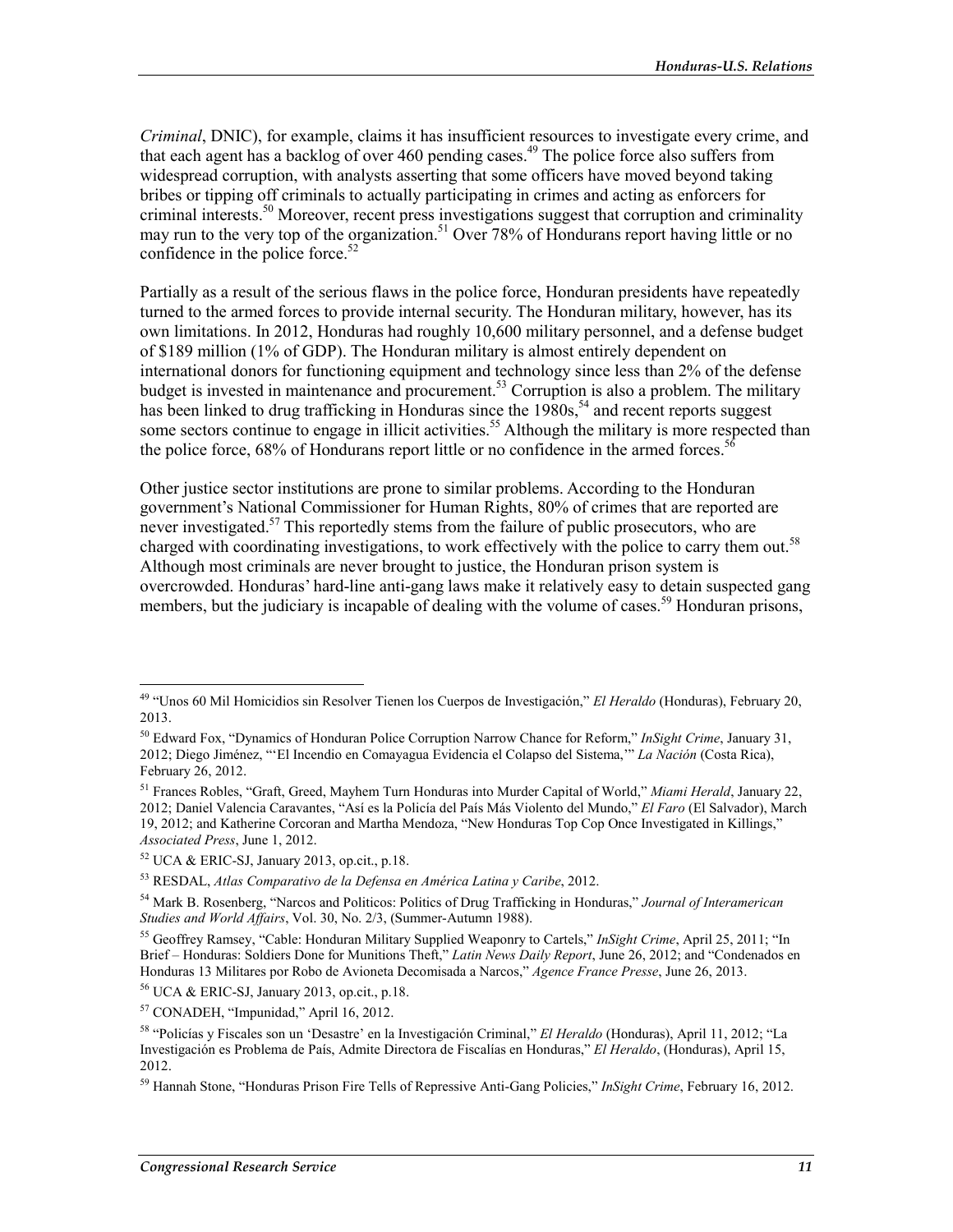which have capacity for about  $8,400$  inmates, held nearly  $12,100$  prisoners as of September  $2012^{60}$ 

This lack of capacity and susceptibility to corruption goes well beyond the security forces and justice sector. The patronage system, which allows the political parties to place their supporters in government positions after each election, has prevented the development of a professional civil service. As a result, Honduran officials often lack technical expertise and rarely engage in longterm strategic planning.<sup>61</sup> Likewise, Honduras ranks near the bottom of the Western Hemisphere in Transparency International's annual Corruption Perceptions Index, suggesting public-sector corruption is relatively widespread.<sup>62</sup> This apparently includes infiltration by organized crime. According to Alfredo Landaverde—a well-respected anti-corruption advocate and former head of Honduras' Anti-Narcotics Commission who was assassinated in December 2011<sup>63</sup>—10% of the members of the Honduran National Congress are involved in drug-trafficking.<sup>64</sup>

## **Public Security Policies**

Recent Honduran presidents have implemented varying anti-crime strategies, but none of them have achieved much success. During his term, President Ricardo Maduro (2002-2006) increased the size of the police force, sent the military into the streets, and implemented hard-line anti-gang policies that made membership illegal and punishable with 12 years in prison. Although the crackdown won popular support and initially reduced crime, its success was short-lived. President Zelaya (2006-2009) replaced the previous administration's zero-tolerance policy with dialogue and other efforts to reintegrate gang members into society. Failure to achieve concrete results, however, led the Zelaya Administration to shift its emphasis toward more traditional law enforcement operations. The deterioration in security conditions accelerated in the aftermath of Zelaya's ouster, as Roberto Micheletti (2009-2010) reoriented the security forces away from combating organized crime to controlling the population.<sup>65</sup> Some analysts assert that the coup also exacerbated the situation by reinforcing the general sense of impunity in Honduras.<sup>66</sup>

#### **Institutional Reform**

Since taking office, President Lobo has undertaken a number of initiatives in an attempt to improve security conditions in Honduras. Working with the National Congress, he has enacted significant changes in the country's legal framework. These include a law against terrorism

<sup>&</sup>lt;sup>60</sup> U.S. Department of State, Bureau of Democracy, Human Rights and Labor, Country Reports on Human Rights Practices for 2012, April 19, 2013, http://www.state.gov/j/drl/rls/hrrpt/humanrightsreport/index.htm#wrapper.

 $61$  Romero, 2010, op.cit.

 $^{62}$  On a scale of 0 (the country is perceived as highly corrupt) to 100 (the country is perceived as very clean), Honduras receives a score of 28. Transparency International, Corruption Perceptions Index 2012, December 2012, http://www.transparency.org/cpi2012/results.

 $63$  Just days before he was assassinated, Landaverde appeared on a television program and stated that he had a list of Honduran officials tied to organized crime and drug-trafficking.

<sup>&</sup>lt;sup>64</sup> Tim Johnson, "Drug Gangs Muscle into New Territory: Central America," McClatchy Newspapers, April 21, 2011.

<sup>&</sup>lt;sup>65</sup> James Bosworth, *Honduras: Organized Crime Gaining Amid Political Crisis*, Woodrow Wilson International Center for Scholars, Working Paper Series on Organized Crime in Central America, December 2010, http://www.wilsoncenter.org/sites/default/files/Bosworth.FIN.pdf.

<sup>&</sup>lt;sup>66</sup> See, for example, Annie Murphy, "Who Rules in Honduras?' Coup's Legacy of Violence," National Public Radio, February 12, 2012.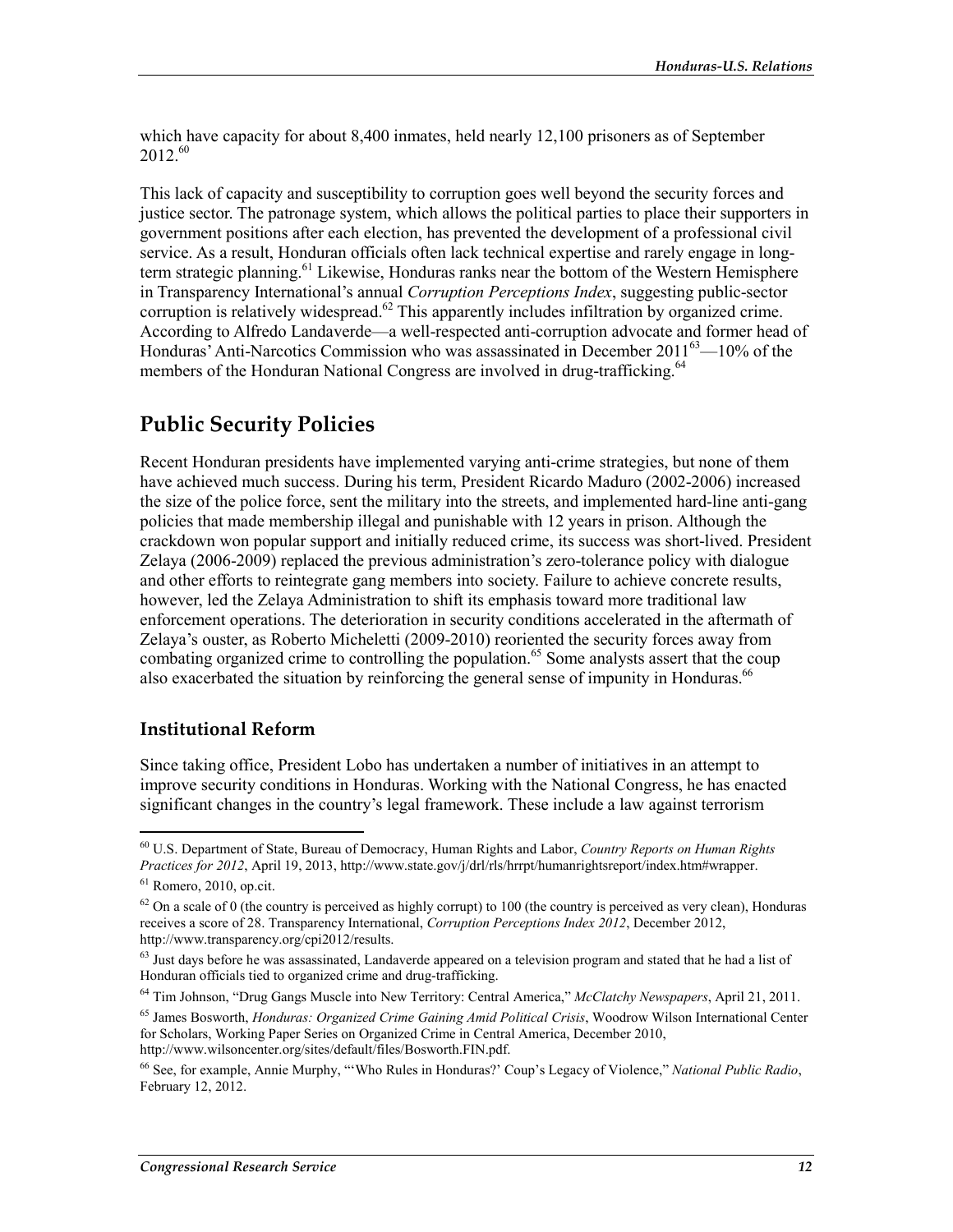finance; a reform to allow 48-hour detentions; regulations to allow asset forfeiture and wiretapping; and a constitutional amendment to allow the extradition of Honduran citizens in cases of drug trafficking, organized crime, and terrorism. Lobo and the National Congress also increased taxes on certain industries in order to invest more funding in security efforts. The tax package was partially rolled back, however, as a result of fierce private sector opposition.<sup>67</sup> Many of these legal changes are still in the process of implementation.

In reaction to a series of scandals in which the police were implicated in murders and other criminal activities. Honduran officials established two commissions to reform the police force and other justice sector institutions. In December 2011, the National Congress created the Directorate for the Investigation and Evaluation of the Police Career (Dirección de Investigación v Evaluación de la Carrera Policial, DIECP) to replace the former internal affairs unit of the police, which was reported to be rather ineffective.<sup>68</sup> The National Congress then established a Public Security Reform Commission (Comisión de Reforma a la Seguridad Pública, CRSP) in January 2012, which is empowered to investigate the police, the public prosecutor's office, and the judiciary, and suggest reforms to strengthen the institutions and reduce corruption.<sup>69</sup>

Neither body has had much success with institutional reform thus far. The DIECP was slow to begin its effort to purge the police force of corrupt officers and only carried out 373 polygraph tests between May and November 2012. Although 142 officers (38% of those tested) failed their polygraph exams, only 7 had been dismissed as of April 2013.<sup>70</sup> The CRSP carried out a series of institutional evaluations and then proposed a variety of reforms to the police, the public prosecutor's office, and the judiciary. Neither Lobo nor the Honduran Congress has acted on the proposals despite receiving them from the CRSP in October 2012.<sup>71</sup>

### **Use of Military**

Following in the footsteps of his predecessors, Lobo has also ordered the armed forces into the streets to support internal security efforts. He has deployed the military to carry out joint operations with the police on several occasions, and in late November 2011, the Honduran National Congress approved a decree to temporarily allow military personnel to carry out raids, make arrests, disarm people, and act against police officers that are involved in criminal activities. The emergency decree providing the military with broad policing powers has been extended several times, and is now scheduled to remain in force into January 2014.<sup>72</sup> Some Honduran officials have suggested making the military's role in policing permanent, either by amending the constitution or creating a new gendarmerie-style force.<sup>73</sup>

 $67$  "Honduras Cuts Security Tax After Angering Businesses," Reuters, September 14, 2011.

<sup>&</sup>lt;sup>68</sup> "Cisma en la Policía Nacional: 60 Días de Escándalos," El Tiempo (Honduras), December 22, 2011.

<sup>&</sup>lt;sup>69</sup> "Honduras: Lobo Makes Move to Purge Police," Latin American Weekly Report, February 2, 2012.

<sup>&</sup>lt;sup>70</sup> "Honduras Stalls in Efforts to Clean Up US-Backed Police Widely Seen as Corrupt and Brutal," *Associated Press*, June 11, 2013.

<sup>71 &</sup>quot;Honduras: Comisión Está en Deuda con Reformas a la Seguridad Pública," El Heraldo (Honduras), June 19, 2013.

<sup>&</sup>lt;sup>72</sup> "Little Rejoicing Over Small Improvement in Honduras," Latin News Daily Report, May 1, 2013.

<sup>73 &</sup>quot;Honduras: Lobo Leans Towards a Permanent Military-Security Role," Latin American Regional Report: Caribbean & Central America, April 2012; "Honduras Politics: Quick View – New Measures are Put in Place to Combat Crime," Economist Intelligence Unit, June 29, 2012.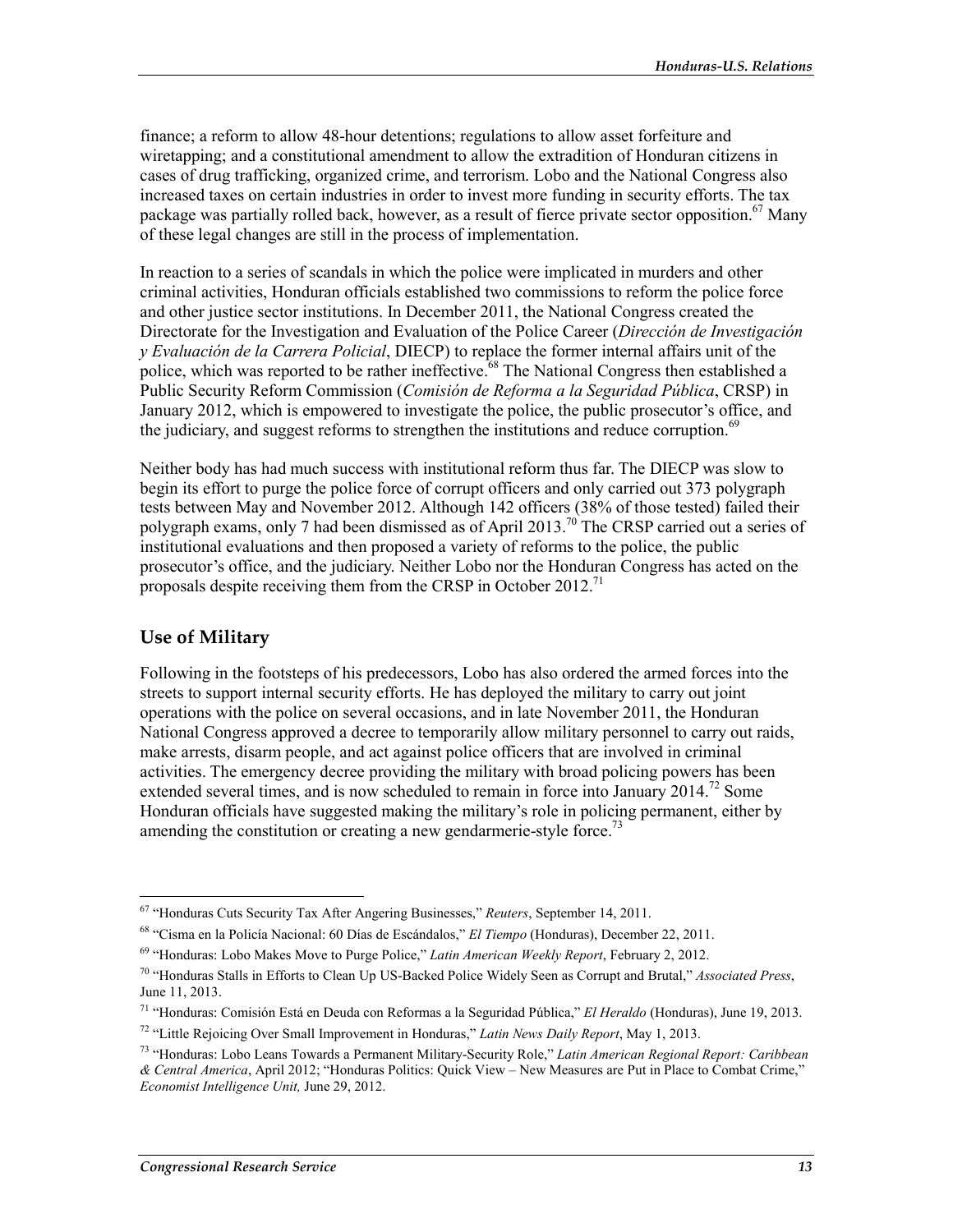While sending the armed forces into the streets is quite popular among Hondurans.<sup>74</sup> a number of analysts have raised concerns about this increasing reliance on the military for domestic security. Some assert that the military has begun to carve out a larger role for itself in internal political affairs, and argue that this is a worrying trend since the military repeatedly took control of the country prior to 1982 and was only subordinated to civilian leadership in the late 1990s.<sup>75</sup> In addition to playing a leading role in the 2009 coup against then-President Zelaya, the military reportedly surrounded the National Congress as it voted to dismiss members of the Supreme Court in December 2012.<sup>76</sup> U.S. military officials argue that utilizing the Honduran military for domestic security matters "is a necessary initial step to help curb the rising tide of violence," but maintain that such an approach "is unsustainable in the long term."<sup>77</sup>

### **Potential Gang Truce**

On May 28, 2013, the M-18 and MS-13 gangs announced a potential truce intended to reduce crime and violence in Honduras. Representatives of each gang asserted that they were committed to reducing violence, and called on the Honduran government to enter into dialogue with them, halt discrimination and violence against them and their families, and provide them with the support necessary to obtain employment.<sup>78</sup> Although the gangs initially seemed to commit to an immediate cessation of violence, it now appears as though their announcement was simply the beginning of a longer series of negotiations. President Lobo has voiced support for the potential truce and those attempting to facilitate an agreement, Catholic Bishop Rómulo Emiliani of the Dioceses of San Pedro Sula and OAS Secretary of Multidimensional Security Adam Blackwell.<sup>79</sup> Lobo has been unwilling to commit to more substantial support, however, such as government funding for reintegration programs.<sup>80</sup>

Those involved hope to replicate the apparent success of the gang truce in El Salvador, which has been credited with reducing the homicide rate by 52% since it began in March 2012.<sup>81</sup> The Salvadoran truce remains controversial for a variety of reasons,<sup>82</sup> however, and many analysts maintain a truce in Honduras is likely to be substantially less successful.<sup>83</sup> The Honduran gangs do not appear to be as centrally organized as their Salvadoran counterparts, and their leadership

<sup>&</sup>lt;sup>74</sup> According to a poll released at the beginning of this year, 80% of Hondurans strongly agree that the military should be placed on the streets with the police. UCA  $&$  ERIC-SJ, January 2013, op.cit., p. 16.

<sup>&</sup>lt;sup>75</sup> See, for example, Thelma Mejía, "Honduras: Putting Defense in the Hands of Civilians," Inter Press Service, October 4, 2011, and Geoffrey Ramsey, "New Powers for Honduran Military Will Not Clean Up Law Enforcement," InSight Crime, November 30, 2011.

<sup>&</sup>lt;sup>76</sup> Alberto Arce, "Flailing Honduras in Yet Another Political Crisis," Associated Press, December 14, 2012.

<sup>77</sup> General Douglas M. Fraser, United States Air Force Commander, Posture Statement Before the  $112^{th}$  Congress, House Armed Services Committee, United States Southern Command, March 6, 2012, p. 24, http://armedservices.senate.gov/statemnt/2012/03%20March/Fraser%2003-13-12.pdf.

<sup>78 &</sup>quot;Pandilleros: 'Queremos Tregua con Dios, la Sociedad y la Autoridades'," El Tiempo (Honduras); Elyssa Pachico, "5 Questions About Honduras' Gang Pact," InSight Crime, May 30, 2013.

<sup>&</sup>lt;sup>79</sup> "Presidente Apoya Proceso de Tregua entre Pandillas," La Tribuna (Honduras), May 28, 2013.

<sup>80 &</sup>quot;Honduras: Obispo Critica a Lobo por 'Tibio' Apoyo a Tregua entre Maras," Agence France Presse, June 17, 2013.

<sup>&</sup>lt;sup>81</sup> "Gang Truce Declared in Honduras," Latin News Daily Report, May 29, 2013.

 $82$  For more information on the gang truce in El Salvador, see CRS Report RS21655, *El Salvador: Political and* Economic Conditions and U.S. Relations, by Clare Ribando Seelke.

<sup>&</sup>lt;sup>83</sup> See, for example, Pachico, May 2013, op.cit.; and Catherine Cheney, "Honduras Gang Truce, Modeled on El Salvador's, Unlikely to See the Same Success," World Politics Review, May 30, 2013.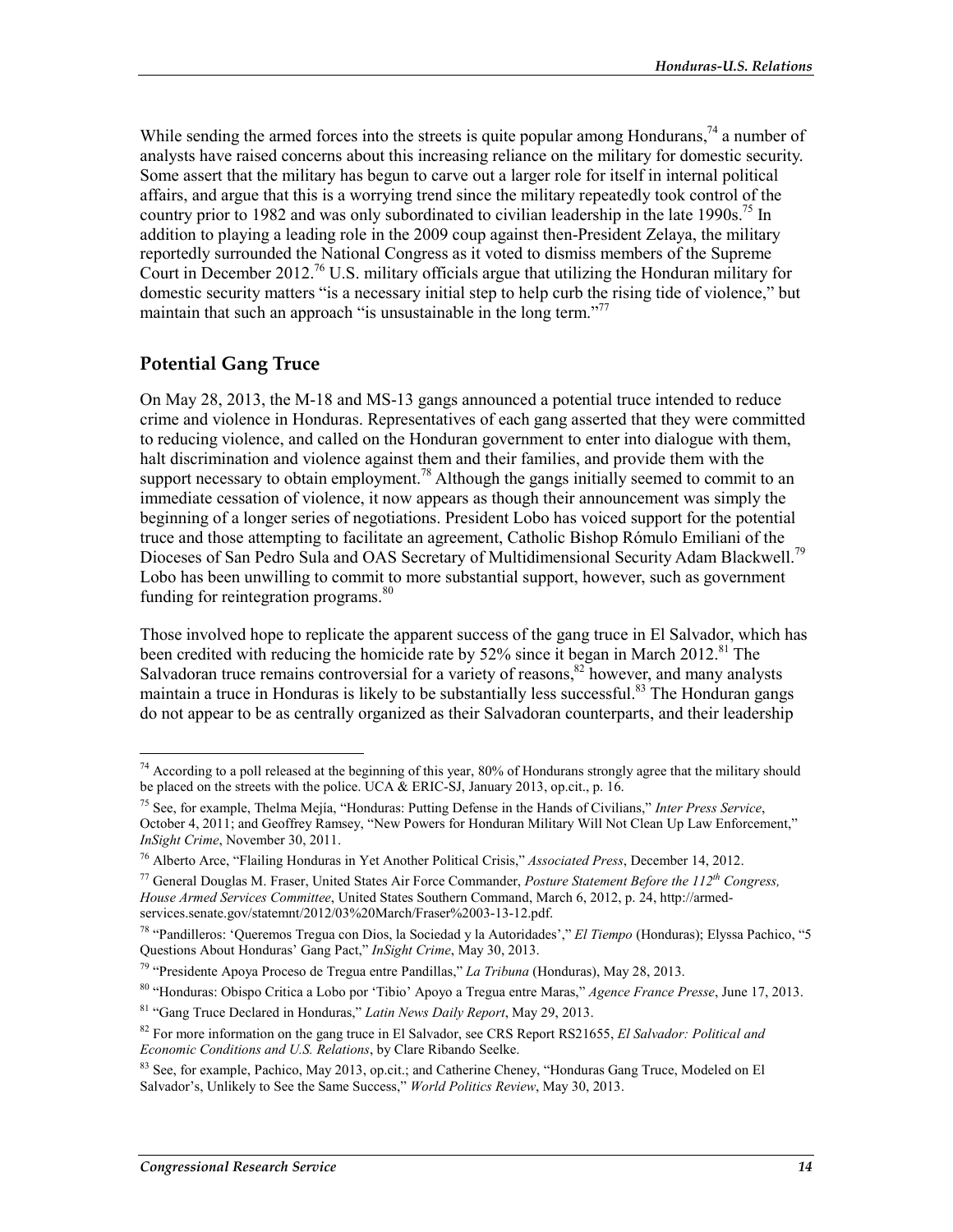may not be able to exercise effective control over their members. The Honduran government is also less able to act as a guarantor of the truce as its fiscal situation is unlikely to allow for significant new spending on reintegration initiatives. Moreover, the Honduran government has not proven itself capable of reining in rogue elements of the police force, which reportedly engage in extrajudicial killings of gang members as well as kidnappings in which members of one gang are sold to a rival gang.<sup>84</sup> Despite these challenges, some analysts argue that a truce could provide an opening for the Honduran government to transition away from hardline security policies and address the root causes of the country's violence.<sup>85</sup>

## **Human Rights Initiatives**

In addition to these security policies, the Lobo Administration has taken several steps designed to improve human rights in Honduras. Shortly after taking office in 2010, Lobo created a new Secretariat for Justice and Human Rights to promote, coordinate, and evaluate justice and human rights policies. The IACHR maintains that the Secretariat has "played an important role in public policy on human rights, having taken a number of measures to promote and protect them."<sup>86</sup> In January 2013, for example, the Lobo Administration adopted a new human rights policy and plan of action that had been drafted by the Secretariat after extensive consultations with civil society.<sup>87</sup> The Secretariat is now working with the Honduran National Congress to establish specialized units to protect journalists, human rights defenders, and justice sector officials.<sup>88</sup>

The Lobo Administration has also adopted many policies recommended by the international community. In November 2010, Honduras submitted to the U.N. Human Rights Council's universal periodic review process. As of May 2013, the Honduran government reportedly had completed 71 of the 129 recommendations it had received through the review, and was in the process of completing 52 others.<sup>89</sup> These range from ratifying various international human rights treaties to requesting that the Office of the U.N. High Commissioner on Human Rights open an office in the country.

Human rights organizations maintain that these efforts have been insufficient. They criticize the Lobo Administration for repeatedly dismissing the possibility that attacks against journalists and activists might be related to the victims' professions or activism. They also criticize the Honduran government for failing to properly investigate human rights violations and bring those responsible to justice. $90$ 

<sup>&</sup>lt;sup>84</sup> Alberto Arce, "Honduran Criminals Missing After Arrest," *Associated Press*, May 13, 2013; CRS interview with the Comisión de Reforma de la Seguridad Pública, May 2013.

<sup>&</sup>lt;sup>85</sup> See, for example, Mike Allison, "Ganging Up on Violence in Honduras," Al Jazeera, June 8, 2013.

<sup>&</sup>lt;sup>86</sup> IACHR, Annual Report of the Inter-American Commission on Human Rights 2012, June 6, 2013, p.382, http://www.oas.org/en/iachr/docs/annual/2012/TOC.asp.

<sup>&</sup>lt;sup>87</sup> "Aprueban Política Pública en Derechos Humanos," El Heraldo (Honduras), January 22, 2013.

<sup>&</sup>lt;sup>88</sup> "Buscan Fondos para Proteger Periodistas," El Heraldo (Honduras), July 10, 2013.

<sup>&</sup>lt;sup>89</sup> "Honduras Ha Cumplido Unas 71 Recomendaciones Sobre DDHH," *El Tiempo* (Honduras), May 7, 2013.

<sup>&</sup>lt;sup>90</sup> Committee to Protect Journalists, Attacks on the Press in 2011, 2012, http://www.cpj.org/

attacks on the press 2011.pdf; Human Rights Watch, World Report, 2012, http://www.hrw.org/world-report-2012/ world-report-chapter-honduras.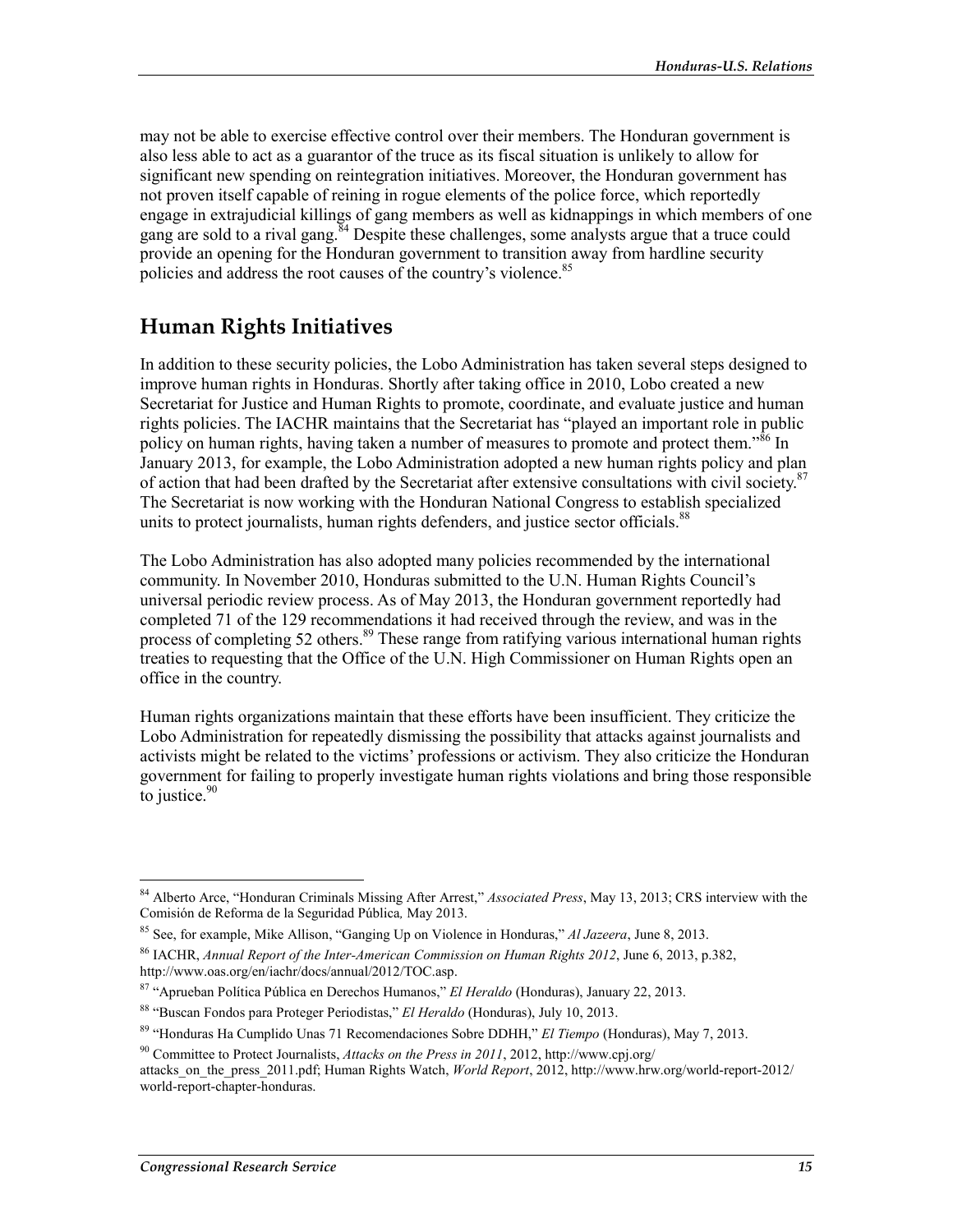# **Economic and Social Conditions**

Honduras is a lower-middle-income developing country. In 2012, it had an estimated gross domestic product (GDP) of \$18.4 billion and an estimated per capita GDP of  $$2,242.<sup>91</sup>$  The Honduran economy has historically been dependent on agricultural exports such as coffee and bananas. While these commodities remain important, the Honduran economy has grown more diversified as a result of significant growth in nontraditional sectors such as the *maquiladora*, or exportprocessing industry. In 1998, Honduras was devastated by Hurricane Mitch, which killed more than 5,000 people and caused billions of dollars in damage. The economy contracted by 1.9% in 1999, but rebounded with average annual growth of  $5.1\%$ between  $2000$  and  $2008.<sup>92</sup>$  During the same time period, international financial institutions provided Honduras with \$2.4 billion in debt relief to free government resources for poverty alleviation efforts.<sup>93</sup>

**Honduras in Brief** Approximate Geographic Size: Slightly larger than Virginia Population (2012 est.): 7.9 million Ethnic Groups: 90% Mestizo (mixed Amerindian and European), 7% Amerindian, 2% black, 1% white Religions: 65% Roman Catholic, 35% Protestant Official Language: Spanish GDP (2012 est.): \$18.4 billion GDP per Capita (2012 est.): \$2,242 Poverty Rate (2010): 67.4% Indigence Rate (2010): 42.8% Adult Literacy Rate (2010): 85% Life Expectancy (2011): 73 years Infant Mortality Rate (2011): 18 per 1,000 live births Sources: U.S. State Department, IMF, World Bank, and ECLAC.

## **Crises and Recovery**

The global financial crisis and domestic political crisis took a significant toll on Honduras. As an open economy that is closely tied to the United States, Honduras is sensitive to international downturns. By early 2009, Honduras was experiencing significant declines in remittances, tourism, and export earnings as a result of the global financial crisis and U.S. recession.<sup>94</sup> The ouster of President Zelaya exacerbated these economic problems, as the international community, which had been expected to finance 20% of the government's budget,  $95 \text{ imposed}$  a series of economic sanctions on Honduras. International financial institutions withheld access to loans and other transfers, the European Union and United States terminated some foreign aid, and Venezuela stopped supplying the country with subsidized oil. Domestic opponents of the ouster placed additional pressure on the economy, engaging in strikes, transportation blockades, and other measures designed to paralyze economic activity. Curfews implemented by the Micheletti

<sup>&</sup>lt;sup>91</sup> International Monetary Fund (IMF), *World Economic Outlook Database*, April 2013.

 $92$  World Bank, *World dataBank*, http://data.worldbank.org/country/honduras.

<sup>93</sup> IMF, "IMF and World Bank Support US\$1 Billion in Debt Service Relief for Honduras," Press Release No. 05/76, April 5, 2005; Inter-American Development Bank (IDB), "IDB Governors Approve \$4.4 Billion in Debt Relief for Bolivia, Guyana, Haiti, Honduras and Nicaragua," Press Release, March 16, 2007.

<sup>&</sup>lt;sup>94</sup> "Honduras: Country Report" *Economist Intelligence Unit*, April 2009.

<sup>&</sup>lt;sup>95</sup> Robin Emmott, "Aid Freeze in Post-Coup Honduras Hurting Poor," *Reuters*, November 12, 2009.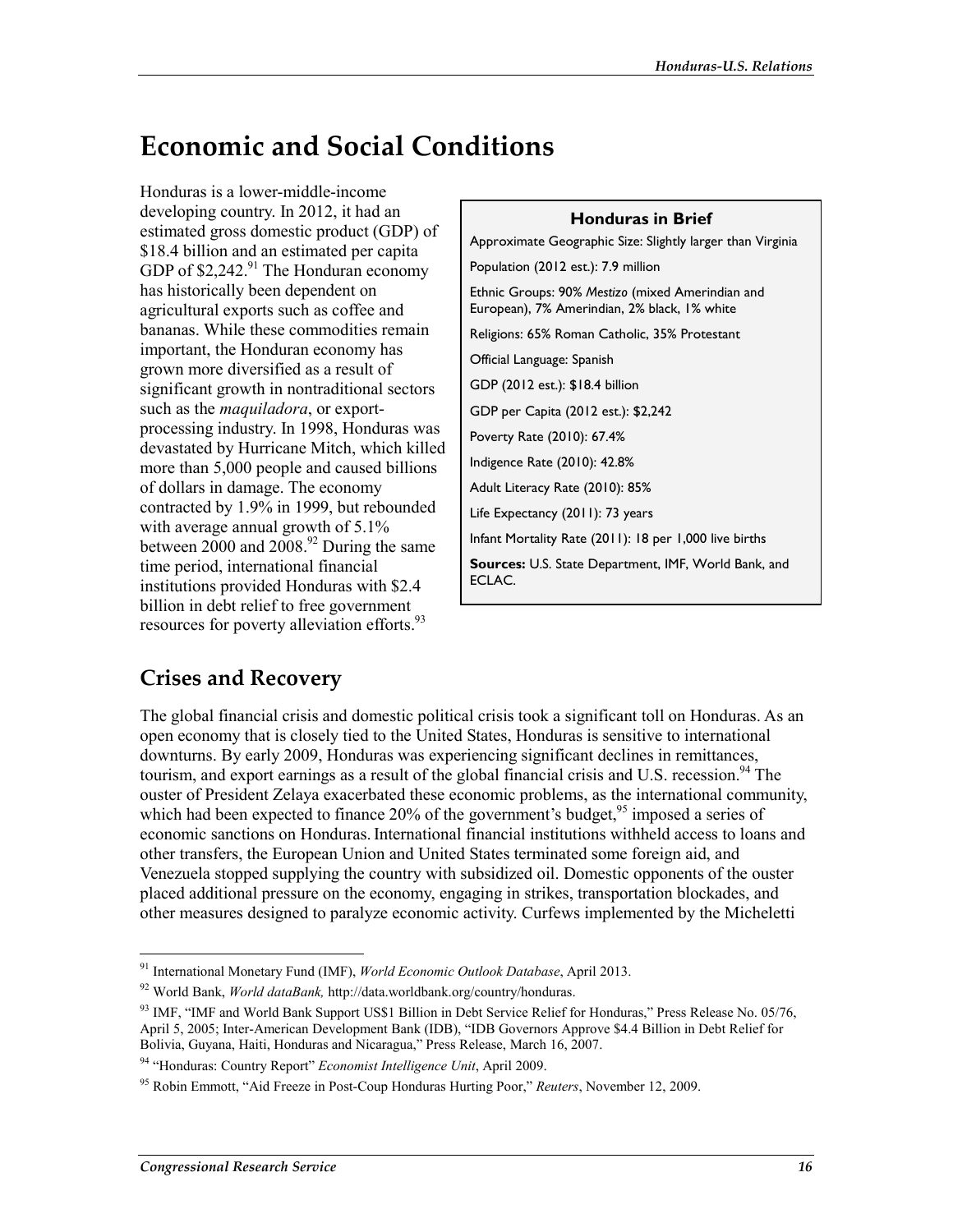government to suppress demonstrations by the political opposition further inhibited economic activity as workers were unable to reach their places of employment. These external and internal shocks contributed to an economic contraction of 2.4% in 2009.<sup>96</sup>

While the Honduran economy has partially recovered from the financial and political crises, the government continues to face serious fiscal challenges. Improving conditions in the United States (Honduras' main source of trade, investment, and remittances) have boosted economic growth. Real GDP increased by 3.7% in 2010, 3.7% in 2011, and an estimated 3.3% in 2012. The economy is expected to grow by 3.3% again this year.<sup>97</sup> Even as the economy has begun to recover, however, the Honduran government's budget deficit has widened, reaching an estimated 6% of GDP in 2012.<sup>98</sup> Losses at state-owned enterprises, misused government funds, and weak tax collection reportedly have all contributed to the problem.<sup>99</sup> Honduras' stand-by agreement with the International Monetary Fund (IMF) expired in March 2012, and the government has been unable to secure a new deal as a result of its failure to meet the IMF's fiscal targets.<sup>100</sup> As the Honduran government has struggled to obtain financing for its obligations, public employees and contractors occasionally have gone unpaid, and basic government services have been interrupted.<sup>101</sup> Honduras issued \$500 million in bonds in March 2013; nevertheless, some analysts maintain it still may be unable to meet its 2013 budgetary obligations.<sup>102</sup>

## **Poverty and Inequality**

Honduras remains one of the poorest and most unequal countries in Latin America. Nevertheless, international debt relief and higher levels of economic growth over the past decade have allowed the Honduran government to dedicate more resources to poverty alleviation efforts. Between 2002 and 2010, public social spending increased from 8.8% of GDP to 12.1% of GDP. During the same time period, the poverty rate fell from about 77% to 67% and the indigence rate fell from about 54% to 43%.<sup>103</sup> The reduction in poverty has not been accompanied by a reduction in income disparities. The top 10% of Hondurans received 43% of all income in 2010, which is more than the bottom 80% combined and a level virtually unchanged from 1999.<sup>104</sup> Likewise, there continue to be significant barriers to social mobility. According to a 2010 World Bank report, only 51% of the basic housing and education services necessary to succeed in life are available and distributed equitably among Honduran children.<sup>105</sup>

<sup>&</sup>lt;sup>96</sup> IMF, *World Economic Outlook Database*, April 2013.

 $97$  Ibid.

<sup>98</sup> IMF, IMF Executive Board Concludes 2012 Article IV Consultation with Honduras, Public Information Notice (PIN) No. 13/19, February 15, 2013.

<sup>&</sup>lt;sup>99</sup> Eduardo López García. "Sin Respaldo Presupuestario." La Nación (Costa Rica). January 7, 2013: "Honduras Economy: Quick View - 2013 Budget to Rise Despite Financial Difficulties," Economist Intelligence Unit, January 22, 2013.

<sup>&</sup>lt;sup>100</sup> "Honduras: There's No Pleasing the IMF," Latin American Economy & Business, August-September 2012

<sup>&</sup>lt;sup>101</sup> "Honduran Government in Chaos, Can't Pay Its Bills, Neglects Basic Services," Associated Press, January 24, 2013.

<sup>&</sup>lt;sup>102</sup> "Fears Mounting Over Possible Need for a Bail-Out," Economist Intelligence Unit, June 28, 2013.

<sup>&</sup>lt;sup>103</sup> ECLAC, November 2012, op.cit.

 $104$  ECLAC, January 2013, op.cit. p. 68.

<sup>&</sup>lt;sup>105</sup> José R. Molinas et al., *Do Our Children Have a Chance? The 2010 Human Opportunity Report for Latin America* and the Caribbean, World Bank, Conference Edition, Washington, DC, 2010, p. 52, http://siteresources.worldbank.org/ INTLACREGTOPPOVANA/Resources/840442-1260809819258/6645553-1273515611898/Livro2010 final1.pdf.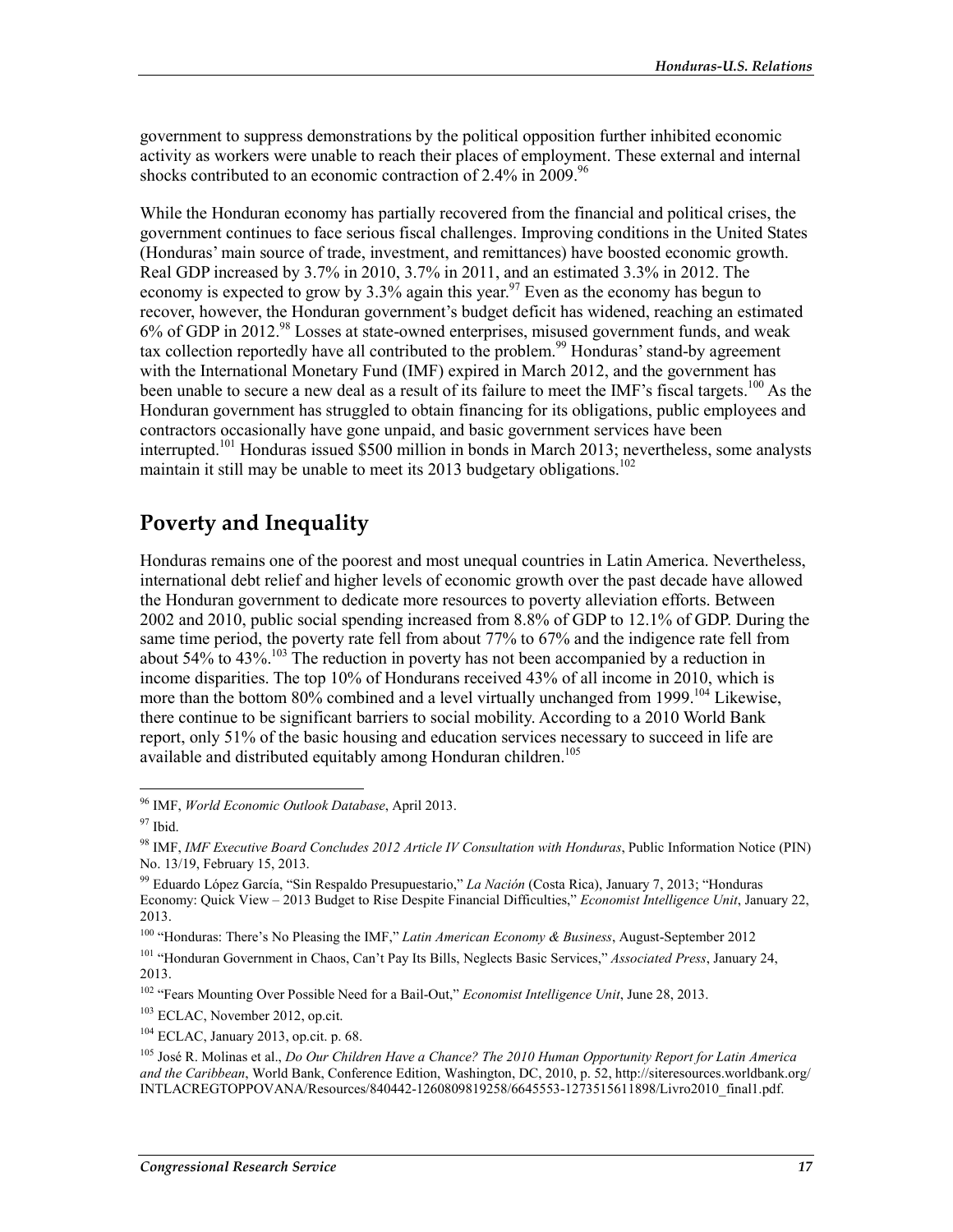Honduras spends less on its social protection system  $(0.6\%$  of GDP in 2010) than any other country in Latin America.<sup>106</sup> Nevertheless, the Lobo Administration has implemented a new conditional cash transfer program designed to strengthen the system. When Lobo took office, Honduras had a number of social assistance programs that were poorly coordinated and offered varying levels of coverage. Lobo has consolidated several of these programs under his *Bono* 10,000 initiative, which provides an annual stipend of 10,000 Lempiras (about \$491) to families in extreme poverty. In exchange, the families agree to keep their children in school and attend regular preventative health check-ups. The program currently reaches at least 229,000 households, and is expected to incorporate 600,000 families by the end of 2014. The World Bank expects *Bono 10,000* to have a significant impact on household income, but is concerned that Honduras may not be able to sustain the program once it reaches its full projected coverage.<sup>107</sup> As the Lobo Administration continues to face pressure to tighten its fiscal policies, social protection programs like *Bono 10,000* could face cuts.

# **U.S.-Honduras Relations**

The United States has had close relations with Honduras over many years. The bilateral relationship became especially close in the 1980s when Honduras returned to civilian rule and became the lynchpin for U.S. policy in Central America. At that time, the country was a staging area for U.S.-supported excursions into Nicaragua by the *Contra* forces attempting to overthrow the leftist *Sandinista* government. Economic linkages also intensified in the 1980s after Honduras became a beneficiary of the Caribbean Basin Initiative, which provided duty-free importation of Honduran goods into the United States. Bilateral economic ties have further expanded since the entrance into force of the Dominican Republic-Central America-United States Free Trade Agreement (CAFTA-DR) in 2006.

Relations between the United States and Honduras were strained during the country's 2009 political crisis. The Obama Administration quickly condemned the June 28 coup, and, over the course of the following months, leveled a series of diplomatic and economic sanctions designed to pressure Honduran officials to restore Zelaya to power. The Administration limited contact with the Honduran government, suspended some foreign assistance, minimized cooperation with the Honduran military, and revoked the visas of members and supporters of the Micheletti government. Micheletti reacted angrily to U.S. policy toward Honduras, reportedly declaring, "It isn't possible for anyone, no matter how powerful they are, to come over here and tell us what we have to do."<sup>108</sup> In November 2009, the Administration shifted the emphasis of U.S. policy from reversing Zelaya's removal to ensuring the legitimacy of previously scheduled elections. Although some analysts argued that the policy shift allowed those behind the coup to consolidate their hold on power, Administration officials maintained that elections had become the only realistic way to bring an end to the political crisis.<sup>109</sup>

<sup>&</sup>lt;sup>106</sup> ECLAC, Social Panorama of Latin America, 2011, November 2011, p.225,

http://www.eclac.cl/publicaciones/xml/5/45175/PSE2011-Social-panorama-of-Latin-America.pdf.

<sup>&</sup>lt;sup>107</sup> World Bank, Project Information Document, Appraisal Stage: HN-Social Protection, Report No.AB5677, May 17, 2010; World Bank, *Information Status & Results: Honduras Social Protection*, Report No.ISR5625, July 12, 2011.

<sup>&</sup>lt;sup>108</sup> Carlos Salinas, "Honduran De Facto Leader Vows to Cling to Power Over US Objections," El País (Spain), August 5, 2009.

<sup>&</sup>lt;sup>109</sup> Ginger Thompson, "U.S. Tries to Salvage Honduras Accord," New York Times, November 10, 2009.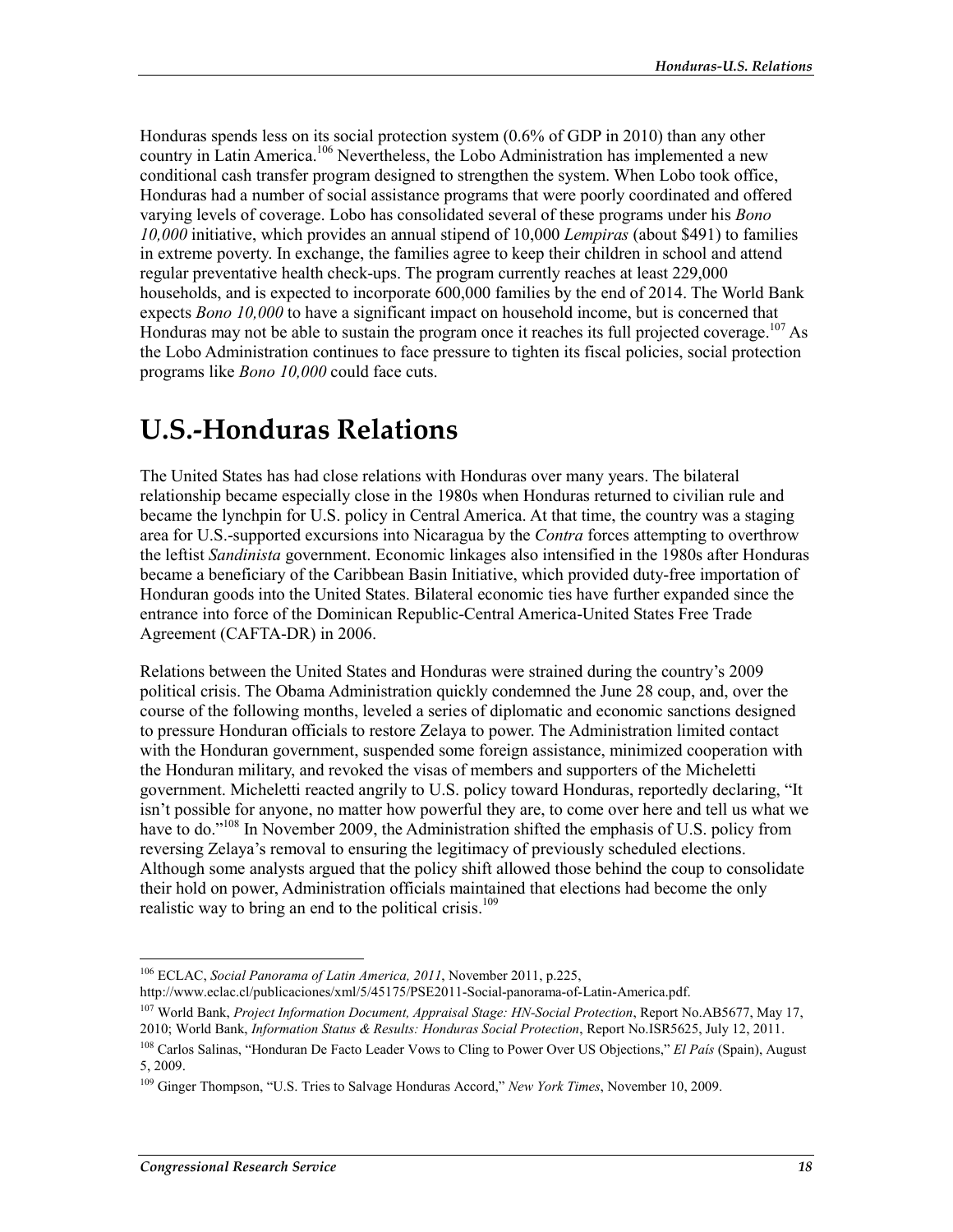Relations have improved considerably since the inauguration of President Lobo, whose efforts to resolve the political crisis led the United States to restore foreign assistance and resume cooperation on other issues. Current U.S. policy toward Honduras seeks to consolidate democracy, protect human rights, promote the rule of law, and encourage more open economic policies that improve the business climate and produce sustainable growth.<sup>110</sup> To advance these policy objectives, the United States provides Honduras with substantial amounts of foreign assistance, maintains significant security and commercial ties, and engages on transnational issues such as migration and human trafficking.

## **Foreign Assistance**

The United States has provided significant amounts of foreign assistance to Honduras over several decades. In the 1980s, the United States provided about \$2.5 billion (constant 2011 dollars) in economic and military aid to Honduras as the country supported U.S. policy objectives in the region. In the 1990s, U.S. assistance to Honduras began to wane as regional conflicts subsided and competing foreign assistance needs grew in other parts of the world. Hurricane Mitch changed that trend as the United States provided considerable amounts of aid to help the country recover from the 1998 storm. As a result of the influx of aid, total U.S. assistance to Honduras for the 1990s amounted to around \$1.2 billion (constant 2011 dollars). With Hurricane Mitch funds expended by the end of 2001, U.S. foreign aid levels to Honduras again began to decline. From 2000 to 2009, total U.S. assistance to Honduras amounted to nearly \$923 million (constant 2011 dollars). $^{111}$ 

### State Department and U.S. Agency for International Development

Most U.S. assistance for Honduras is provided through the State Department and the U.S. Agency for International Development (USAID), and is funded through the annual Department of State, Foreign Operations, and Related Programs appropriations measure. The State Department and USAID request bilateral assistance specifically for Honduras in the annual *Congressional Budget* Justification for Foreign Operations. Honduras also receives a considerable amount of assistance through the Central America Regional Security Initiative (CARSI). The State Department and USAID request CARSI funding for Central America as a whole and then later allocate assistance to individual countries or regional programs.

<sup>&</sup>lt;sup>110</sup> U.S. Department of State, Bureau of Western Hemisphere Affairs, "U.S. Relations with Honduras," Fact Sheet, January 14, 2013.

<sup>&</sup>lt;sup>111</sup> These figures are actual obligations, not appropriations, from all U.S. agencies. U.S. Agency for International Development (USAID), U.S. Overseas Loans and Grants: Obligations and Loan Authorizations, July 1, 1945-September 30, 2011, 2013, http://gbk.eads.usaidallnet.gov/.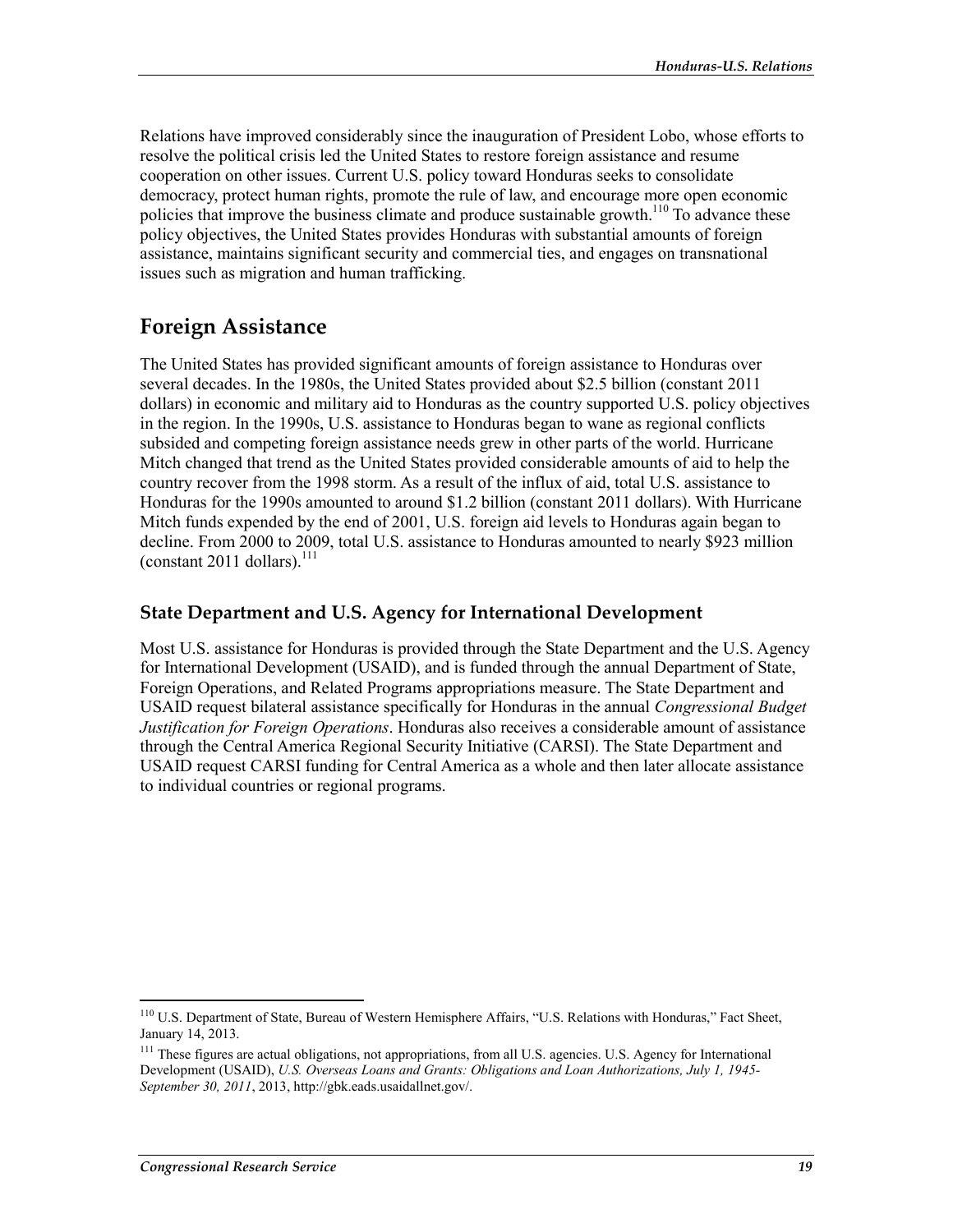| <b>Account</b>                                  | <b>FY2010</b> | <b>FY2011</b> | <b>FY2012</b><br>(Estimate) <sup>a</sup> | <b>FY2013</b><br>(Request) | <b>FY2014</b><br>(Request) |  |
|-------------------------------------------------|---------------|---------------|------------------------------------------|----------------------------|----------------------------|--|
| <b>Bilateral Assistance,</b><br><b>Subtotal</b> | 50,268        | 56,017        | 57,040                                   | 58,150                     | 54,476                     |  |
| <b>DA</b>                                       | 37,491        | 42.266        | 46.266                                   | 49,000                     | 49,326                     |  |
| <b>GHP-USAID</b>                                | 11,000        | 10,988        | 8,000                                    | 4,500                      | 0                          |  |
| GHP-State                                       | 1,000         | 1,000         | 000, 1                                   | 1,000                      | 0                          |  |
| <b>IMET</b>                                     | 777           | 765           | 774                                      | 650                        | 650                        |  |
| <b>FMF</b>                                      | 0             | 998           | 1,000                                    | 3,000                      | 4,500                      |  |
| <b>CARSI, Subtotal</b>                          | 12,085        | 13,962        | 24,800                                   | <b>NA</b>                  | <b>NA</b>                  |  |
| <b>ESF</b>                                      | 5,500         | 7,425         | 16,500                                   | NA.                        | NA.                        |  |
| <b>INCLE</b>                                    | 6,585         | 6,537         | 8,300                                    | <b>NA</b>                  | NA.                        |  |
| DOD, Subtotal <sup>b</sup>                      | <b>NA</b>     | 8,500         | 8,236                                    | <b>NA</b>                  | <b>NA</b>                  |  |
| <b>Total Aid</b>                                | 62,353        | 78,479        | 90,076                                   | 58,150                     | 54,476                     |  |

#### Table 1. U.S. Assistance to Honduras: FY2010-FY2014 (Thousands of U.S. dollars)

Sources: DA, GHP, IMET, and FMF data from U.S. Department of State, Congressional Budget Justifications for Foreign Operations, Fiscal Years 2010-2014; ESF and INCLE data from U.S. Government Accountability Office (GAO), Status of Funding for the Central America Regional Security Initiative, GAO-13-295R, January 30, 2013, and U.S. Department of State, Congressional Notification for the Central America Regional Security Initiative (CARSI) -Honduras, July 13, 2012; and DOD data from the Foreign Assistance Dashboard, July 2013.

Notes: DA=Development Assistance; GHP=Global Health Programs; ESF=Economic Support Fund; INCLE=International Narcotics Control and Law Enforcement; IMET=International Military Education and Training; FMF=Foreign Military Financing; DOD=Department of Defense, and CARSI=Central America Regional Security Initiative.

- FY2012 DA, GHP, IMET, and FMF figures are actual appropriations. ESF and INCLE figures are estimates.  $a<sub>z</sub>$ The Congressional Notification states that USAID and the State Department could use regional CARSI funds to allocate "up to an additional" \$7.75 million in ESF and \$38.45 million in INCLE to Honduras.
- DOD only includes Title 10 security sector assistance. Data are only available for FY2011 and FY2012 at  $h$ this time.

#### **Bilateral Assistance**

U.S. bilateral assistance for Honduras has been on an upward trajectory in recent years, but may be starting to decline. It amounted to \$50.3 million in FY2010, \$56 million in FY2011, and \$57 million in FY2012. The Obama Administration requested \$58.2 million for Honduras in FY2013, though the actual amount that Honduras will receive is currently unclear as a result of the delayed approval of a full year appropriations bill and the budget sequestration process.<sup>112</sup> The

 $^{112}$  In September 2012, Congress enacted a six-month continuing resolution (P.L. 112-175) that included funding for foreign aid programs during the first half of FY2013. Prior to the expiration of that stopgap measure, Congress approved new legislation on March 21, signed by the President on March 26, 2013 (P.L. 113-6), that included funding for foreign aid programs through the end of the fiscal year. Under P.L. 113-6, most State-Foreign Operations accounts are funded at the same level as in FY2012. These accounts are subject to the budget sequestration process, however, which may significantly reduce the actual funding levels that are made available to agencies.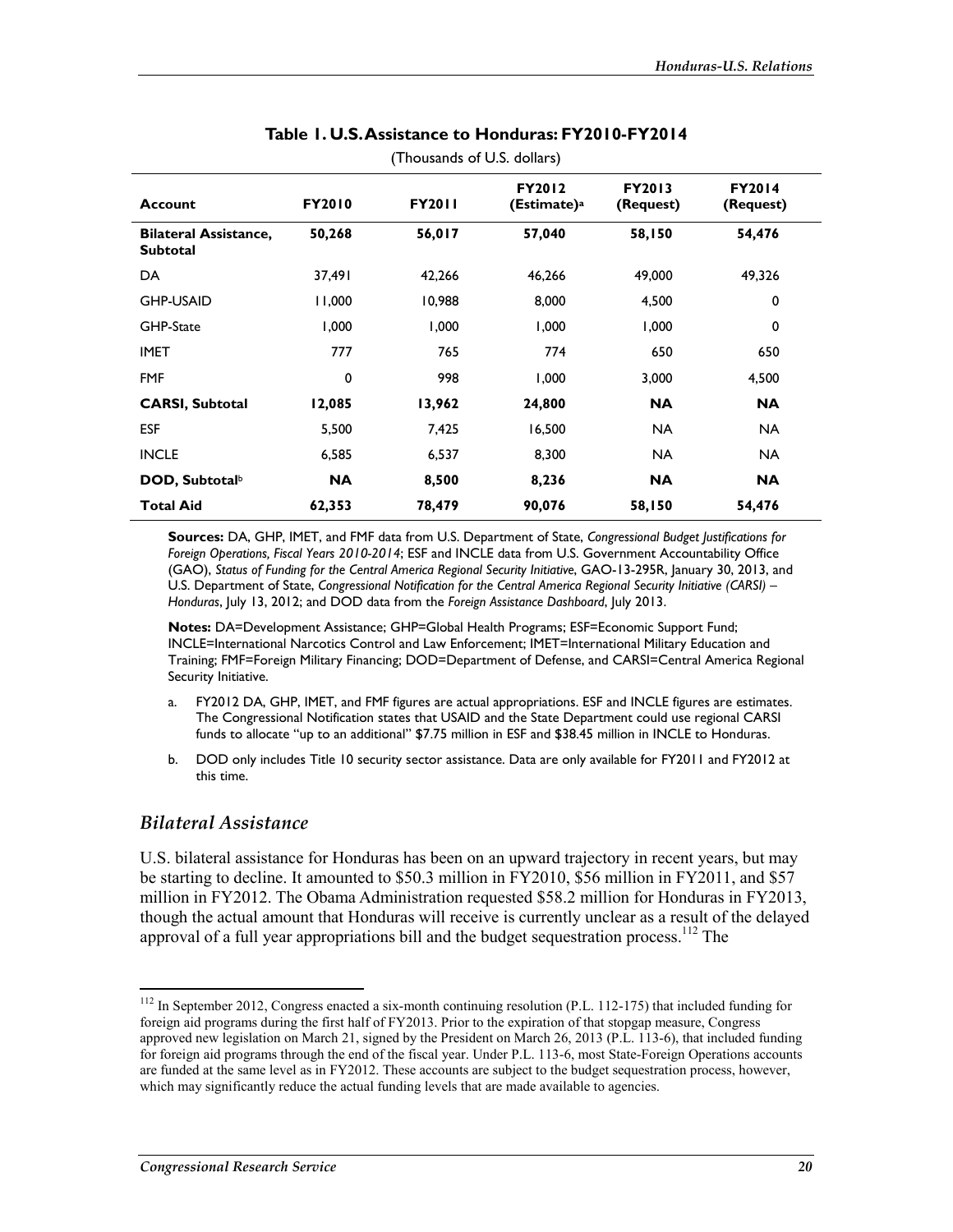Administration's FY2014 request includes about \$54.5 million in bilateral assistance for Honduras (see Table 1).

The vast majority of the FY2014 bilateral request (\$49.3 million) would be provided through the Development Assistance (DA) account, and would be used to support development efforts. About \$13.1 million would be dedicated to democracy programs designed to reduce corruption. decentralize resources and authority, and strengthen the capacities of municipal governments. Another \$10.7 million would be dedicated to basic education programs designed to improve early grade literacy and numeracy, improve the quality of teacher training, and provide learning materials to students. Programs designed to improve food security, strengthen rural markets, and help extremely poor rural families start and expand micro-enterprises would receive about \$22.4 million. Additionally, \$3 million would be dedicated to environmental programs designed to strengthen protected areas, increase access to renewable energy, and build local capacity to respond to climate-related natural disasters.

The rest of the FY2014 bilateral request (\$5.2 million) would support the Honduran military. Approximately \$4.5 million in Foreign Military Financing (FMF) would provide equipment intended to strengthen the Honduran military's ability to control national territory. An additional \$650,000 in International Military Education and Training (IMET) funding would provide training for Honduran soldiers.<sup>113</sup>

### Central America Regional Security Initiative

In addition to bilateral assistance, Honduras receives substantial amounts of aid through  $CARSI<sub>1</sub><sup>114</sup>$  a regional program that provides Central American nations with equipment, training, and technical assistance to address security challenges. As noted above, CARSI funding is appropriated for all of Central America and then allocated to individual nations or regional programs. Honduras received \$12.1 million in FY2010, nearly \$14 million in FY2011, and an estimated \$24.8 million in FY2012. It also may have received some additional funding that was allocated to regional programs. The Obama Administration requested \$107.5 million for CARSI in FY2013 and \$161.5 million for CARSI in FY2014; it is currently unclear how much of that funding may be allocated to Honduras.

CARSI funding supports a wide variety of activities in Honduras. Some U.S. agencies are using the funds to establish and support specially vetted units and task forces. Equipment and training are provided to Drug Enforcement Administration (DEA) and Immigration and Customs Enforcement (ICE) vetted units and a U.S.-Honduran joint Financial Crimes Task Force in support of complex investigations into drug trafficking, money laundering, and arms and bulk cash smuggling. The Federal Bureau of Investigation (FBI) leads a Transnational Anti-Gang unit designed to interrupt criminal gang activity. A Special Victims Task Force—consisting of vetted members of the Honduran police, the Public Ministry, and U.S. advisors—is looking into high profile violent crime cases, such as the persecution of journalists and members of the LGBT community. Other CARSI-funded efforts to strengthen Honduran institutions include support for a joint Criminal Investigative School, and border and prison management reforms. CARSI funds

<sup>&</sup>lt;sup>113</sup> U.S. Department of State, Congressional Budget Justification for Foreign Operations, Annex: Regional Perspectives, Fiscal Year 2014, May 17, 2013, http://www.state.gov/documents/organization/208291.pdf. <sup>114</sup> For more information on CARSI, see CRS Report R41731, *Central America Regional Security Initiative*:

Background and Policy Issues for Congress, by Peter J. Meyer and Clare Ribando Seelke.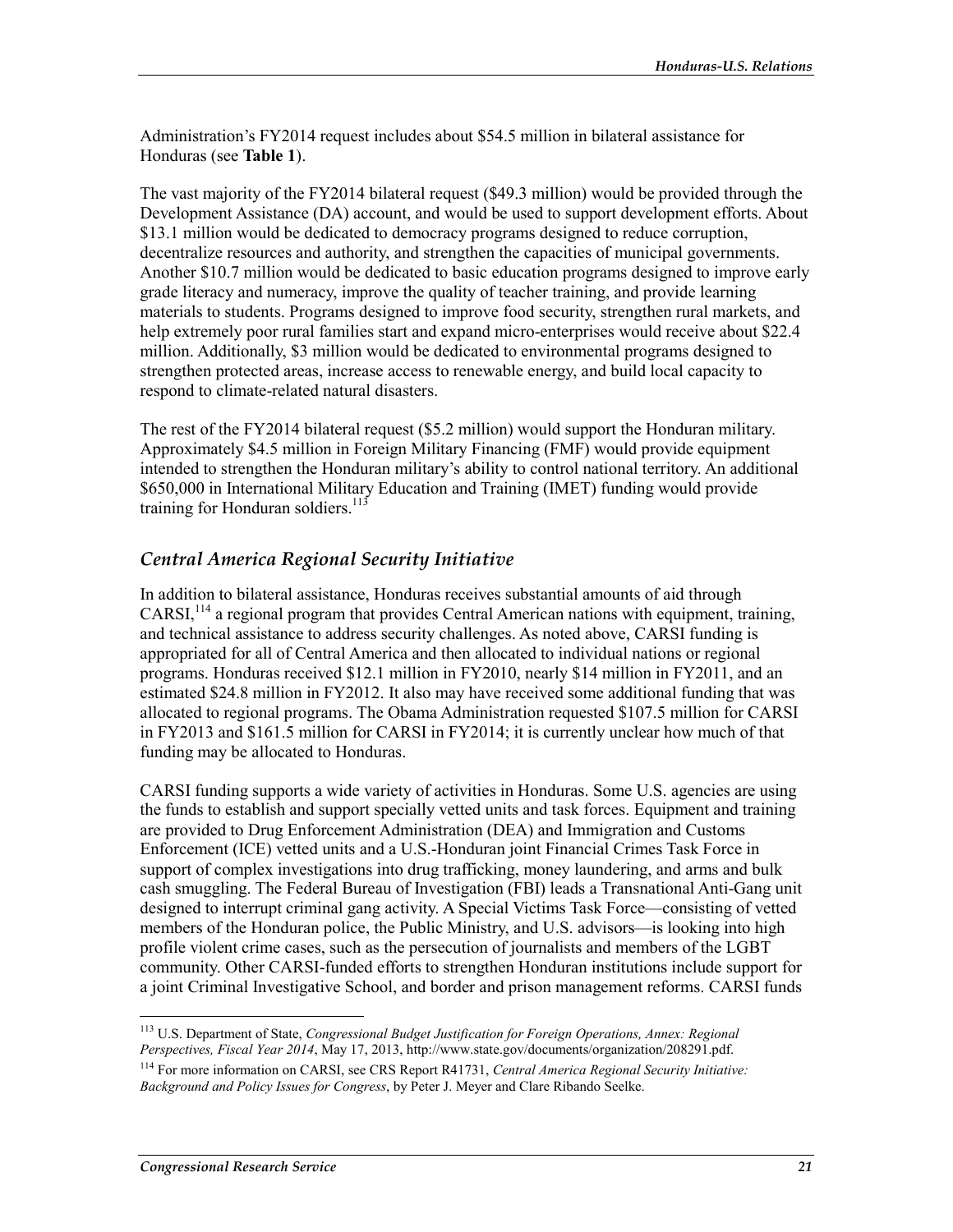are also being utilized to support civil society and municipal government violence prevention programs.<sup>115</sup> At least 32 community outreach centers have been established to provide vocational training, employment resources, and other opportunities for at-risk youth.  $116$ 

A U.S. Senator reportedly has placed a hold on approximately \$10.3 million in FY2012 CARSI assistance for Honduras. This includes \$10 million in regional CARSI funding to provide six helicopters to Honduras, and \$300,000 to support the DEA's vetted unit. The Senator who placed the hold reportedly remains concerned about a series of 2012 counternarcotics raids by Honduran security forces and DEA advisors that left at least six people dead (see "Controversy" below).<sup>117</sup>

#### **Department of Defense**

The U.S. Department of Defense (DOD) also provides aid to Honduras, which is funded through annual DOD appropriations measures. Congress has authorized DOD to provide several types of humanitarian and security assistance, though Honduras appears to benefit most from DOD's counternarcotics authorities. Under Section 1004 of P.L. 101-510, the National Defense Authorization Act of 1991, as amended, DOD can train and transport personnel, construct facilities and certain types of infrastructure, and provide reconnaissance and intelligence analysis services in support of counternarcotics efforts. Under Section 1033 of P.L. 105-85, the National Defense Authorization Act of 1998, as amended, DOD can provide equipment and maintenance support to certain countries (including Honduras) for counternarcotics purposes.<sup>118</sup> For example, several units attached to U.S. Special Operations Command South recently provided training to the newly established Honduran Naval Special Forces (Fuerza Especiales Naval, FEN) unit. The training was designed to strengthen the FEN unit's ability to combat transnational organized crime in and around Honduran waterways.<sup>119</sup> DOD security sector assistance to Honduras was estimated to be \$8.5 million in FY2011 and \$8.2 million in FY2012.<sup>120</sup>

#### Peace Corps and Millennium Challenge Corporation

The Peace Corps and the Millennium Challenge Corporation (MCC) have provided some additional assistance to Honduras in recent years. The Peace Corps was active in Honduras from 1963 until January 2012, when the agency pulled all 158 of its volunteers out of the country. Following an in-depth safety and security assessment, the Peace Corps decided to indefinitely suspend its operations. More than 5,700 Americans served in Honduras over the program's nearly four decades in the country, working on projects related to HIV/AIDS prevention and child survival; protected area management; water and sanitation; and business, municipal, and youth  $development.<sup>121</sup>$ 

<sup>&</sup>lt;sup>115</sup> U.S. Embassy in Honduras, "Current CARSI Projects in Honduras," March 6, 2012.

<sup>&</sup>lt;sup>116</sup> Assistant Secretary of State for Western Hemisphere Affairs Roberta Jacobson, "Security and Human Rights in Honduras," Remarks at the Inter-American Dialogue, Washington, DC, March 7, 2013.

<sup>&</sup>lt;sup>117</sup> CRS communication with State Department official, June 2013.

<sup>&</sup>lt;sup>118</sup> For more information on Department of Defense counterdrug authorities, see CRS Report RL34543, *International* Drug Control Policy: Background and U.S. Responses, by Liana Sun Wyler.

<sup>&</sup>lt;sup>119</sup> Brian Bird and Gino Rullo, "US Navy Special Forces Help Honduras Form Elite Counter Trafficking Force," U.S. Southern Command, February 4, 2013.

 $120$  Data from the *Foreign Assistance Dashboard*, July 2013, http://foreignassistance.gov/.

<sup>&</sup>lt;sup>121</sup> Peace Corps, "Frequently Asked Questions: Peace Corps Operations in Honduras," September 2012.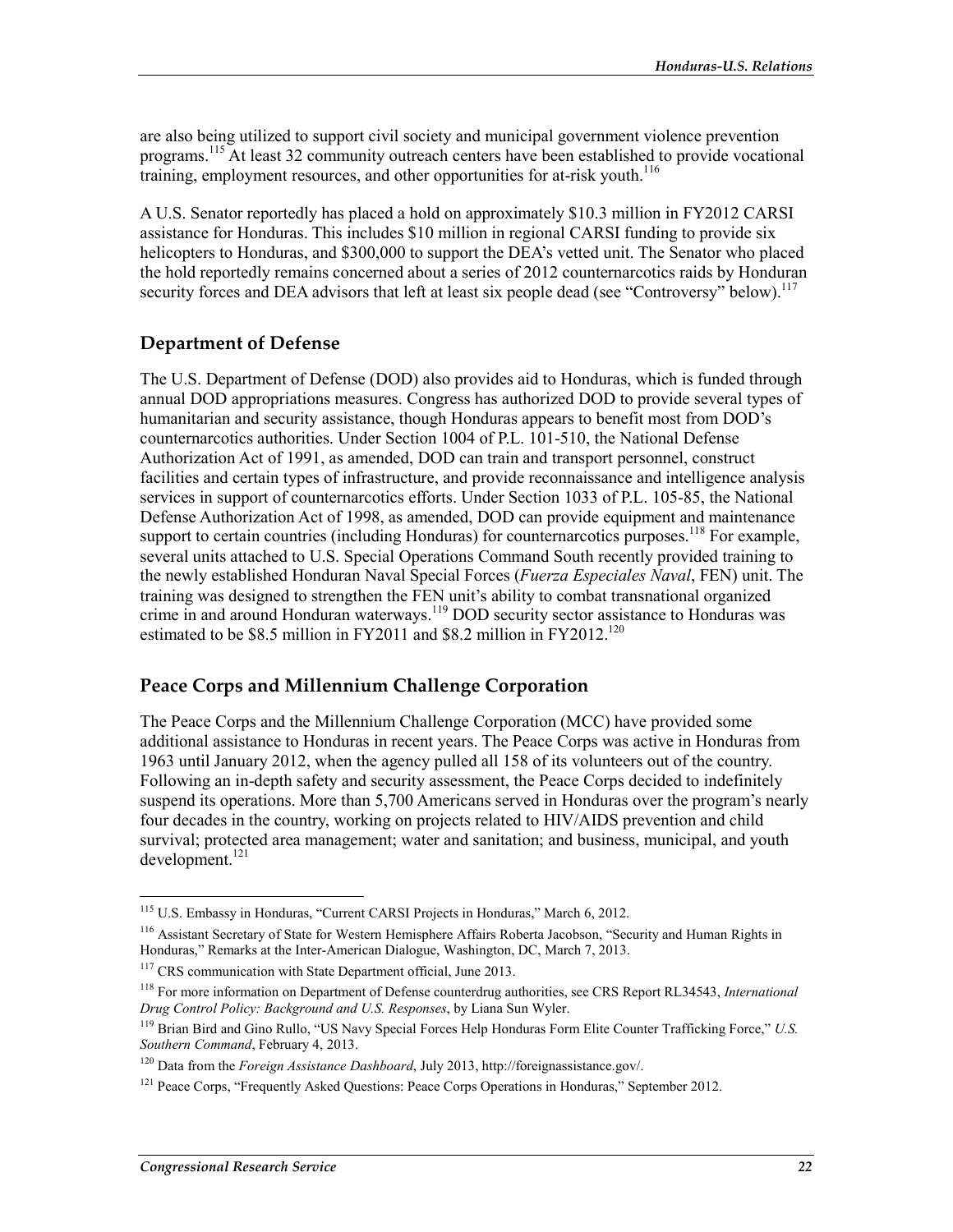The MCC provided Honduras with a five-year, \$205 million<sup>122</sup> economic growth compact, which was completed in September 2010. The compact had two components: a rural development project designed to provide farmers with skills to grow and market new crops, and a transportation project designed to improve roads and highways to link farmers and other businesses to ports and major production centers in Honduras.<sup>123</sup> In January 2011, MCC announced that it would not be renewing the compact. Although Honduras passed 16 of 20 indicators on the MCC scorecard, it performed below the median on corruption, which is a "passfail" indicator for compact eligibility.<sup>124</sup>

In FY2012, the MCC Board declared Honduras eligible for a so-called threshold program. Threshold programs are designed to help countries identify and address barriers to compact eligibility and constraints to economic growth and poverty reduction. In March 2013, the Board approved up to \$15.7 million to support Honduran government efforts to strengthen public financial management and increase the transparency and efficiency of public-private partnerships.<sup>125</sup>

#### **Human Rights Restrictions**

Congress has placed specific human rights conditions on aid to Honduras since FY2012. Like all countries. Honduras is subject to a legal provision (Section 620M of the Foreign Assistance Act of 1961, as amended, the so-called "Leahy amendment") that requires the State Department to vet its assistance for foreign security forces, and prohibits funding for any unit if there is credible evidence it has committed "a gross violation of human rights." There have been additional restrictions on aid to Honduras since the enactment of the Consolidated Appropriations Act of 2012 (P.L. 112-74), which requires that 20% of the funds appropriated for Honduran military and police forces be withheld until the Secretary of State can report that "the Government of Honduras is implementing policies to protect freedom of expression and association, and due process of law; and is investigating and prosecuting in the civilian justice system, in accordance with Honduran and international law, military and police personnel who are credibly alleged to have violated human rights, and the Honduran military and police are cooperating with civilian judicial authorities in such cases." The 20% withholding requirement does not apply to "assistance to promote transparency, anti-corruption, and the rule of law within the military and police forces." Nor does it apply to assistance provided by the Department of Defense.

On August 8, 2012, the State Department issued a report certifying that the Honduran government had met the required human rights conditions for FY2012. According to the report, the State Department "believes Honduras has exhibited significant political will in making the difficult legislative and constitutional changes required to reinforce the rule of law." The report also noted that the State Department is investigating allegations that Honduran Chief of Police Juan Carlos Bonilla committed human rights violations earlier in his career,<sup>126</sup> and that it will withhold

<sup>&</sup>lt;sup>122</sup> The compact was originally for \$215 million, but the final \$10 million was terminated as a result of the 2009 coup. <sup>123</sup> Millennium Challenge Corporation (MCC), "Honduras Compact: Raising Incomes, Realizing Dreams" November 3, 2010.

<sup>&</sup>lt;sup>124</sup> For more information on MCC and how it allocates assistance, see CRS Report RL32427, Millennium Challenge Corporation, by Curt Tarnoff.

<sup>&</sup>lt;sup>125</sup> MCC, Congressional Budget Justification, Fiscal Year 2014, p.11, http://www.mcc.gov/documents/reports/reportfy2014-cbj.pdf.

<sup>&</sup>lt;sup>126</sup> The former head of the police internal affairs unit has accused Bonilla of running a death squad that murdered (continued...)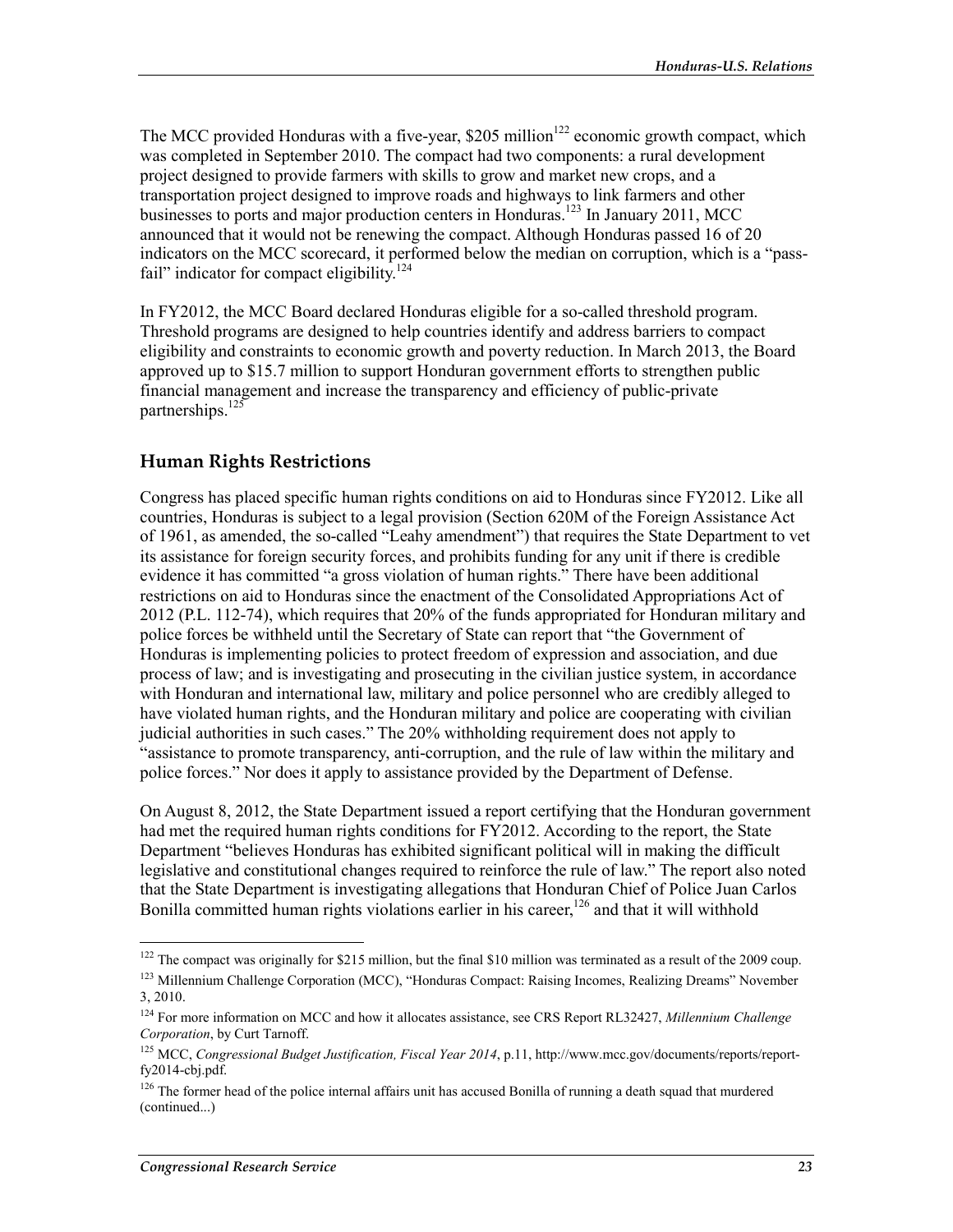assistance from law enforcement units "under Bonilla's direct supervision."<sup>127</sup> After critics pointed out that the entire police force is legally under Bonilla's supervision, the State Department asserted that it would not provide any funding to Bonilla or to the officers immediately below him in the police hierarchy.<sup>128</sup>

Some analysts and Members of Congress have questioned the State Department's FY2012 certification. They argue that continuing reports of security force involvement in crime and violence as well as a lack of investigations into human rights violations suggest that the Honduran government has not met the necessary conditions.<sup>129</sup> Congress maintained the Honduras-specific conditions from FY2012 in the appropriations legislation providing assistance to Honduras in FY2013 (P.L. 113-6); the State Department has yet to issue a certification for this fiscal year.

## **Security Cooperation**

The United States and Honduras have closely cooperated on security issues for many years. The country served as a base for U.S. operations designed to counter Soviet influence in Central America during the 1980s, and has hosted a U.S. troop presence—Joint Task Force Bravo—ever since (see text box). Current bilateral security efforts primarily focus on citizen safety and drug trafficking. A high level task force, co-chaired by President Lobo and the U.S. Ambassador, convenes quarterly to oversee and direct these efforts—many of which are funded through CARSI.

#### Joint Task Force (JTF) Bravo

The United States maintains a troop presence of about 500 military personnel known as Joint Task Force (JTF) Bravo at Soto Cano Air Base in Honduras. JTF Bravo was first established in 1983 with about 1,200 troops who were involved in military training exercises and in supporting U.S. counterinsurgency and intelligence operations in the region. In the aftermath of Hurricane Mitch in 1998, U.S. troops provided extensive assistance in the relief and reconstruction effort. Today, U.S. troops in Honduras support activities such as disaster relief, medical and humanitarian assistance, counternarcotics operations, and search and rescue operations that benefit Honduras and other Central American countries.

### **Anti-Drug Efforts**

In recent years, Honduras has become a major transshipment point for illicit narcotics. According to the State Department, up to 40% of all cocaine destined for the United States makes its initial landfall in Honduras.<sup>130</sup> Much is trafficked through the air to remote areas that lack state presence, such as the *Mosquitia* region along Honduras' northeastern coast, though maritime

<sup>(...</sup>continued)

suspected gang members and criminals between 1998 and 2002. See: Katherine Corcoran and Martha Mendoza, "New Honduras Top Cop Once Investigated in Killings," Associated Press, June 1, 2012.

<sup>&</sup>lt;sup>127</sup> U.S. Department of State, Report on the Government of Honduras' Protection of Human Rights and the Investigation and Prosecution of Security Services Personnel Credibly Alleged to Have Violated Human Rights, August 8, 2012.

<sup>&</sup>lt;sup>128</sup> "EEUU Apoyará a Policía Hondureña sin Pasar por Su Director, Dice Brownfield," Agence France Presse, March 28, 2013.

<sup>&</sup>lt;sup>129</sup> See, for example, Dana Frank, "Human Rights in Honduras: State Department Looks the Other Way," Los Angeles Times, August 24, 2012; and Letter from Benjamin L. Cardin, United States Senator, et al. to The Honorable John Kerry, Secretary of State, June 18, 2013.

<sup>&</sup>lt;sup>130</sup> U.S. Department of State, August 2012, op.cit.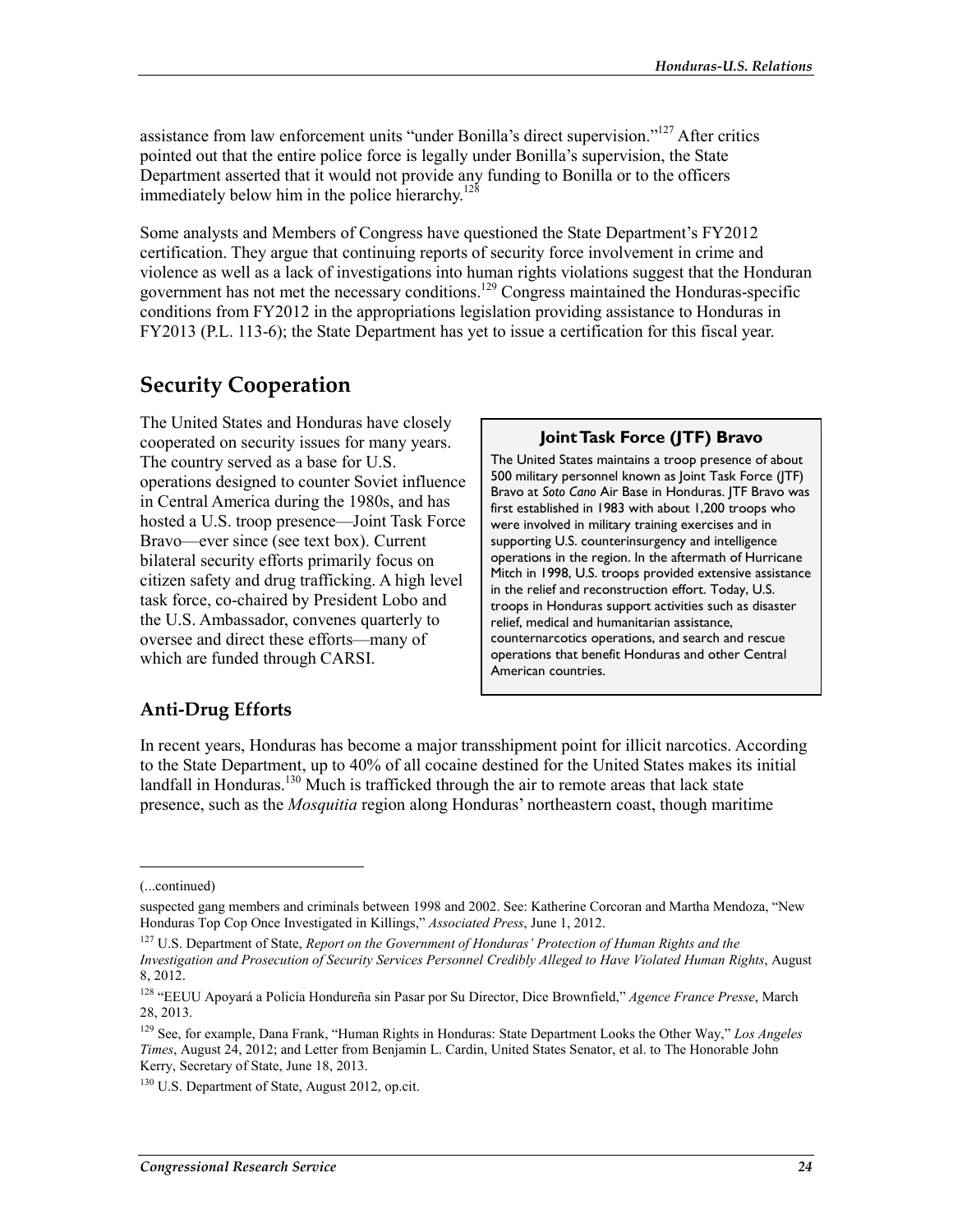trafficking also plays a large role. After making initial landfall in Honduras, cocaine continues on toward the United States on subsequent flights or via sea or overland routes (see Figure 4).<sup>131</sup>



Figure 4. Cocaine Trafficking Routes in Honduras

Source: U.N. Office on Drugs and Crime (UNODC), Transnational Organized Crime in Central America and the Caribbean: A Threat Assessment, September 2012, p.38, http://www.unodc.org/documents/data-andanalysis/Studies/TOC Central America and the Caribbean english.pdf.

In order to reduce this flow of illicit narcotics, the U.S. government has significantly increased its antidrug support to Honduras. For example, a DEA Foreign-deployed Advisory Support Team (FAST) has reportedly been operating in the country. The elite detachment of military-trained agents works with specially vetted members of the local security forces to counter drug<br>trafficking in the country.<sup>132</sup> In 2012, the Honduran government (with U.S. support) interdicted 22 metric tons of cocaine and seized \$21 million in drug-related cash and assets.<sup>13</sup>

Among other efforts, the United States supported a drug interdiction program known as Operation Anvil between mid-April and mid-July 2012. During the 90-day operation, six helicopters that the State Department had provided to Guatemala through CARSI were transferred to Honduras to intercept suspected drug smuggling flights. The helicopters were piloted by Guatemalans and contractors, and carried vetted members of the Honduran police as well as DEA advisors. During

<sup>&</sup>lt;sup>131</sup> U.S. Department of State, Bureau for International Narcotics and Law Enforcement Affairs, *International Narcotics* Control Strategy Report (INCSR), March 5, 2013,

http://www.state.gov/j/inl/rls/nrcrpt/2013/vol1/204050.htm#Honduras.

<sup>&</sup>lt;sup>132</sup> Charlie Savage, Randal C. Archibold, and Ginger Thompson, "D.E.A. Squads Extend Reach of Drug War," New York Times, November 7, 2011.

 $133$  INCSR, 2013, op.cit.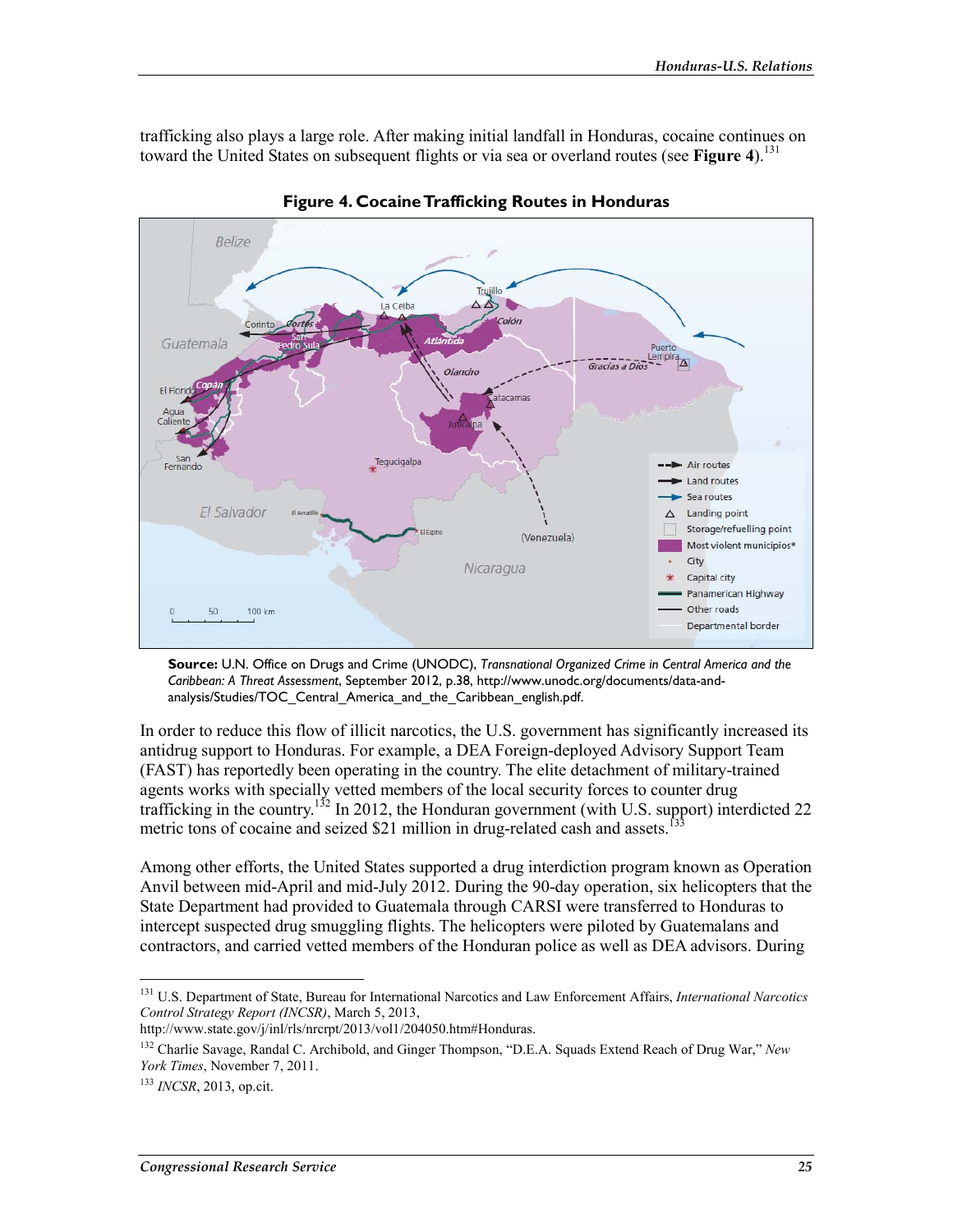the operation, Honduran and U.S. authorities interdicted at least 2.25 metric tons of cocaine, arrested seven drug traffickers, and provided a significant deterrent for drug flights entering Honduras $134$ 

In recent months, the U.S. Treasury Department's Office of Foreign Assets Control (OFAC) has labeled several Honduran individuals and organizations as Specially Designated Narcotics Traffickers pursuant to the Foreign Narcotics Kingpin Designation Act, freezing any assets they may have had under U.S. jurisdiction and prohibiting U.S. citizens from conducting financial or commercial transactions with them. On April 9, 2013, OFAC announced the designation of José Miguel "Chepe" Handal Perez, his wife, his father, and various businesses under their control. OFAC asserts that Handal is the head of a Honduran drug trafficking organization that facilitates the movement of multi-ton shipments of cocaine between Colombian sources and two Mexican trafficking organizations, Los Zetas and the Sinaloa cartel.<sup>135</sup> On May 31, 2013, OFAC designated Los Cachiros, a drug trafficking group that is reportedly headed by Javier and Leonel Rivera Maradiaga and controls 90% of the clandestine airstrips in Honduras and Guatemala.<sup>136</sup>

### Controversy

Several controversial incidents in recent years have led some to raise questions about U.S. antidrug strategy in Honduras as well as the effectiveness of U.S. support for Honduran security forces more broadly. In May 2012, a raid conducted under Operation Anvil that included U.S. helicopters and DEA advisors left four Hondurans dead and several others injured after Honduran police opened fire on a river boat. While the boat passengers maintain they were traveling the river for a variety of legitimate reasons,  $137$  U.S. and Honduran officials assert that the boat was involved in a drug trafficking operation and that Honduran police officers fired in self-defense.<sup>138</sup> DEA agents killed two suspected drug traffickers in separate raids in June and July 2012. The agents maintain they fired in self-defense during both incidents.<sup>139</sup> Reportedly, three of the five joint interdiction operations conducted under Operation Anvil ended with suspects being killed.<sup>140</sup>

In January 2013, 58 Members of Congress called on the State Department and the Department of Justice to carry out a "thorough and credible investigation" into the May 2012 killings.<sup>141</sup> The DEA reportedly conducted an internal investigation that determined that the agents involved in the incident acted appropriately and did not fire their weapons. A former State Department

 $134$  Ibid.

<sup>&</sup>lt;sup>135</sup> U.S. Department of the Treasury, "Treasury Designates Honduran Traffickers," Press Release, April 9, 2013.

<sup>&</sup>lt;sup>136</sup> U.S. Department of the Treasury, Office of Foreign Assets Control, "Specially Designated Nationals Update," May 31, 2013; "Lobo: Seguridad Debe Conocer de Los Cachiros," La Prensa (Honduras), July 9, 2013.

<sup>&</sup>lt;sup>137</sup> See: Annie Bird and Alexander Main, Collateral Damage of a Drug War: The May 11 Killings and the Impact of the U.S. War on Drugs in La Moskitia, Honduras, Center for Economic and Policy Research & Rights Action, August 2012, http://www.cepr.net/documents/publications/honduras-2012-08.pdf.

<sup>&</sup>lt;sup>138</sup> Katherine Corcoran and Alberto Arce, "Operation Anvil: U.S. Drug Strategy Led to Deadly Honduras Raid," Associated Press, June 25, 2012; U.S. Department of State, Office of the Spokesperson, "Taken Question: Drug Enforcement Administration Investigation Honduras," June 6, 2012.

<sup>&</sup>lt;sup>139</sup> Charlie Savage, "Man is Killed by U.S. Agent in Drug Raid in Honduras," New York Times, June 24, 2012; U.S. Department of State, Office of the Spokesperson, "Update on Incident in Honduras (Taken Question)," July 9, 2012.

<sup>&</sup>lt;sup>140</sup> Damien Cave and Ginger Thompson, "U.S. Rethinks a Drug War After Deaths in Honduras," New York Times, October 12, 2012.

<sup>&</sup>lt;sup>141</sup> Letter from Henry C. "Hank" Johnson, Jr., Member of Congress, et al. to The Honorable John Kerry, Secretary of State, January 30, 2013.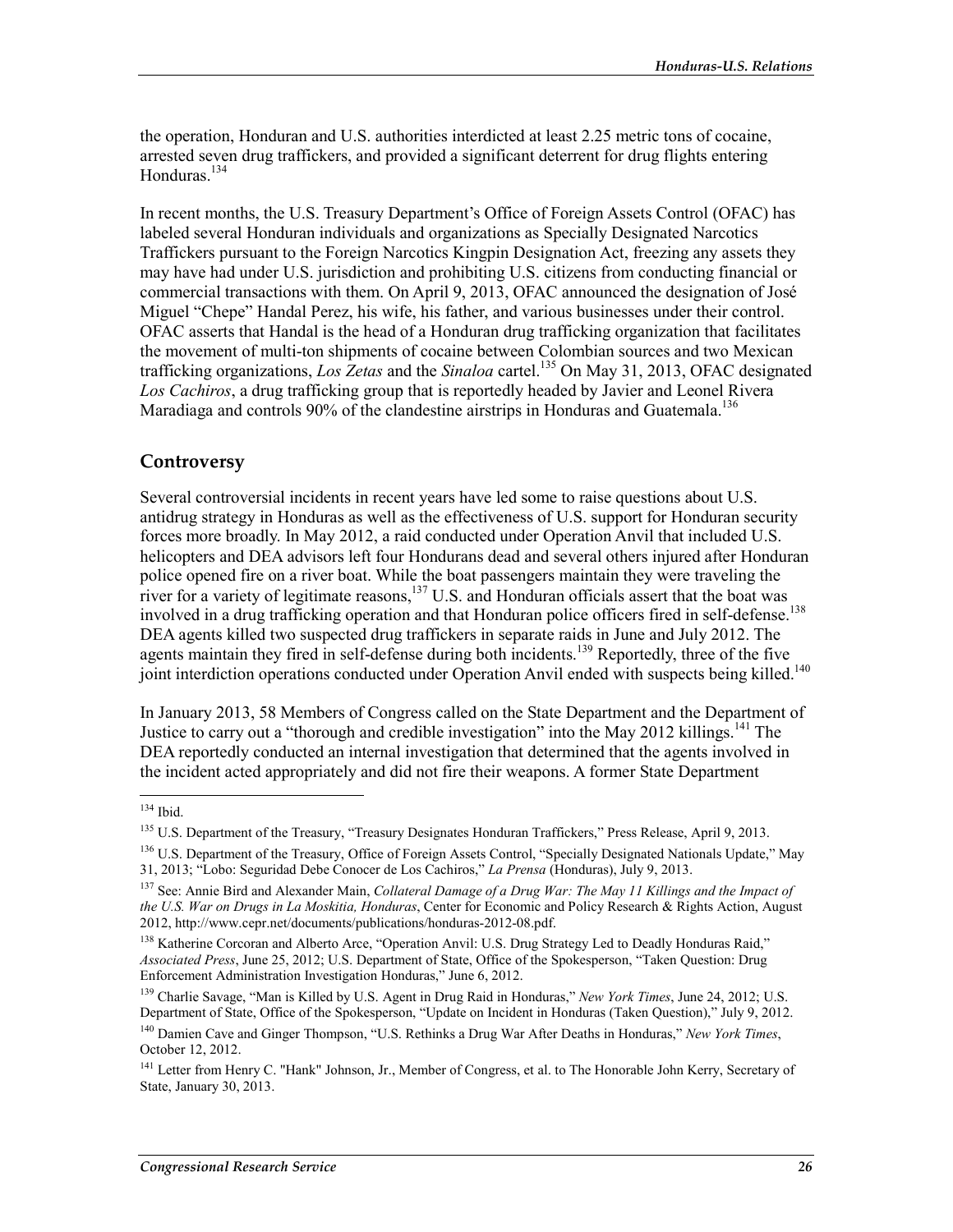inspector general investigator has alleged that William Brownfield, the Assistant Secretary of State for International Law Enforcement Affairs, obstructed an investigation into the killings; Brownfield asserts the allegations are false.<sup>142</sup>

Shortly after Operation Anvil came to an end, the United States stopped sharing radar intelligence with Honduras. The decision was the result of at least two incidents in which the Honduran air force violated bilateral agreements by using the intelligence to shoot down civilian aircraft suspected of carrying drugs.<sup>143</sup> The United States did not resume sharing radar intelligence until November 2012, after the Honduran government had replaced the head of the air force, revised procedures, retrained pilots, and reportedly signed an agreement not to use U.S. intelligence to "damage, destroy, disable, or threaten civilian aircraft."<sup>144</sup>

In addition to these incidents, there have been numerous allegations that members of the Honduran security forces have committed human rights abuses. In May 2012, a teenager was allegedly killed by Honduran soldiers for driving through a military checkpoint. The soldiers believed to be responsible were part of a unit that had been vetted, trained, and equipped by the United States. Moreover, an officer reportedly involved in trying to cover up the killing had received U.S. training on multiple occasions.<sup>145</sup> There have also been allegations that U.S.-trained members of the Honduran military have committed a series of human rights violations in the Bajo Aguan region,<sup>146</sup> and that members of the Honduran police are carrying out extrajudicial killings of gang members.<sup>147</sup>

## **Commercial Ties**

U.S. commercial ties with Honduras have increased significantly since the early 1980s. In 1984, Honduras became one of the first beneficiaries of the Caribbean Basin Initiative (CBI), a unilateral U.S. preferential trade arrangement providing duty-free importation for many goods from the region. In the late 1980s, Honduras benefitted from production-sharing arrangements with U.S. apparel companies for duty-free entry into the United States of certain apparel products assembled in Honduras. As a result, *maquiladoras*, or export-assembly companies, flourished, mostly concentrated in the north coast region. The passage of the Caribbean Basin Trade Partnership Act in 2000, which provided Caribbean Basin nations with North America Free Trade Agreement (NAFTA)-like preferential tariff treatment, further boosted the *maquila* sector. Trade relations have expanded most recently as a result of the Dominican Republic-Central America-United States Free Trade Agreement (CAFTA-DR), which significantly liberalized trade in goods and services after entering into force in April 2006.<sup>148</sup>

<sup>&</sup>lt;sup>142</sup> John Hudson, "I Didn't Block an Investigation into Drug War Deaths, Says State Department Official," Foreign Policy: The Cable, June 12, 2013.

<sup>&</sup>lt;sup>143</sup> Alberto Arce and Martha Mendoza, "US Suspends Anti-Drug Radar Support in Honduras," Associated Press, September 7, 2012.

<sup>&</sup>lt;sup>144</sup> Damien Cave, "As U.S. Shares Intelligence with Honduras, Other Antidrug Aid Stays Frozen," New York Times, November 27, 2012.

<sup>&</sup>lt;sup>145</sup> Alberto Arce, "Dad Seeks Justice for Slain Son in Broken Honduras," Associated Press, November 12, 2012.

<sup>&</sup>lt;sup>146</sup> Annie Bird, *Human Rights Violations Attributed to Military Forces in the Bajo Aguan Valley in Honduras, Rights* Action, February 20, 2013, http://rightsaction.org/sites/default/files/Rpt 130220 Aguan Final.pdf.

<sup>&</sup>lt;sup>147</sup> Alberto Arce and Katherine Corcoran, "US Aids Honduran Police Despite Death Squad Fears," Associated Press, March 23, 2013.

<sup>&</sup>lt;sup>148</sup> For more information on CAFTA-DR, see CRS Report R42468, The Dominican Republic-Central America-United (continued...)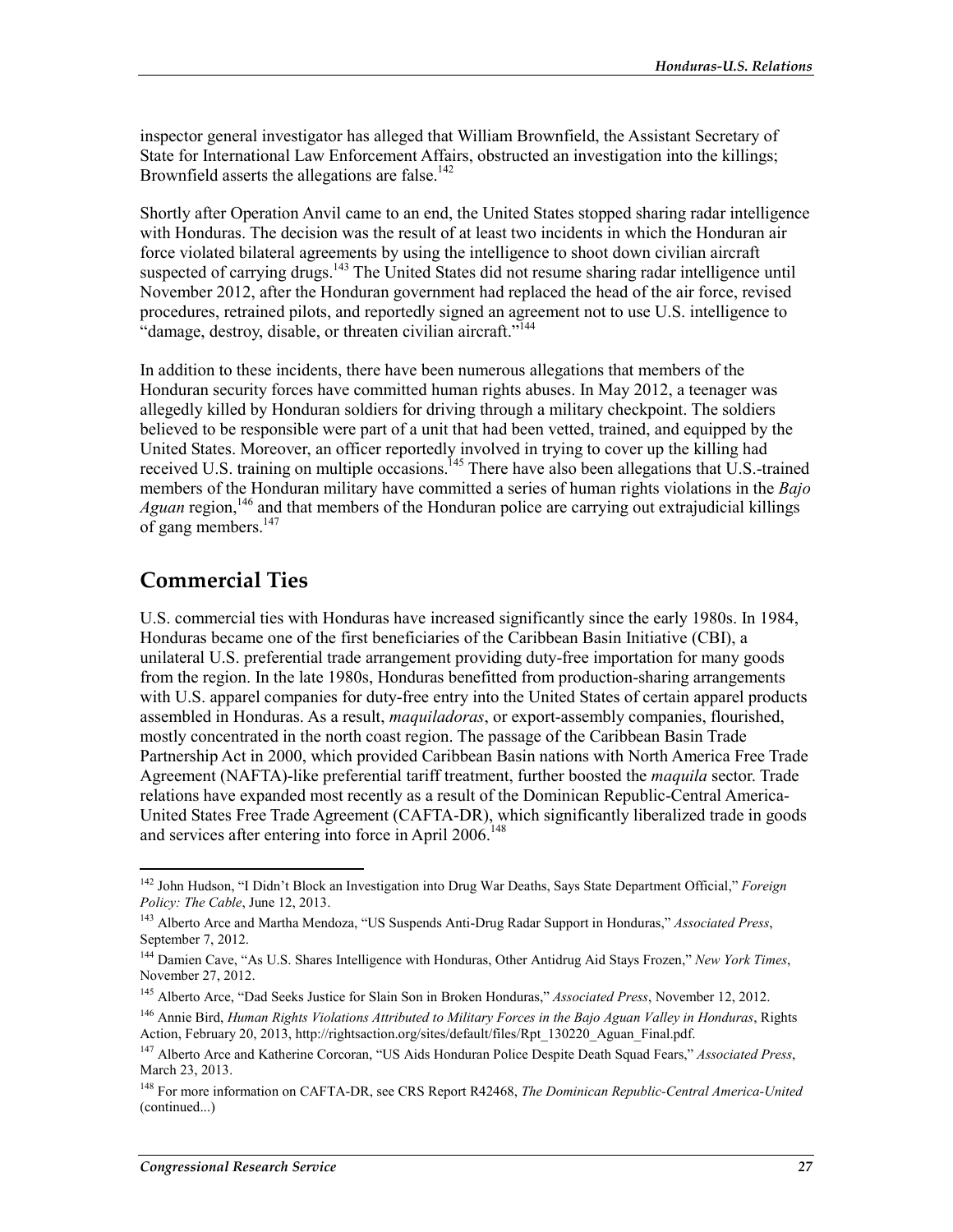### **Trade and Investment**

Despite a significant decline in bilateral trade in the aftermath of the global financial crisis, total merchandise trade between the United States and Honduras has increased 40% since the implementation of CAFTA-DR; U.S. exports to Honduras have grown by 55% and U.S. imports from Honduras have grown by  $25\%$  (see Figure 5). Since a large portion of imports from Honduras entered the United States duty free prior to implementation of the agreement, analysts had predicted that CAFTA-DR would lead to a relatively larger increase in U.S. exports. Total two-way trade amounted to \$10.4 billion in 2012, \$5.7 billion in U.S. exports to Honduras and \$4.6 billion in U.S. imports from Honduras.<sup>149</sup> Similar to previous trade arrangements, CAFTA-DR has provided substantial benefits to the Honduran *maquila* sector. Textiles and apparel (assembled products from the *maquila* sector) account for 57% of U.S. imports from Honduras. Likewise, textile and apparel inputs, such as yarns and fabrics, account for a substantial portion of U.S. exports to Honduras. Other major U.S. exports to Honduras include oil and machinery.<sup>150</sup>



Figure 5. U.S. Trade with Honduras: 2003-2012 (Billions of U.S. dollars)

Source: CRS presentation of U.S. Department of Commerce data obtained through Global Trade Atlas, 2013.

U.S. foreign direct investment in Honduras has also increased since the implementation of CAFTA-DR. The total stock of U.S. foreign direct investment in the country amounted to \$930 million in 2011, down slightly from 2010 but up 18% from \$787 million in 2006.<sup>151</sup> According to

<sup>(...</sup>continued)

States Free Trade Agreement (CAFTA DR): Developments in Trade and Investment, by J. F. Hornbeck.

<sup>&</sup>lt;sup>149</sup> U.S. International Trade Commission (USITC) data as presented by the USITC Interactive Tariff and Trade DataWeb, January 2013.

<sup>&</sup>lt;sup>150</sup> U.S. Department of Commerce data, as presented by *Global Trade Atlas*, July 2013.

<sup>&</sup>lt;sup>151</sup> U.S. Department of Commerce, "U.S. Direct Investment Abroad Tables," Survey of Current Business, September (continued...)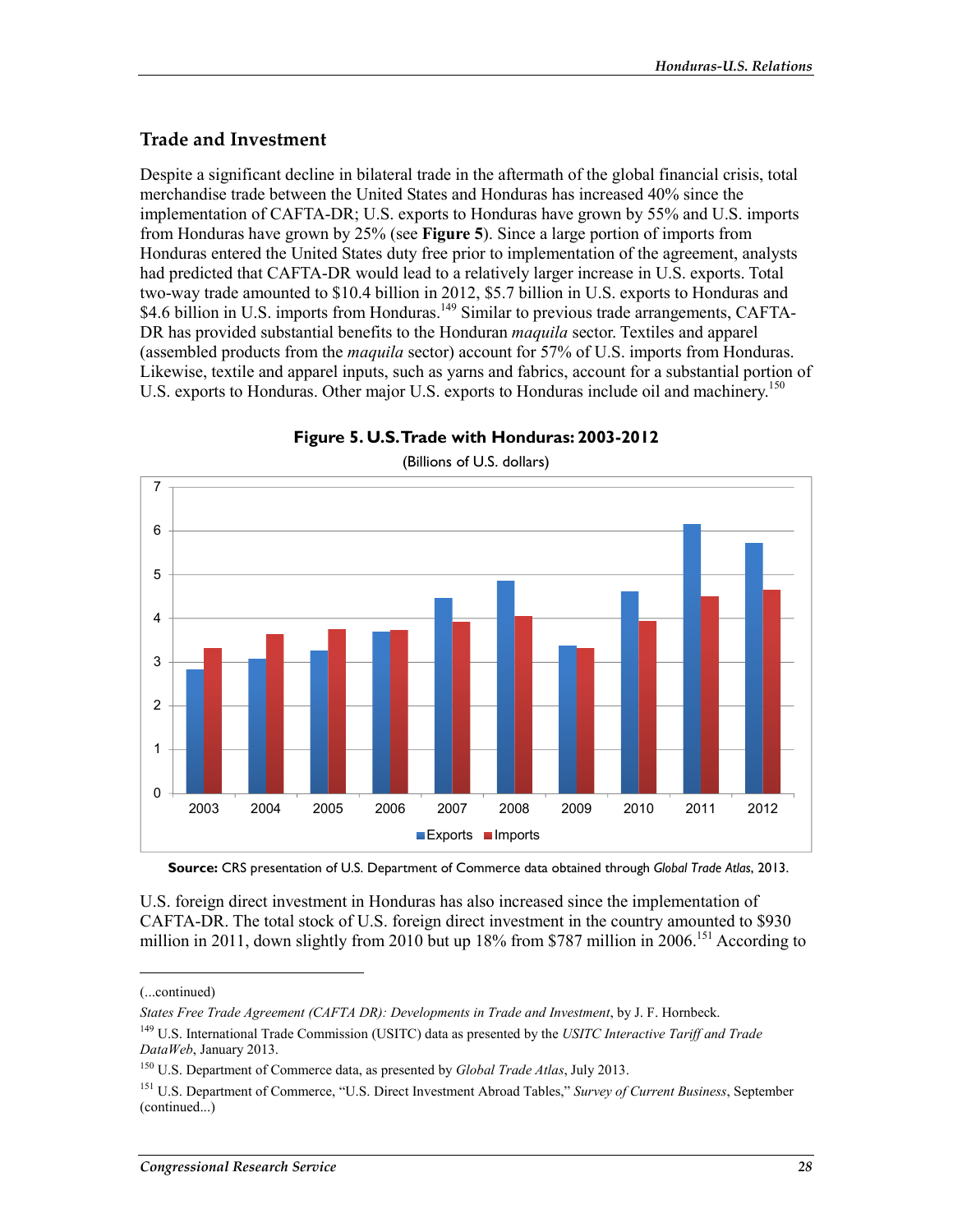the State Department, relatively low labor costs, proximity to the U.S. market, and the Caribbean port of Puerto Cortés make Honduras attractive to investors. At the same time, high levels of crime, a weak judicial system, corruption, low levels of educational attainment, and poor infrastructure hamper investment.<sup>152</sup>

## **Labor Rights**

Despite these increases in trade and investment, some in the United States and Honduras have expressed concerns about the implementation of CAFTA-DR. Labor rights provisions have received particular attention. According to the State Department, Honduran law provides for unionization and collective bargaining, but places a number of restrictions on those rights and frequently fails to enforce labor protections. In 2012, "antiunion discrimination continued to be a serious problem.... Employers commonly threatened to close unionized factories and harassed or dismissed workers seeking to organize; they also fired leaders with impunity soon after unions were formed to prevent the union from functioning." Moreover, "there was credible evidence that apparel assembly factory employers continued with impunity to blacklist employees seeking to  $\widehat{\text{form}}$  unions  $\frac{153}{2}$ 

In March 2012, the American Federation of Labor and Congress of Industrial Organizations (AFL-CIO) joined with Honduran trade unions to file a petition with the U.S. Department of Labor. The petition asserts that the government of Honduras has failed to effectively enforce its labor laws and meet its obligations under CAFTA-DR, and calls on the U.S. government to engage Honduras on these issues to ensure future compliance.<sup>154</sup> The Labor Department's Office of Trade and Labor Affairs (OTLA) accepted the petition in May 2012, initiating a review of up to 180 days to determine the accuracy of the charges. In November 2012, OTLA announced that it would need to extend the review period. Once the review is complete, OTLA will issue a public report with its findings and recommendations.<sup>155</sup>

## **Migration Issues**

Migration issues are central to the U.S.-Honduran relationship as about 702,000 Hispanics of Honduran origin reside in the United States. Nearly two-thirds (447,000) of the Hondurans in the United States are foreign born, 78% of whom have arrived since 1990.<sup>156</sup> Migration from Honduras to the United States is primarily driven by high levels of poverty and unemployment,

<sup>(...</sup>continued)

<sup>2012.</sup> 

<sup>&</sup>lt;sup>152</sup> U.S. Department of State, Bureau of Economic, Energy and Business Affairs, 2013 Investment Climate Statement -Honduras, February 2013, http://www.state.gov/e/eb/rls/othr/ics/2013/204655.htm.

<sup>&</sup>lt;sup>153</sup> U.S. Department of State, Bureau of Democracy, Human Rights and Labor, *Country Reports on Human Rights* Practices for 2012, April 19, 2013, http://www.state.gov/j/drl/rls/hrrpt/humanrightsreport/index.htm#wrapper.

<sup>&</sup>lt;sup>154</sup> AFL-CIO, "The AFL-CIO Joins Honduran Trade Unions in Filing a Petition with Department of Labor against Honduran Government for Failing to Enforce Labor Laws under Trade Agreement," Press Release, March 29, 2012.

<sup>&</sup>lt;sup>155</sup> U.S. Department of Labor, Bureau of International Labor Affairs, "Dominican Republic-Central America-United States Free Trade Agreement; Notice of Extension of the Period of Review for Submission 2012-01 (Honduras)," 77 Federal Register 66870, November 7, 2012.

<sup>&</sup>lt;sup>156</sup> Anna Brown and Eileen Patten, *Hispanics of Honduran Origin in the United States, 2011*, Pew Research Hispanic Center, June 19, 2013.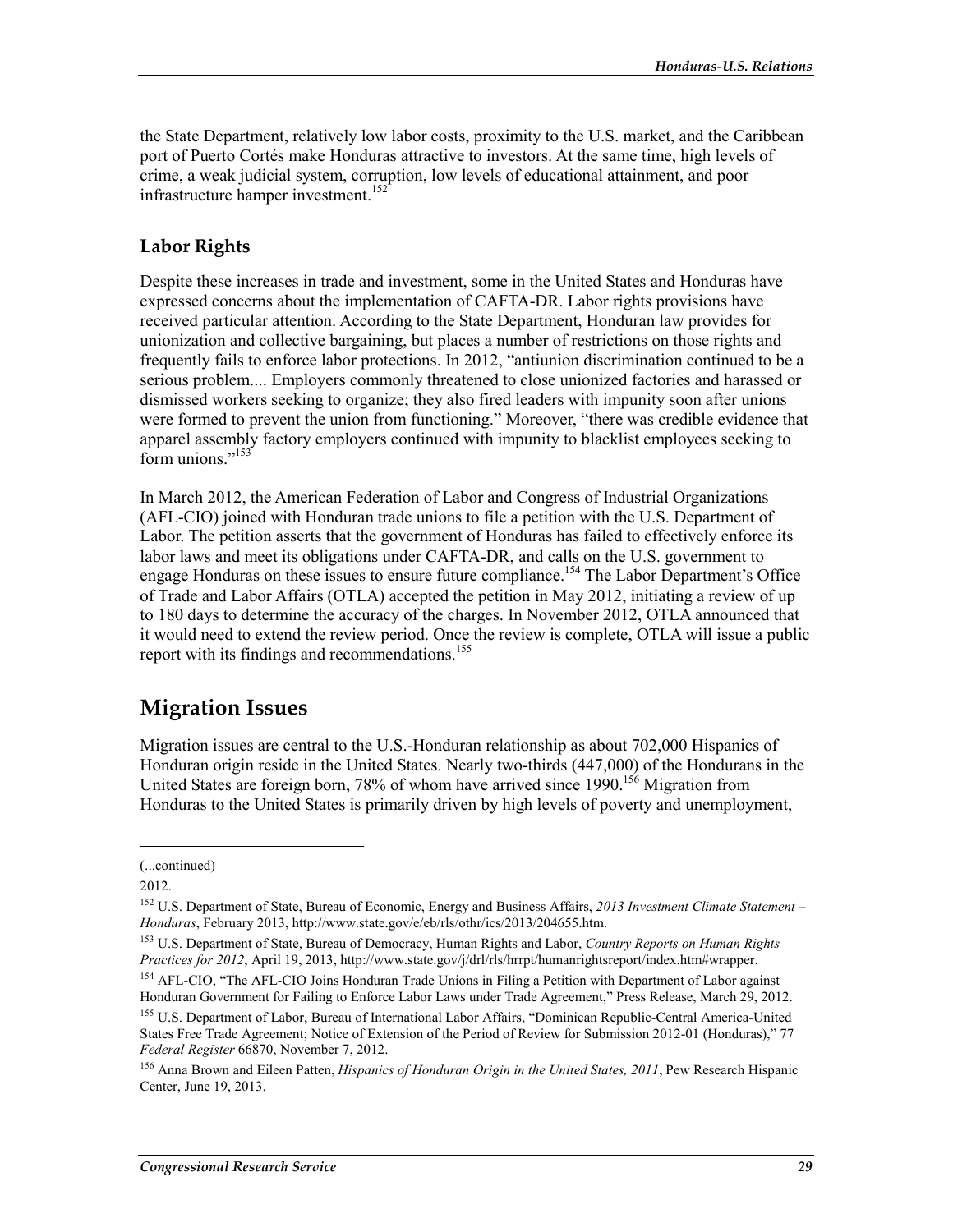though the deteriorating security situation in Honduras is increasingly playing a role.<sup>157</sup> Given the persistence of these conditions, polling indicates that about one-third of Honduran citizens who still live in their home country would like to emigrate.<sup>158</sup> Honduras reportedly has joined with other Central American nations to lobby the U.S. Congress in favor of comprehensive immigration reform.<sup>159</sup>

In addition to relieving social pressure, emigration plays an important role in the Honduran economy. Remittances from migrant workers abroad are the largest single source of foreign exchange for Honduras. They more than tripled between 2003 and 2008 before declining in 2009 as a result of the global financial crisis and U.S. recession, which left many Honduran immigrants unemployed. Remittances have since recovered, however, growing by 14% between 2010 and 2012 to reach \$2.9 billion (equivalent to about 16% of Honduras' GDP).<sup>160</sup> The United States and Honduras have sought to maximize the development impact of remittance flows with the Building Remittance Investment for Development Growth and Entrepreneurship (BRIDGE) Initiative that was launched in September 2010. Under the initiative, the United States and Honduras partner with financial institutions to leverage the remittances they receive to obtain lower-cost, longer-term financing in international capital markets and fund investments in infrastructure, public works, and commercial development.<sup>161</sup>

### Temporary Protected Status<sup>162</sup>

Since Hurricane Mitch struck Honduras in 1998, the U.S. government has provided temporary protected status (TPS) to allow eligible Hondurans—who may otherwise be deported—to stay in the United States. Originally slated to expire in July 2000, TPS has now been extended 11 times. The most recent TPS extension came on April 3, 2013, when the Secretary of Homeland Security announced that the United States would continue to provide TPS for an additional 18 months, expiring on January 5, 2015 (prior to this extension, TPS would have expired July 5, 2013). According to the Federal Register notice on the most recent extension, the Secretary of Homeland Security determined that the extension was warranted because "there continues to be a substantial, but temporary, disruption of living conditions in Honduras resulting from Hurricane Mitch, and Honduras remains unable, temporarily, to handle adequately the return of its nationals."<sup>163</sup> An estimated 64,000 Hondurans residing in the United States benefit from TPS.<sup>164</sup>

<sup>&</sup>lt;sup>157</sup> "Masiva Fuga de Hondureños por Inseguridad y Desempleo en el País," El Heraldo (Honduras), June 16, 2013. <sup>158</sup> UCA & ERIC-SJ, January 2013, op.cit., p.10.

<sup>&</sup>lt;sup>159</sup> "Central America Will Lobby as One for US Migration Reform," Latin News Daily Report, February 14, 2013.

<sup>&</sup>lt;sup>160</sup> Inter-American Development Bank (IDB), Multilateral Investment Fund (MIF), "Remittances to Latin America and the Caribbean," 2013, http://www5.iadb.org/mif/en-us/home/knowledge/developmentdata/remittances.aspx.

<sup>&</sup>lt;sup>161</sup> U.S. Department of State, Office of the Spokesman, "U.S. BRIDGE Initiative Commitments with El Salvador and Honduras," September 22, 2010.

<sup>&</sup>lt;sup>162</sup> For more information on TPS, see CRS Report RS20844, Temporary Protected Status: Current Immigration Policy and Issues, by Ruth Ellen Wasem and Karma Ester.

<sup>&</sup>lt;sup>163</sup> U.S. Department of Homeland Security, "Extension of the Designation of Honduras for Temporary Protected Status," 78 Federal Register 20123-20128, April 3, 2013.

<sup>&</sup>lt;sup>164</sup> "Gobierno Anunciará Hoy Ampliación para el TPS," La Tribuna (Honduras), June 3, 2013.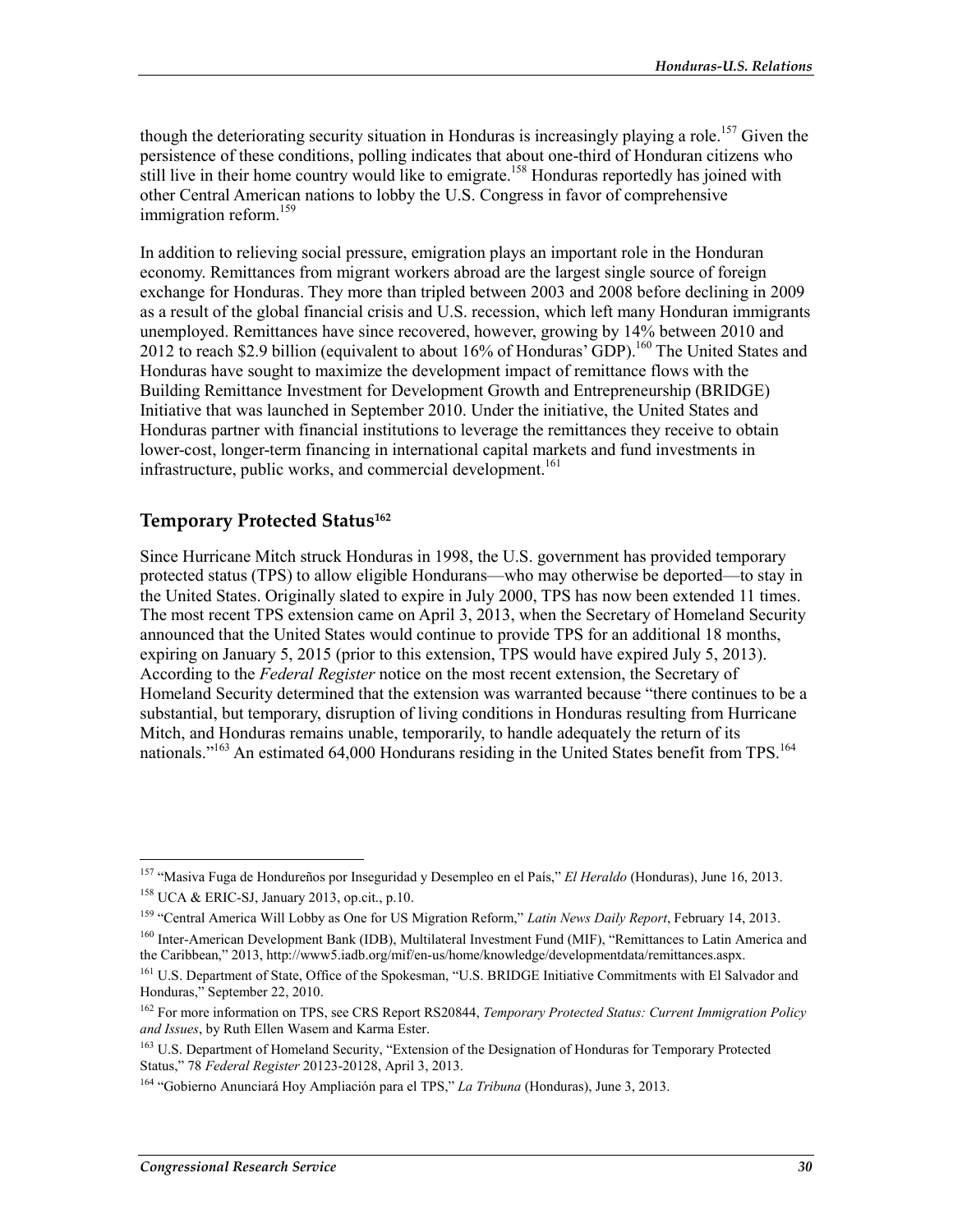## Deportations

Deportations to Honduras have increased significantly over the past decade. Approximately 32,500 Hondurans were deported from the United States in FY2012, making Honduras one of the top recipients of deportees on a per capita basis.<sup>165</sup> Increasing deportations from the United States have been accompanied by similar increases in deportations from Mexico, a transit country for Central American migrants bound for the United States. Honduran policymakers have expressed concerns about their country's ability to absorb the large volume of deportees, as it is often difficult for those returning to the country to find gainful employment. Individuals who do not speak Spanish, who are tattooed, who have criminal records, and/or who lack familial support face additional difficulties re-integrating into Honduran society. In addition to these social problems, leaders are concerned that remittances may start to fall if the current high rates of deportations continue.<sup>166</sup>

Some analysts contend that U.S. deportations of individuals with criminal records have exacerbated the gang problem in Honduras and other Central American countries. They maintain that gang-deportees have "exported" a Los Angeles gang culture to Central America, and that they have recruited new members from among the local populations.<sup>167</sup> U.S. Immigration and Customs Enforcement (ICE) does not provide receiving countries with the complete criminal records or gang affiliations of deportees, however, it may provide them with some information regarding deportees' criminal histories and gang affiliations when specifying why the deportees were removed from the United States. Likewise, receiving countries may contact the FBI to request criminal history checks on particular criminal deportees once they have arrived. About 43% of the Hondurans deported from the United States in FY2012 were removed on criminal grounds. $168$ 

## **Trafficking in Persons**

According to the State Department's 2013 Trafficking in Persons Report, Honduras is primarily a source and transit country for men, women, and children trafficked for the purpose of commercial sexual exploitation and forced labor. Many victims are subjected to forced prostitution in urban and tourist locales such as Tegucigalpa, San Pedro Sula, and the Bay Islands. Destination countries for trafficked Honduran women and children include El Salvador, Guatemala, Mexico, and the United States. There are also foreign victims of commercial sexual exploitation in Honduras, most having been trafficked from neighboring countries. Additionally, there have been reports of rural families leasing out children for forced labor, and urban gangs coercing young males to transport drugs or act as hit men.

The State Department maintains that Honduras does not fully comply with the minimum standards for the elimination of trafficking; however, it notes that the government is making significant efforts to do so. As a result, Honduras is considered a so-called "Tier 2" country. The State Department report recognizes the Honduran government for passing a comprehensive anti-

<sup>&</sup>lt;sup>165</sup> CRS communication with Department of Homeland Security official, July 2013.

<sup>&</sup>lt;sup>166</sup> Pamela Constable, "Deportees' Bittersweet Homecoming; Migration is Boon, Bane for Honduras," *Washington* Post, June 27, 2007.

<sup>&</sup>lt;sup>167</sup> Ana Arana, "How the Street Gangs Took Central America," *Foreign Affairs*, May/June 2005.

<sup>&</sup>lt;sup>168</sup> CRS communication with Department of Homeland Security official, July 2013.